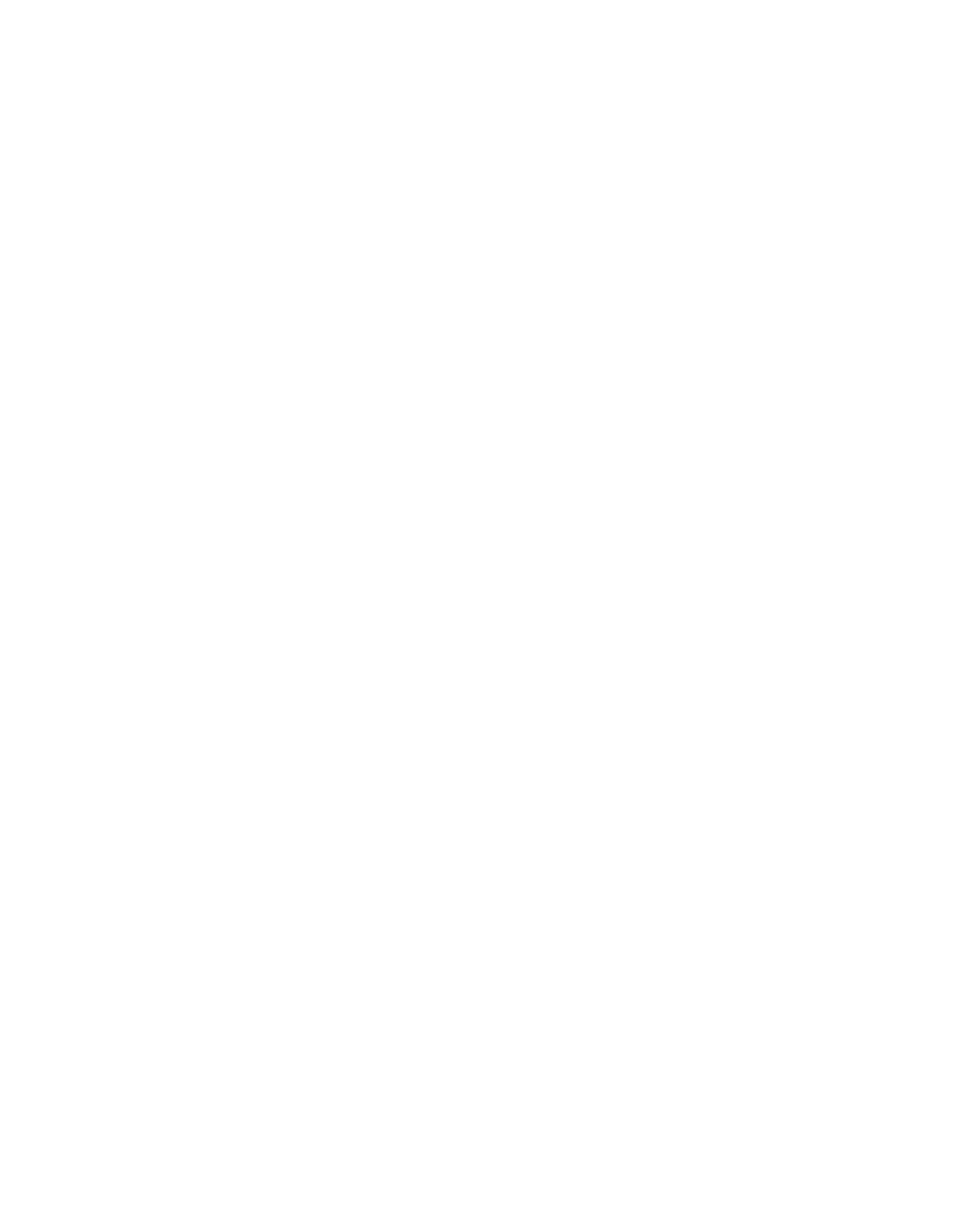



# **Report Form Guide** *Fact Finders For Agriculture*

U.S. Department of Agriculture **Ann Veneman**, Secretary Research, Education, and Economics **Joseph Jen**, Under Secretary National Agricultural Statistics Service **Ron Bosecker**, Administrator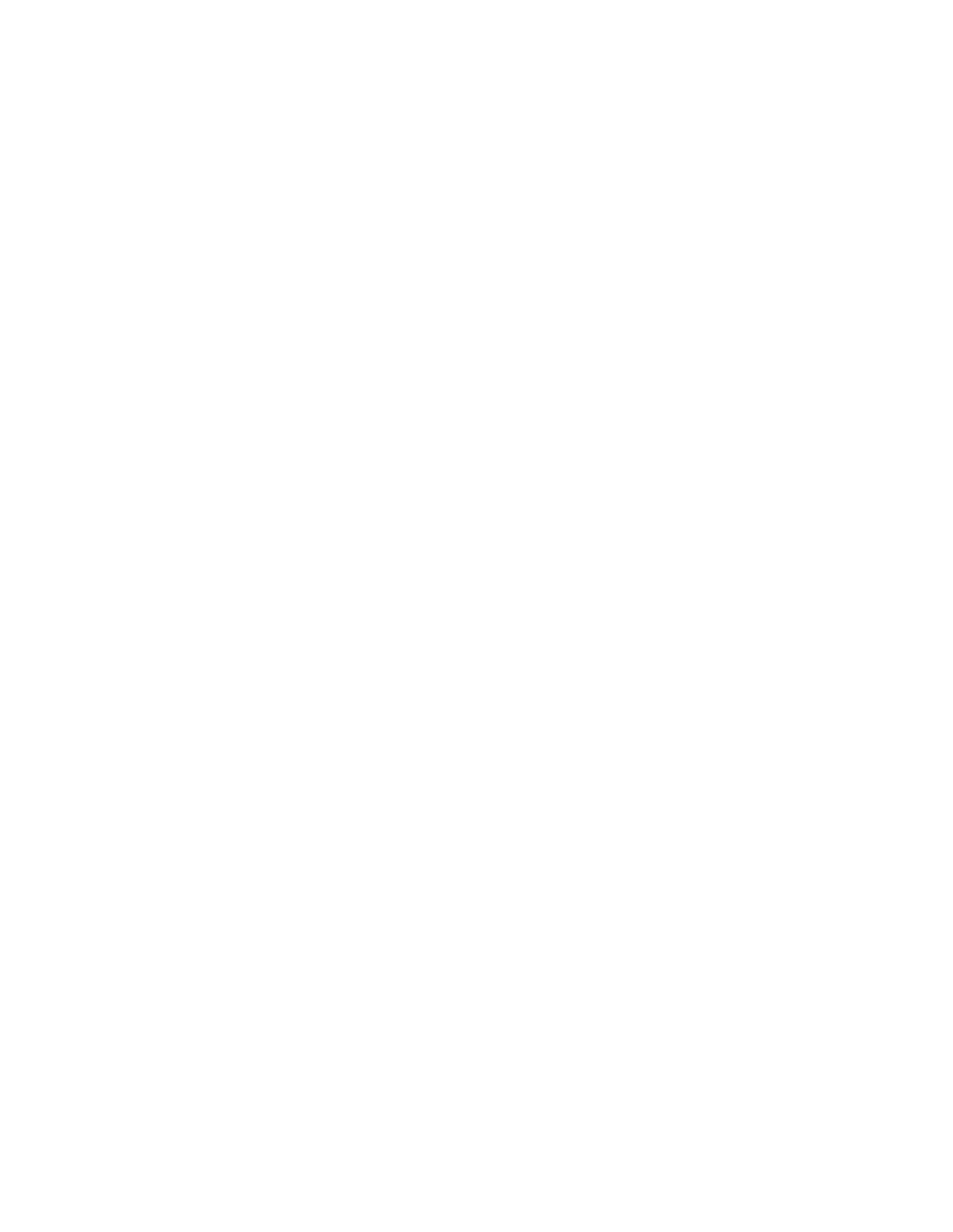# **Contents**

### **Table Of Contents**

| Section 5-Nursery, Greenhouse, Floriculture, Sod, Mushrooms, and Vegetable Seeds  27         |       |
|----------------------------------------------------------------------------------------------|-------|
|                                                                                              |       |
|                                                                                              |       |
|                                                                                              |       |
|                                                                                              |       |
|                                                                                              |       |
|                                                                                              |       |
|                                                                                              |       |
|                                                                                              |       |
|                                                                                              |       |
|                                                                                              |       |
|                                                                                              |       |
|                                                                                              |       |
|                                                                                              |       |
|                                                                                              |       |
|                                                                                              |       |
|                                                                                              |       |
|                                                                                              |       |
| Section 23–Agricultural Activity on American Indian Reservations (regions 8 and 10 only)  48 |       |
|                                                                                              |       |
|                                                                                              |       |
|                                                                                              | $A-1$ |
|                                                                                              |       |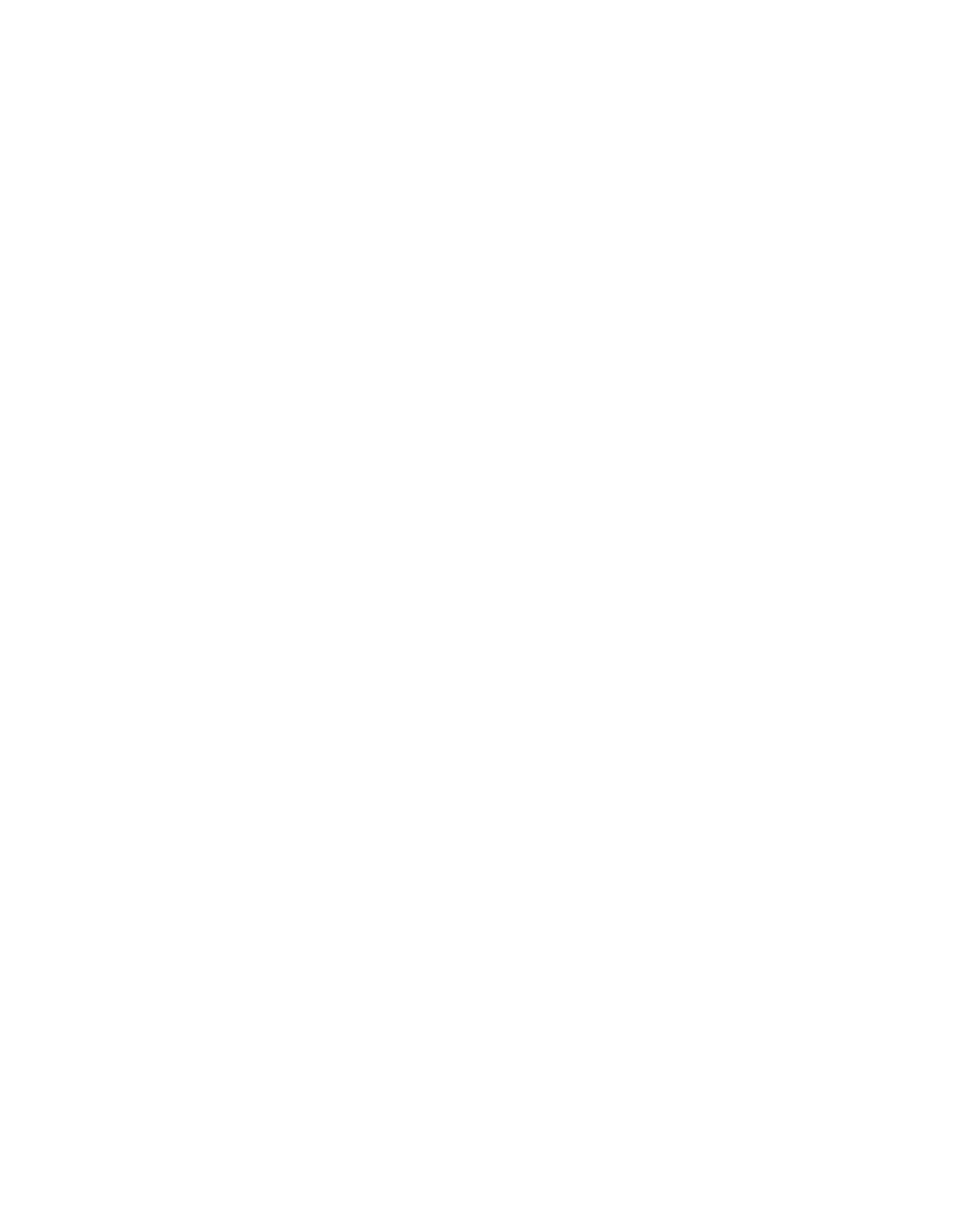### **Introduction**

As someone associated with agriculture, you may be asked to assist persons, mainly farmers and ranchers, in completing their 2002 Census of Agriculture report forms. General instructions are provided in each section of the report form. The Instruction Sheet (see Appendix A) that is enclosed with each report form mail packet provides more detailed instructions for each section of the report form. In addition, this *Report Form Guide* contains the most detailed information along with examples on how to complete the report form. While it is impossible to cover all types of situations, this *Report Form Guide* should provide assistance for most inquiries concerning the census. We hope you will use this *Report Form Guide* to answer questions and aid farmers and ranchers in your area with the completion of their report form for the 2002 Census of Agriculture.

Two types of report forms - a sample and a nonsample form - are being used to collect agricultural information from farmers and ranchers. The sample form contains all questions asked on the nonsample form plus additional questions on production expenses, fertilizers and chemicals, machinery and equipment, value of land and buildings, and farm labor. The nonsample forms (02-A01xx - where "xx" is the 2 digit region number) are mailed to approximately 80 percent of the census population. The sample (02-A02xx) forms are mailed to approximately 20 percent. Each region (see the regional report form map on page 8) has its own form to facilitate the reporting of the crops most commonly grown within each region. See "REGIONAL USE OF REPORT FORMS" on page 7 for further explanation.

Experience with agricultural censuses over the past 157 years has shown that most farmers and ranchers are cooperative in supplying the information needed. Most census questions are not difficult to answer; however, some questions may require referring to records or giving an estimate when the exact answer is unknown or not readily available. An estimate is encouraged rather than leaving a section or question blank.

A few farmers and ranchers may not have received a report form because we do not have their correct address or because they only recently started farming and, as a result, their names do not appear on our mailing list. Anyone who produced crops or livestock or received government payments in 2002 and did not receive a report form by February 1, 2003, should call 1-888-424-7828. The staff will obtain basic information about the agricultural operation and the name, address, and phone number associated with the operation so it may be added.

To file a complaint of discrimination, write to the USDA, Director, Office of Civil Rights, Room 326-W, Whitten Building, 1400 Independence Avenue, S.W. Washington, DC 20250-9410, or call (202) 720-5964 (voice and TDD). USDA is an equal employment opportunity employer.

The U.S. Department of Agriculture (USDA) prohibits discrimination in its programs on the basis of race, color, national origin, sex, religion, age, disability, political beliefs, sexual orientation, or marital or familial status. (Not all prohibited bases apply to all programs). Persons with disabilities who require alternative means for communication of program information (Braille, large print, audiotape, etc). should contact USDA's TARGET Center at (202) 720-2600 (voice and TDD).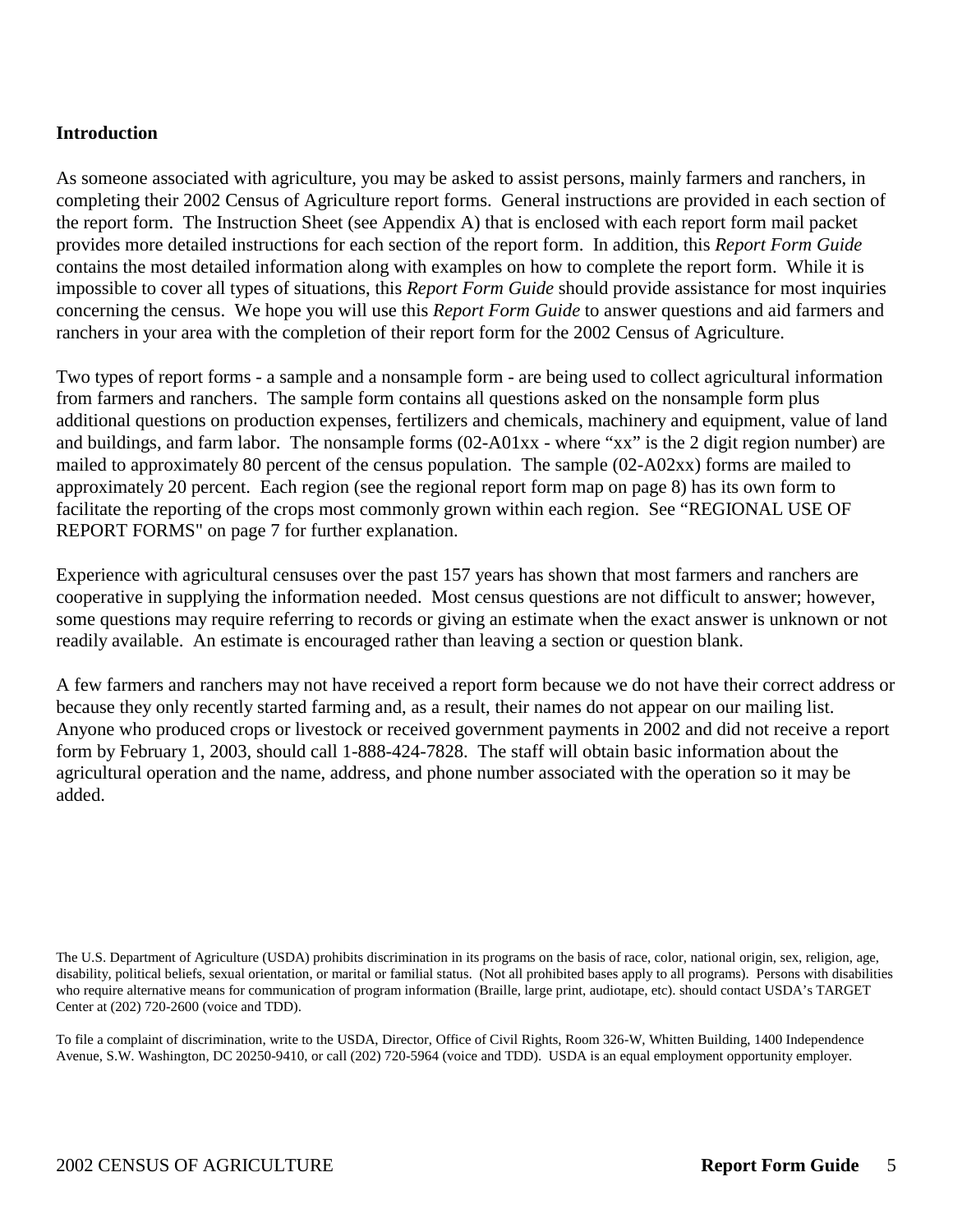### **General Information**

A census of agriculture is taken to measure agricultural activity and productivity for each county, State, and region of the United States. A national census of agriculture was first taken in 1840 and every 10 years thereafter until 1920. Currently, the census of agriculture is on a 5-year cycle for years ending in 2 and 7. The last census was conducted for 1997 and the next one after 2002 will take place for 2007.

The 2002 Census of Agriculture, conducted by the United States Department of Agriculture's (USDA) National Agricultural Statistics Service (NASS), is the 26th nationwide census of agriculture. It covers production and sales of agricultural products during 2002 and inventory of livestock, poultry, and machinery and equipment as of December 31, 2002.

The enumeration of all farms and ranches requires the identification of individual reporting units called operations. For census purposes, "THIS OPERATION" refers to the farm, ranch, or other agricultural activity controlled or operated by the person, farm, or business indicated on the cover page of the report form. The decisions as to who the operator is and what acreage to include in "THIS OPERATION" can be made by reviewing the name and address area and completing section 1, ACREAGE IN 2002, items 1 through 4 of the report form.

Usually the addressee or principal operator will complete the report, but in some instances, other operators or other members of the family or a bookkeeper or accountant may actually fill out the report. The acreage in "THIS OPERATION," as defined for the census, may not always be the same as the acreage used by other agencies in considering or counting farms and ranches for other purposes.

For census purposes, the principal operator is the person who, in 2002, controlled the agricultural functions and activities on the operation, either doing or directly supervising the work. In the event of multiple operators, the principal operator is either the person regarded by the other operators as the one making the majority of the decisions or the oldest operator. The operator may have worked land he/she owned, land rented for cash from others, acreage rented on a crop-share basis, land operated rent free, or land operated under a combination of several such arrangements. For the most part, terms and definitions for the census are similar to those in common use. However, to obtain consistent data from the census, when differences in terms or definitions exist, census terms and definitions in this *Report Form Guide* should be used. If a satisfactory explanation is not provided, call the toll-free help line at 1-888-424-7828 for assistance.

Each report form (even one sent to a person no longer farming or not associated with agriculture) should be returned in the enclosed envelope to:

> Census of Agriculture 1201 East 10th Street Jeffersonville, IN 47132

so that each name and address on the census mail list can be accounted for.

Sometimes there may be situations that are not satisfactorily covered in existing instructions. In such cases, a description of the situation written on the report form, or on a separate sheet and attached to the form, will enable the NASS staff to make proper decisions for recording the data. Notes about any unusual situations are helpful. The 12 digit ID number shown in the name and address area below the bar code should be copied on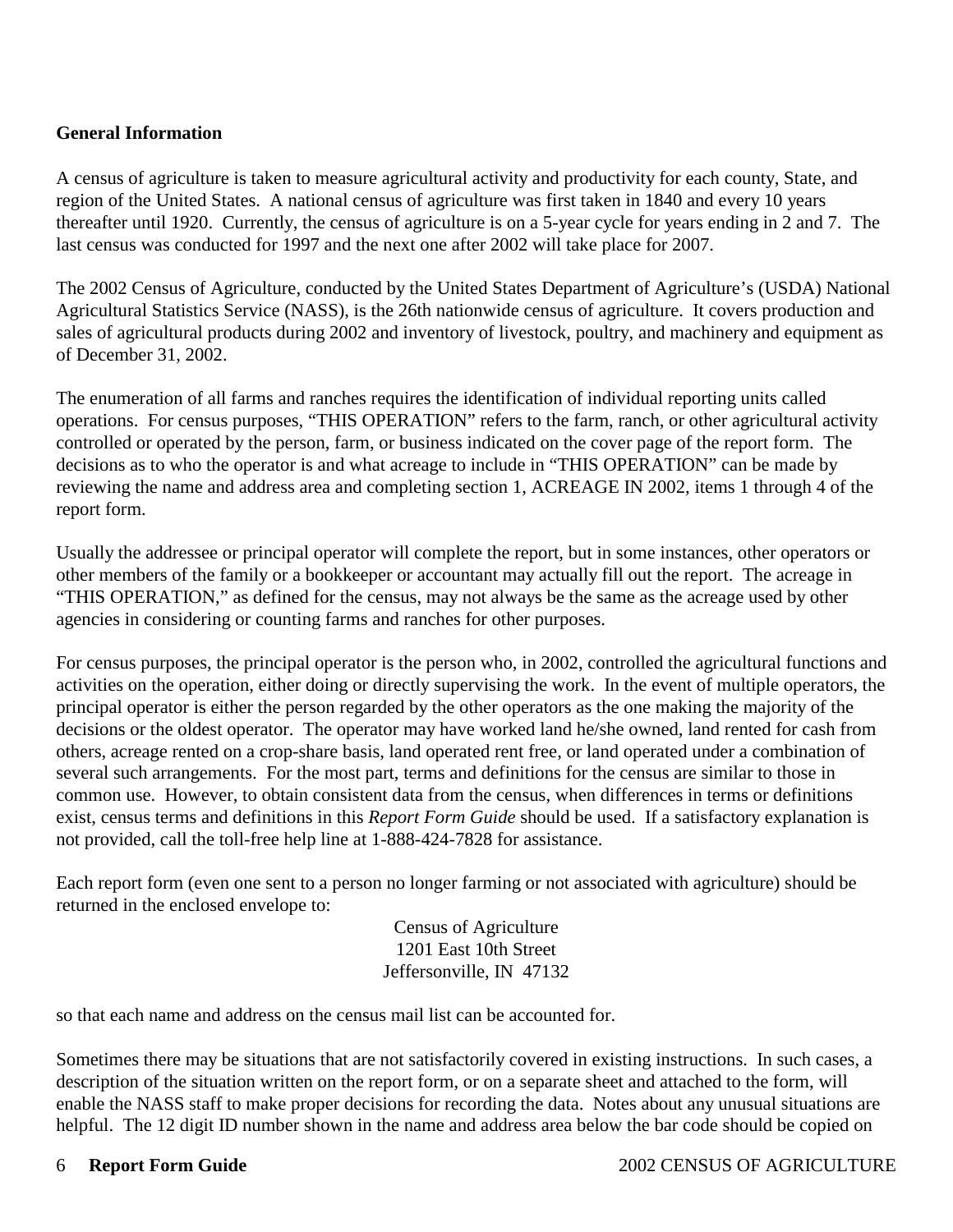any separate sheet or other correspondence in case the sheets become separated from the report form. A toll-free help line is available through September 2003 at 1-888-424-7828, Monday through Friday. If a person is in doubt as to whether the report form pertains to them, a form should be completed and mailed in the return envelope with notes explaining the status of the operation.

### **Legal Requirement**

Response to the 2002 Census of Agriculture is required by law under Title 7, United States Code. By the same law, a census report is kept confidential and used only for statistical purposes. The strict enforcement of the confidentiality provisions of the law receives major emphasis in every phase of NASS operations. Only sworn employees, have access to the individual reports. The census publications provide no information about an individual farm operation. Under the same law, individual farm data cannot be given to any representative of the Federal, state or local Government or non-government agency for any purpose.

### **Who Is Required to Fill out an Agriculture Census Report Form?**

All persons receiving a census report form, including landlords, tenants, partnerships, corporations, institutions, and others should complete the acreage questions (items 1, 2, 3, and 4) of section 1. Answers to these questions determine whether there is acreage in "THIS OPERATION." If acreage is reported in item 4, it is necessary to complete the remaining sections of the report form for "THIS OPERATION." See section 1 instructions on page 14 for additional information on this subject.

### **Regional Use of Report Forms**

The report forms differ by geographic region. A region may be an individual state, but is usually a group of states. There are thirteen regions in the United States for the 2002 Census of Agriculture and they each have their own version of the report form for data collection. See the "Report Form Regions for 2002" on page 8. The regional concept provides forms that have preprinted crops that are specific to the state(s) within that region. It is possible a respondent may receive a report form that does not list all the crops produced on the operation. See "Completing sections 3 through 8" on page 19 for instructions on how to report those crops. The sections of the forms that do not collect crop data are virtually identical between regions.

The report form number is located in the upper right-hand area of the cover page of the report form. Report form 02-A0210 indicates a report form for 2002, it is a sample version, and it is for region 10. Form number 02-A0105 indicates report form for 2002, it is a nonsample version, and is for region 5. Besides the thirteen regional report forms, there is a generic report form used for general information and training. The form is identified with region number 14. The form numbers for the thirteen data collection regions and the generic form, region 14, are listed in Appendix A. Nonsample forms have a green background and sample forms have a tan background.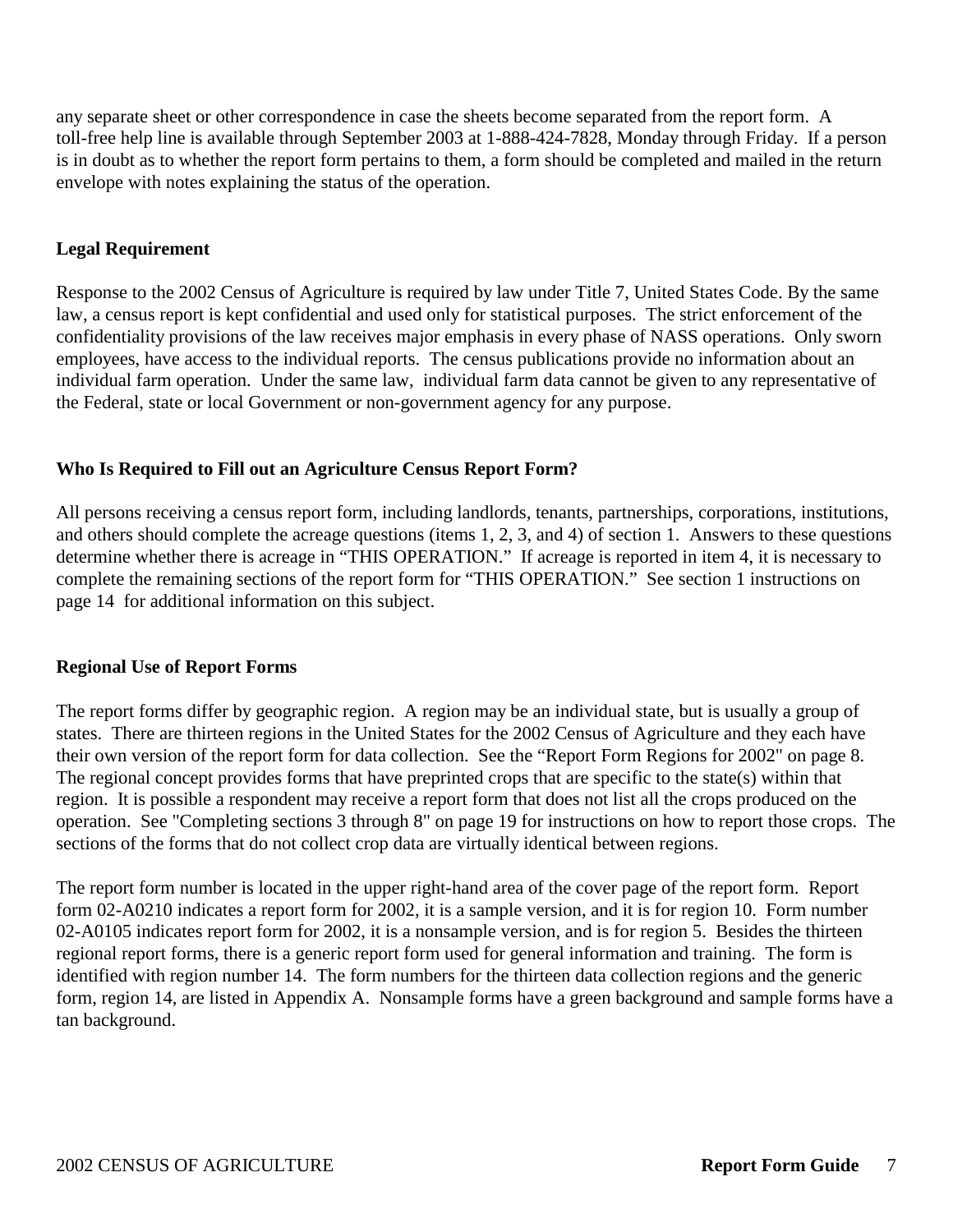

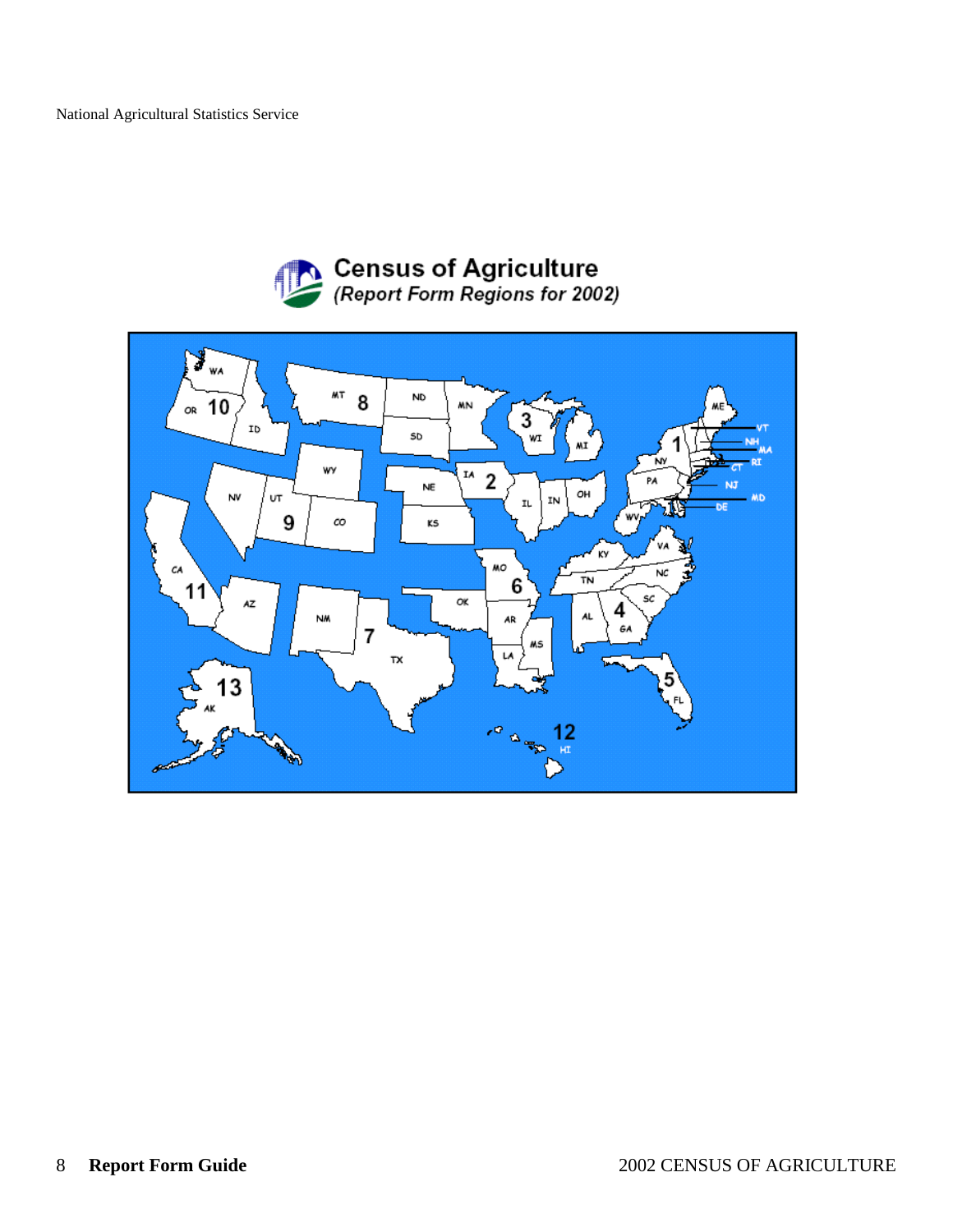### **The Reason for Sample and Nonsample Versions of the Agriculture Census Report Form**

To reduce the burden on respondents throughout the country, nonsample forms (02-A01XX) do not contain sections 17 through 21 that are included in the sample forms. Nonsample forms are mailed to approximately 80% of the respondents. Even though only about 20% of the universe is asked to report data in sections 17 through 21, the information obtained in these sections gives NASS a good basis for making estimates of data for the remaining farms who receive the nonsample report forms.

### **Why Accurate Reports Are Important**

The data reported on the census forms are compiled and published in the form of statistical totals by various classifications for counties, states, and the United States. The statistical totals are available to the public as a basis for more efficient and effective decision-making.

Census of agriculture statistics are used as benchmarks for annual crop and livestock estimates. Service agencies that work with farmers and ranchers use census data as an aid in distributing their products and services. Much of the statistical data used in farm-oriented publications and by farm organizations are based primarily on census of agriculture data.

Congress uses the data when considering farm legislation. Agencies in the United States Department of Agriculture use the data to study problems in agriculture. In some cases, Federal and State funds are allocated among the counties based on census data. Therefore, it is very important that data for each county be as complete and accurate as possible.

When farmers count their cattle, record crop yields, track fertilizer applications, etc., they are taking a census of their farming activities and productivity. Farmers realize that their results must be accurate and complete. In a like manner, NASS is taking a count of agricultural production and resources for 2002. The NASS goal is to collect accurate data for all county and State publications from all farms, ranches, and other agricultural producers in the United States.

### **Reporting Problems**

Four major reporting problems have frequently caused difficulties in collecting complete and accurate information for the census. These include:

**Landlords reporting for tenants -** For landlords, report land operated by tenants or sharecroppers only in section 1, items 3 and 5, as "land rented or leased TO OTHERS." Crops grown, livestock raised, farm labor, and expenditures for the land rented to others should not be reported on the landlord's report. In cases where land is rented from others, used rent free, or worked on shares for others, the tenant or sharecropper is the operator and should complete a report form. All of the land operated and all agricultural operations should be reported on the tenant's or renter's report form, including the land rented from and/or worked on shares for one or more landlords. The entries for crops harvested, value sold, and number and value of livestock products should include the landlord's shares, as well as the tenant's shares. Separate report forms should be filed by each tenant or sharecropper.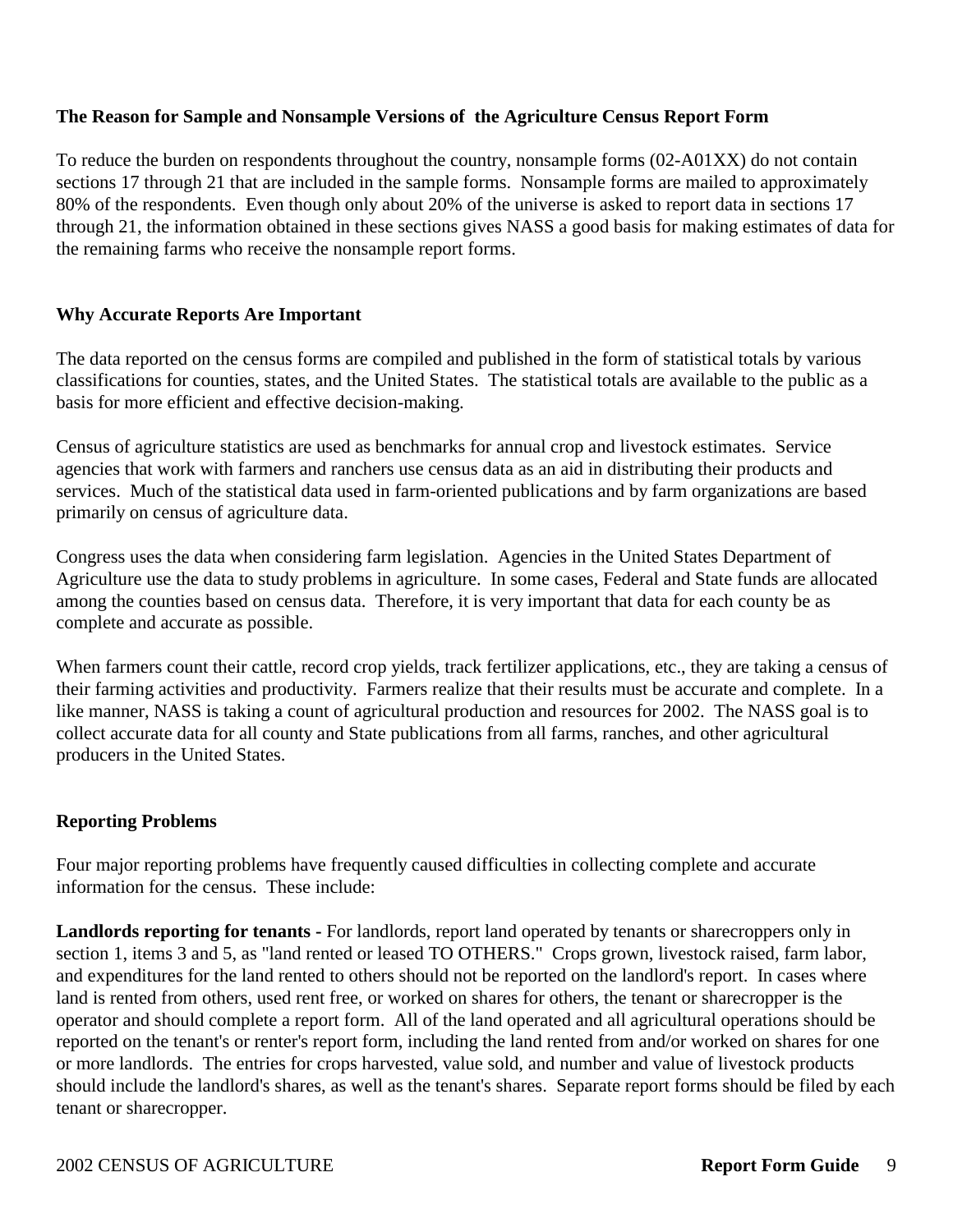**Comparing total acres of cropland harvested with the sum of the acres of each individual crop harvested -** The total of all crop acreage from section 3 and sections 5 through 8 (sections 3 through 8 for Hawaii) should be equal to or greater than the acreage reported for cropland harvested in section 2, item 1a. The sum of crop acres harvested can be greater than the cropland harvested when more than one crop was harvested from the same field (double cropping) during 2002. As an example, if 40 acres of wheat and 40 acres of soybeans were harvested from the same field in 2002, this would make 80 acres of crops harvested from 40 acres of cropland harvested.

**Reporting partial-year operations correctly -** With the continuing changes in the agricultural community, there may be questions as to who is responsible for completing the report form. During 2002, if there was a change of ownership or the addressee is deceased or no longer farming, then the report form should be completed for that part of 2002 in which the addressee operated the farm or ranch. Respondents should complete section 25 and should include the address and name of the person who now uses the land or who previously used the land in "THIS OPERATION" during 2002 in section 25, item 2.

**If the operator did not have multiple farming operations and received two or more agricultural census forms -** Complete only one report form for "THIS OPERATION" and return the extra form(s) with the completed form. Write *"Duplicate"* beside the address area, on the cover page of the extra form(s) and enter the ID(s) of the extra report form(s) in the answer cells of the "Duplicate IDs" area on the cover page of the completed report form.

### **Operating Arrangements**

**Multiple farming operations -** A census report form should be completed for each separate and distinct agricultural operation. For example, if a person was the sole proprietor and operator of one agricultural operation, the senior partner (person in charge) in an agricultural partnership, and manager of a third agricultural operation, three separate report forms should be completed and returned by this operator. A separate report form is required for each distinct agricultural operation (farm, ranch, feedlot, greenhouse, etc.) for which separate records of operating expenses and sales, livestock, and crop acreage and production are normally maintained.

**Partnership operations -** For partnerships, the person in charge of the day-to-day operation should complete the report form for the entire partnership farming operation. When two or more partners are equally in charge of the day-to-day operation, the senior partner is considered to be the principal operator.

If members of the partnership operate their own farm(s) separate from the partnership operation, a report form should be completed for each separate operation in addition to the original partnership operation. If members of the farming partnership, other than the person in charge, received report forms and they had no farming operations of their own, write a brief explanation on the report form such as "Senior partner, John Doe, has reported for the partnership of Doe Brothers; I have no other farming operations of my own," and mail it to us in the return envelope.

**Land rented from others -** If the respondent rented or leased land from others, report all of the operation's data, including the landlord's share of the production, sales, and expenses from the rented land so the census report form will be complete for "THIS OPERATION." If the landlord's share for any item is not known,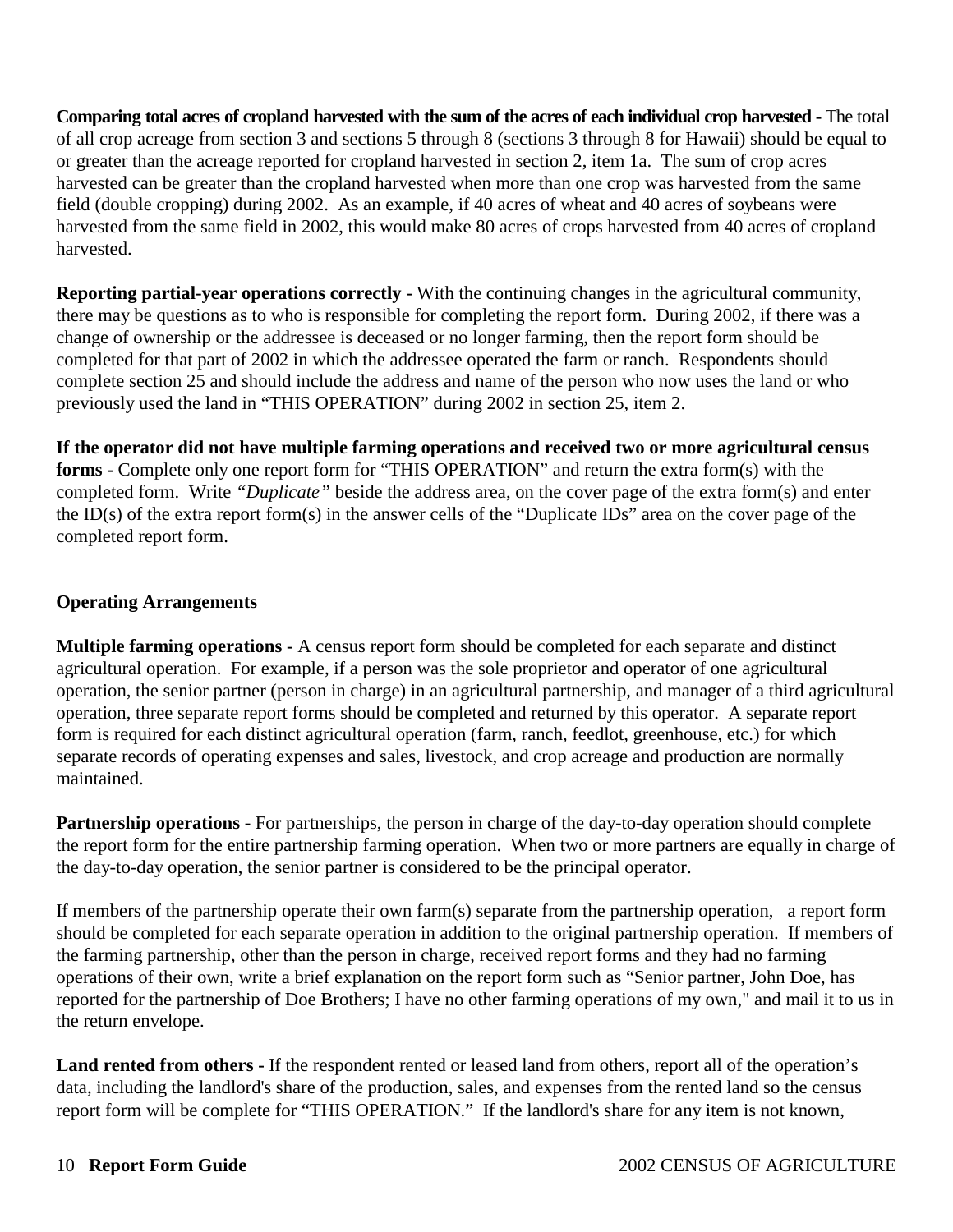provide the best estimate of the production or the dollar value when it is removed from "THIS OPERATION" and the landlord takes possession. Crops produced and livestock and poultry inventories should include the landlord's and contractor's shares.

Report in section 14 the value of agricultural products sold or moved from "THIS OPERATION" including the landlord's share but exclude the value of commodities raised under a production contract.

Report landlord paid expenses in section 17. If a landlord's expense contribution is not known, include the best estimate of the expense amount in section 17 and indicate in the margins of that page that the value reported for that item includes an estimate of the landlord's share.

**Production contracts and custom feeding -** A *production contract* is an agreement between a grower and contractor (integrator) that specifies that the grower will raise an agricultural commodity and that the contractor will provide certain inputs such as feed, fertilizer, etc. The grower receives a payment or fee from the contractor, generally after delivery, that is usually less than the full market price of the commodity. The contractor takes possession of the raised commodity at the end of the growing period. Exclude marketing contracts, futures contracts, forward contracts, or other contracts based strictly on price.

If a crop was raised and delivered under a production contract, report the quantity delivered in section 13 and depending on which section of the report form the crop is reported, report in section 3, 5, 6, 7, or 8 the area harvested and/or other specified information for the crop. If livestock were raised and delivered under a production contract, report in section 9, 10, 11, or 12 the inventory and total number delivered during 2002 in the response area for the number sold or moved in 2002.

Report the amount of the specified commodity that was raised and delivered under a production contract in the unit requested in section 13, item 5. If the respondent had contracts with more than one integrator or contractor for a single commodity, combine the production of all contracts and report the total units produced for that commodity in the proper category in items 5a through 5j. If there were multiple contracts to produce different commodities, report the amount of each commodity produced under each contract(s) in the proper categories of items 5a through 5j. Report in item 6 the total amount the contractor(s) paid for producing the commodity(ies).

Exclude the value of commodities produced under a production contract from section 14, "Value of Sales."

Check the appropriate block for those expenses paid by a contractor or integrator in section 13, item 7. For those receiving the sample form, the dollar amounts paid by a contractor or integrator for expenses are NOT to be reported in section 17. However, amounts paid by the contract grower to raise a contracted commodity should be reported in section 17.

**Farming operations carried on by household members -** On the report form for the operator, include any farming operations carried on by members of his/her family or by other persons living in the household, if they worked the land or kept livestock or poultry. Likewise, report land used or livestock or poultry kept by a son or daughter for a 4-H or Future Farmers of America (FFA) project on the report form for that operation. Persons, including members of the family, living in the household and having entirely separate agricultural operations should report their operations on a separate report form. If a separate report form was not mailed to the respondent for their separate operations, please call the toll-free help line at 1-888-424-7828, to request forms for additional operations.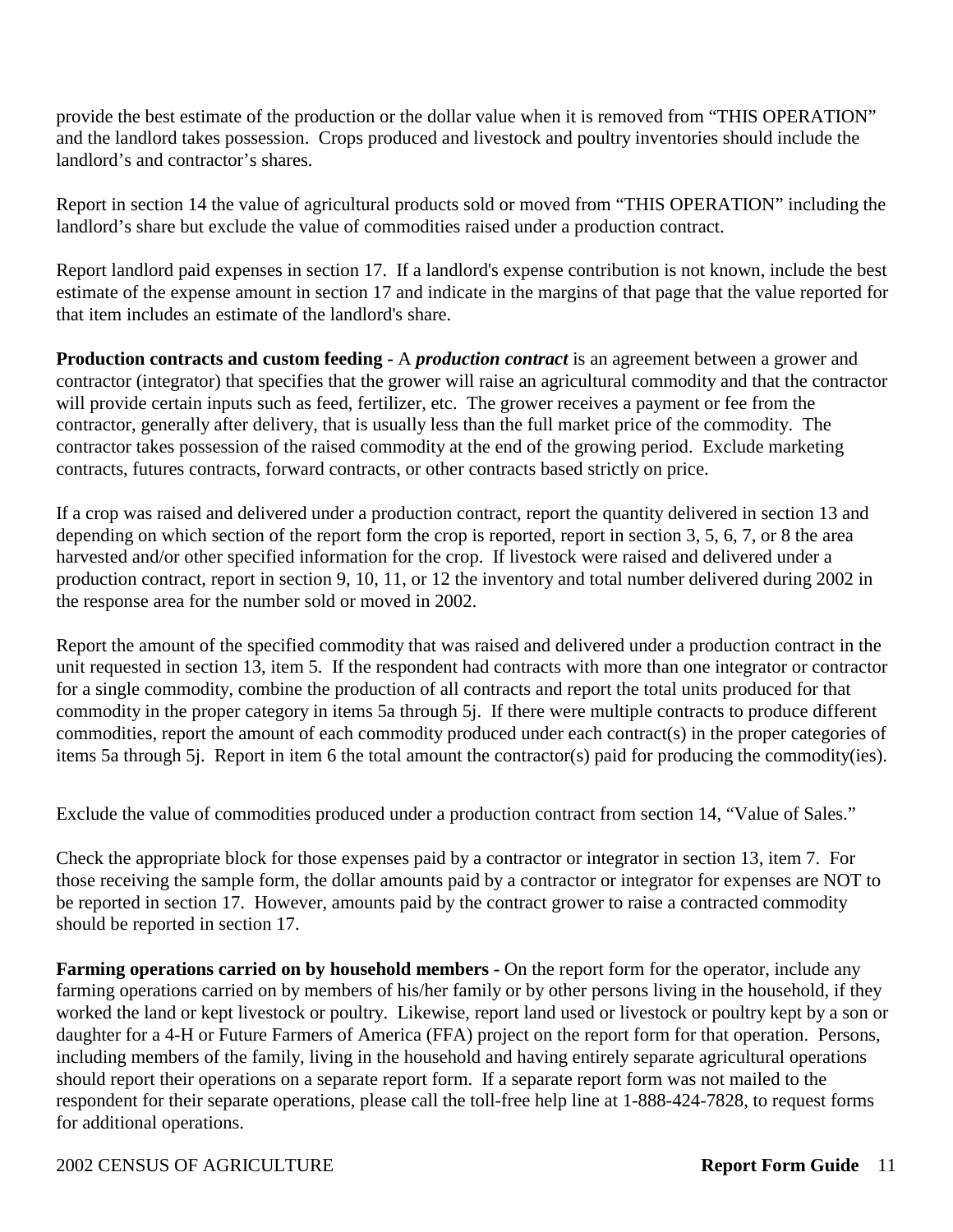**Corporations and institutions -** A report form is required for all agricultural operations operated by corporations, schools, hospitals, prisons, experimental stations, grazing associations, and other institutions. Report forms were mailed to the manager of the agricultural operation of these organizations for completion. **For institutions only**, the value (or best estimate) of any agricultural products, such as vegetables, fruits, eggs and milk, produced on land operated by the institution, and consumed by the persons in the institution should be reported as sold in section 14, "Value of Sales." Also in section 14, report all other sales and expenses associated with the agricultural operations of the institution. The area harvested of any of the crops produced and consumed by the persons in the institution should be reported in section 3 or sections 5 through 8, along with the rest of the requested information on that crop in that section.

### **How to Correctly Complete Your Census Report Form**

1. Use blue or black ink to complete the form.

2. Enter responses to all questions in the appropriate answer cells, on the correct line, and in the units requested (dollars, bushels, tons, etc.) Write any explanations outside the answer spaces or on a separate sheet of paper. If a separate sheet of paper is used, include the 12-digit ID that is located below the bar code in the address area on the cover page of the report form.

3. If exact figures are not available, enter best estimates. The respondent may write "est."– for estimated, in the shaded area near the answer cell but not in the answer cell itself. An estimate is much more useful than an omitted answer.

4. For all dollar items, enter only whole dollars. DO NOT ENTER CENTS.

5. Enter whole numbers except for items where tenths are requested. For those items, report in tenths of the whole number and enter the fraction in the "tenths" area of the answer cells.

6. Write numbers within the answer cells without extraneous marks on the numbers. Enter whole acreage numbers except for items where tenths are requested. For those items, report in tenths of the whole number and enter the fraction in the "tenths" part of the answer space. Some common fractions which can be reported in "tenths" are:

### **Report:**

| $1/8$ as 1 tenth  | $1/3$ as 3 tenths | $2/3$ as <b>7</b> tenths |
|-------------------|-------------------|--------------------------|
| $1/6$ as 2 tenths | $3/8$ as 4 tenths | $3/4$ as <b>8</b> tenths |
| $1/4$ as 3 tenths | $5/8$ as 6 tenths | $5/6$ as <b>8</b> tenths |

For example, 2 1/4 acres irrigated should be reported as 2.3 with whole acres  $= 2$  and Tenths  $= 3$ .

Some of these conversions are not exact, but they are close enough for practical reporting purposes.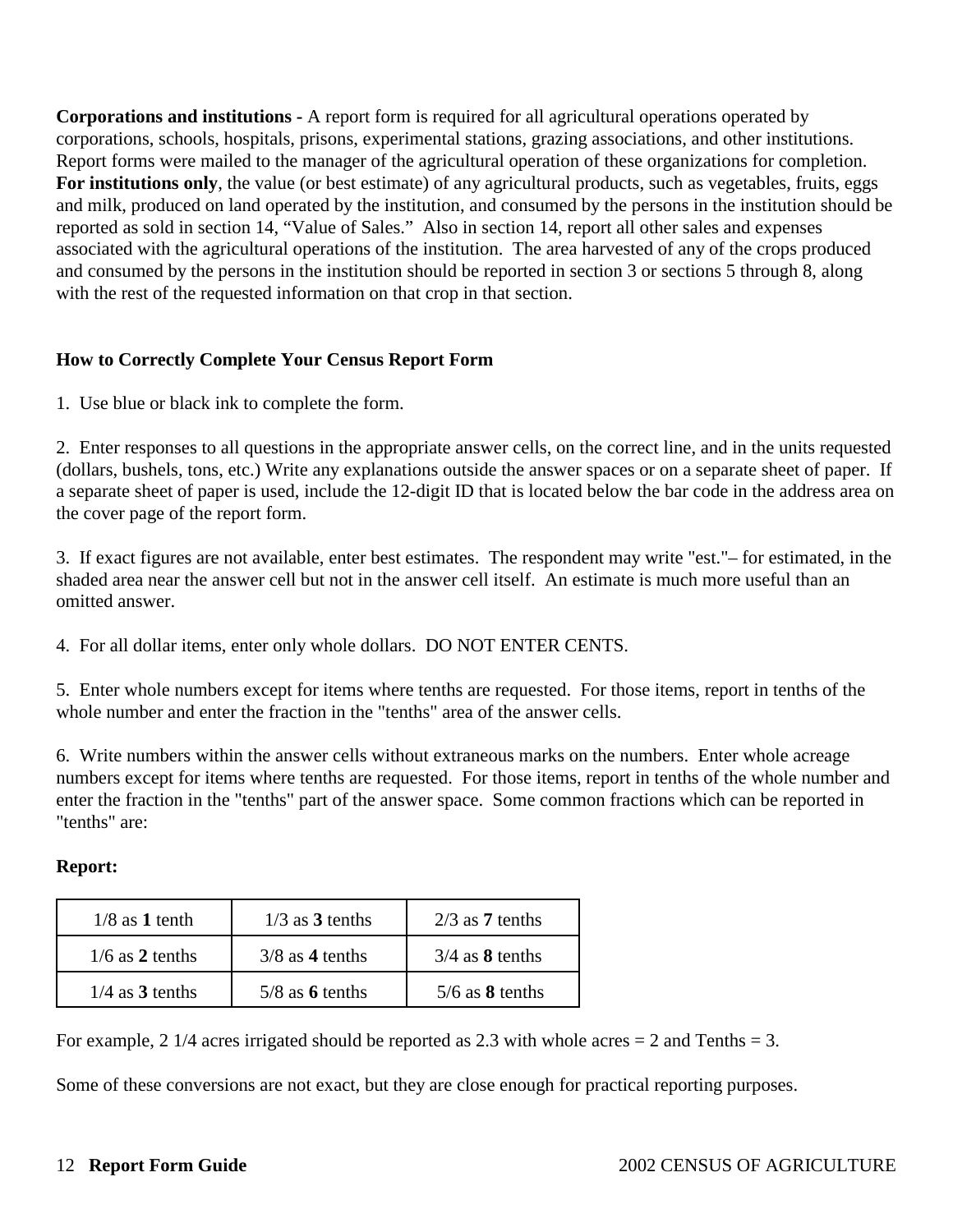7. Report total quantities and not averages, unless properly noted.

8. If an answer to an item is NO or NONE, enter an "X" or a check mark  $(\sqrt{\ } )$  in the **"NO"** or **"None"** box provided.

9. Some sections have a skip pattern which directs the respondent to the next section when they have a **"NO"** answer to the screening questions. Please follow the instructions on the report form for the skip patterns. For sections of the form which do not apply to the operation, mark the **"NO"** box in the screening question at the beginning of the section and then follow the skip pattern.

10. It is possible a respondent may receive a report form that does not list all the crops produced on the operation. See "Completing section 3 and sections 5 through 8" on page 19 for instructions on how to report those crops.

*Example 1.* In 2002, the addressee harvested 30,420 bushels of corn for grain or seed from 231 acres. None of the acres were irrigated and none were harvested for silage.



*Example 2.* Section 6 of the report form - In 2002, the addressee harvested 10.0 acres of carrots from a field, then replanted the same field in carrots and harvested the 10.0 acres again. One crop was sold for fresh and one crop for processing. Both crops were irrigated. In item 1, enter only 10.0 acres of land from which vegetables were harvested and 10.0 acres irrigated, but in item 2, write 20.0 acres of total carrots harvested, and 10.0 acres of carrots for processing. If carrots are not preprinted, write in "carrots" for the crop name and code 397 for the crop code.

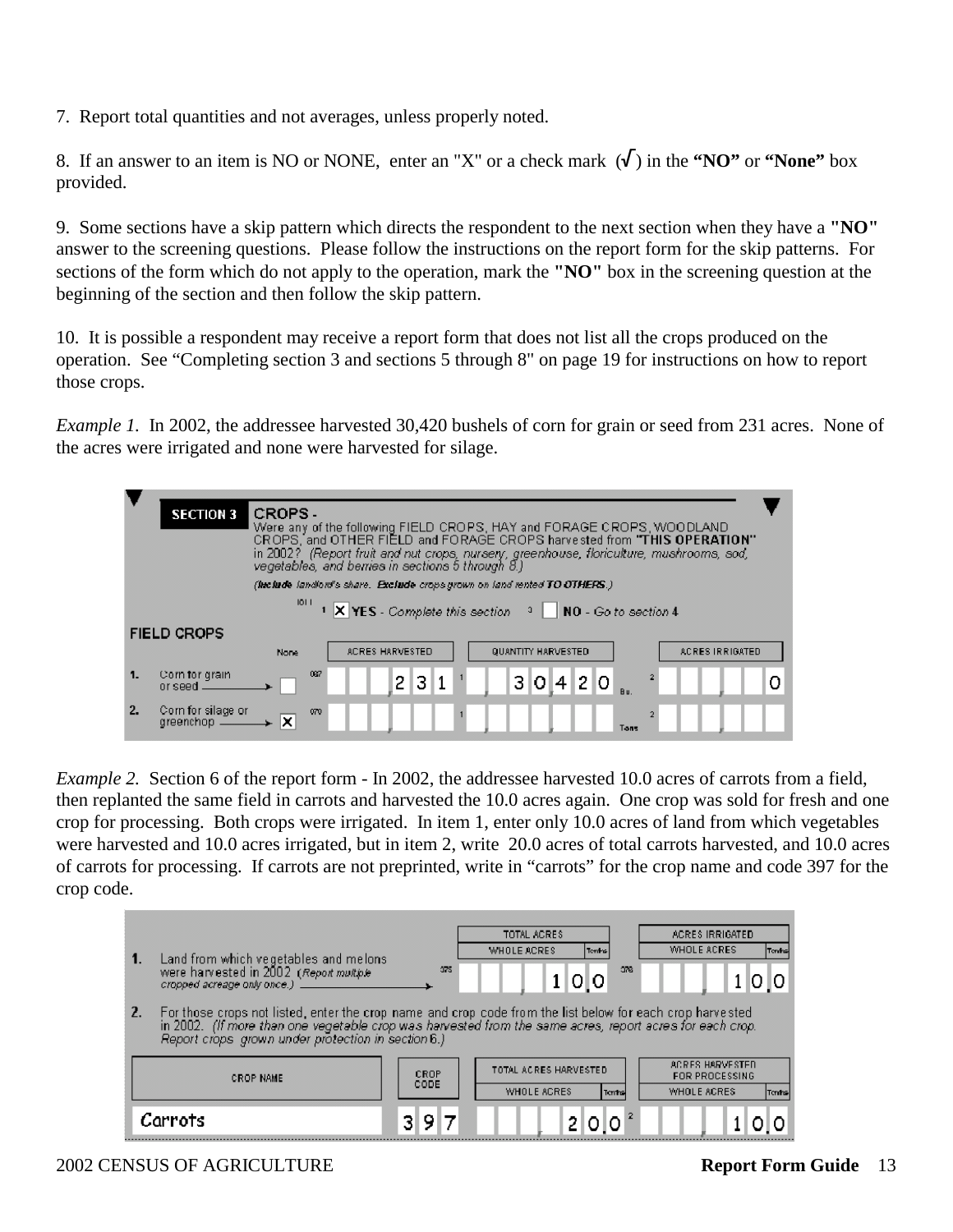### **The Cover Page**

The cover page of the 2002 census report form contains information about the operation and general instructions for the report form. The due date of February 3, 2003 is in the top margin of the page. The information in the address area contains the 12-digit identification number that is unique for each operation on the census mail list. If partner names are known, they are listed below the address area. No corrections are necessary for these names but additions or deletions may be made, if desired.

The form number, in the upper right hand portion of the address area, identifies the form type (sample or nonsample) and regional version. The instruction sheet that is included with the report form contains additional information for the Special Situations listed. The toll-free number for assistance is listed if the respondent has additional questions or concerns. Use answer cells on the cover page only if the respondent received duplicate forms with different identification numbers.

### **Section 1 - Acreage in 2002**

The purpose of this section is for recording all land (acreage) owned, rented, or used by the addressee, spouse, or by the partnership, corporation, or organization named on the front of the form during 2002. This section will determine the acres operated by "THIS OPERATION" and incorporates all the agricultural activities conducted on the farm or ranch. The acres in "THIS OPERATION" are referenced in the remainder of the report form.

**Item 1 - All land owned -** Include all land owned by the addressee, spouse, or both, a partnership, corporation, or organization under title, purchase contract, mortgage, homestead law, or as an heir or trustee of an undivided estate, even if all or part of it was rented to others in 2002. Include all separate fields and tracts of cropland, pastureland, woodland, wasteland, etc.

Exclude any unrelated residential or commercial land. If the home is on a separate piece of land, it should only be included if there were some agricultural operations on the land or if some farm equipment was kept there.

**Item 2 - All land rented or leased FROM OTHERS -** Include land worked on shares, used rent free, in exchange for services or payment of taxes, regardless of location, and all land rented that was only used for part of 2002, etc.

Include Federal, State, and railroad land ONLY if it was leased on a per-acre basis during 2002.

Exclude land used under private, Government grazing, or special license on a per-head or animal-unit month (AUM) basis (Taylor Grazing, section 3 (BLM) and USDA Forest Service land).

**Item 3 - Land rented or leased TO OTHERS -** Include all land rented to, leased to, subleased to, or used by others in 2002, regardless of whether the addressee owned the land or rented it from others and subleased it to a third party.

Include land worked on shares by others for the addressee, even if the addressee supplied some supervision, equipment, fertilizer, or other materials.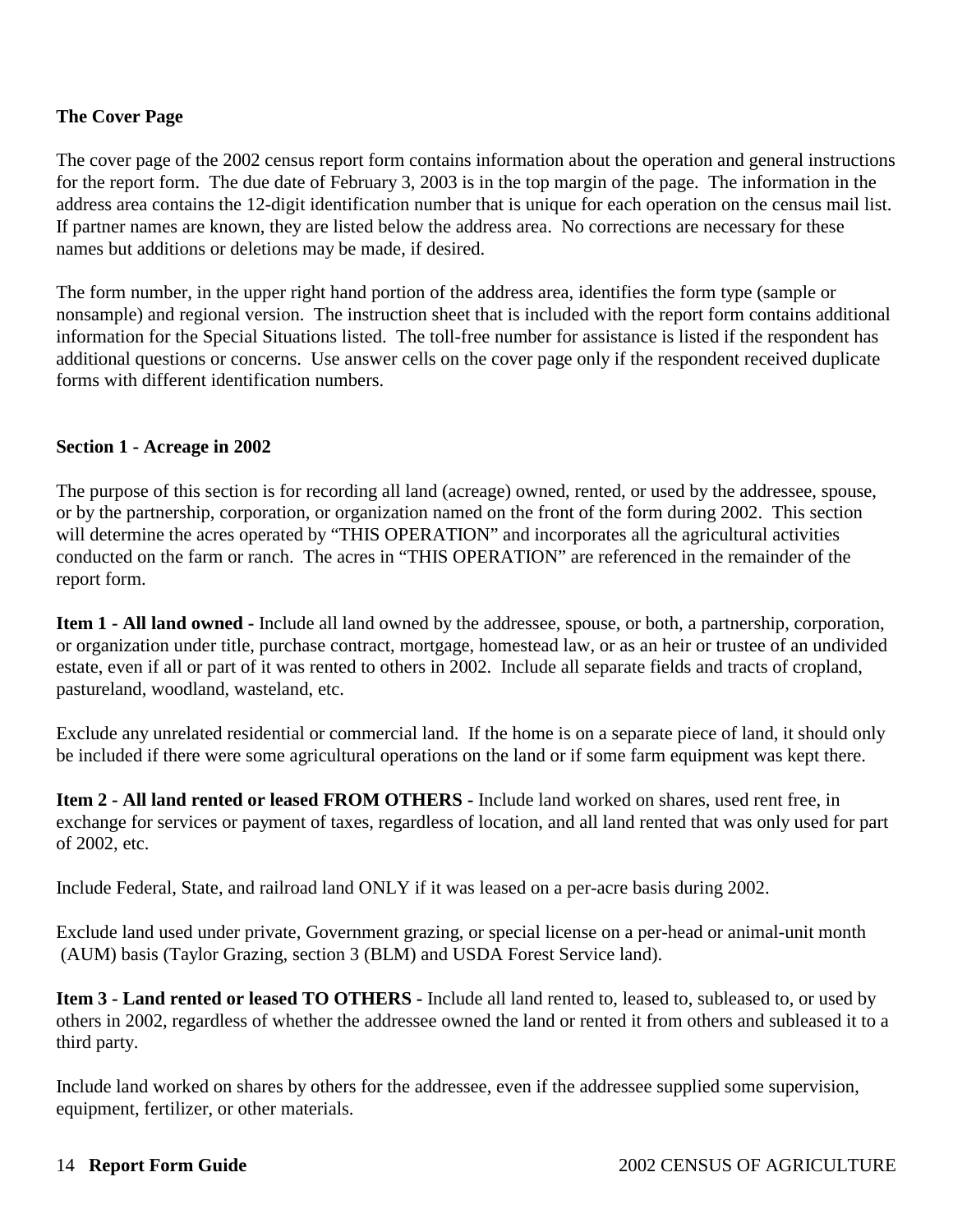Exclude the following from item 3:

- Acres placed in the Conservation Reserve (CRP) or Wetlands Reserve Programs (WRP) for which the addressee makes the day-to-day decisions.
- Land leased to others on a per-head or animal-unit month (AUM) basis.
- Pastured cropland or pastureland used or rented by others on a per-head basis or for only part of the year. This land should be reported as part of the landlord's operation. The livestock will be counted as on "THIS OPERATION" if they were there on December 31, 2002. For example, in the Plains States a neighbor grazes cattle on a wheat field on a fee per-head or fee per-month basis. Even though the land was used by the cattle owner for a month or two, it should be reported on the landowner's census report form if the landlord was the operator of the land or the person responsible for planting and harvesting the wheat crop.
- Land from which another person buys a crop that is ready for harvest.

**Item 4 - Acres in "THIS OPERATION" for this census report -** The entry here will be the sum of all land owned, item 1, **plus** land rented or leased FROM OTHERS, item 2, **minus** the total land rented or leased TO OTHERS, item 3. The result will equal the total acres in "THIS OPERATION" for 2002. It is very important to establish the correct acres for "THIS OPERATION" in item 4 since the rest of the report form questions apply to this acreage entry.

### **When the acreage entry in item 4 is "0"and:**

- 1. The addressee grew any crops, harvested maple sap, owned bees, or raised any livestock or poultry on "THIS OPERATION" in 2002, complete the report form.
- 2. All land was operated by a renter or sharecropper, complete section 1, item 5 (number of owned acres rented), and explain briefly, "All land rented out," etc., in the space below section 1. Then skip to and complete section 25. Mail the report form in the return envelope.
- 3. The addressee did not have any agricultural activity on owned or rented land in 2002, explain briefly, such as "retired," "sold farm," and the date any change in the operation occurred in the space below section 1. Then skip to and complete section 25. Mail the report form in the return envelope.

**Item 5 - How many of the acres rented or leased to others were owned -** If any owned land was rented or leased to others in item 3, report in whole acres only. If no owned land was rented or leased to others, mark an "X" in the "None" box.

**Item 6a - Location of agricultural activity for "THIS OPERATION" -** The county in which the largest value of the agricultural products were raised or produced is the county in which the reported farm or ranch data will be tabulated for publication. The principal county is the county where the largest value of the agricultural products sold was raised or produced. Report the principal county, the two letter state abbreviation, and the number of acres from "THIS OPERATION" that were located in that county.

**Item 6b -** If the acres in "THIS OPERATION" (section 1, item 4) are located in more than one county, report the names of the additional county(ies), the state(s), and the number of acres in each additional county in these response cells. Up to four counties may be reported with the associated acreage. If the acres in "THIS OPERATION" are in more than four counties, report the four counties that have the largest value of production.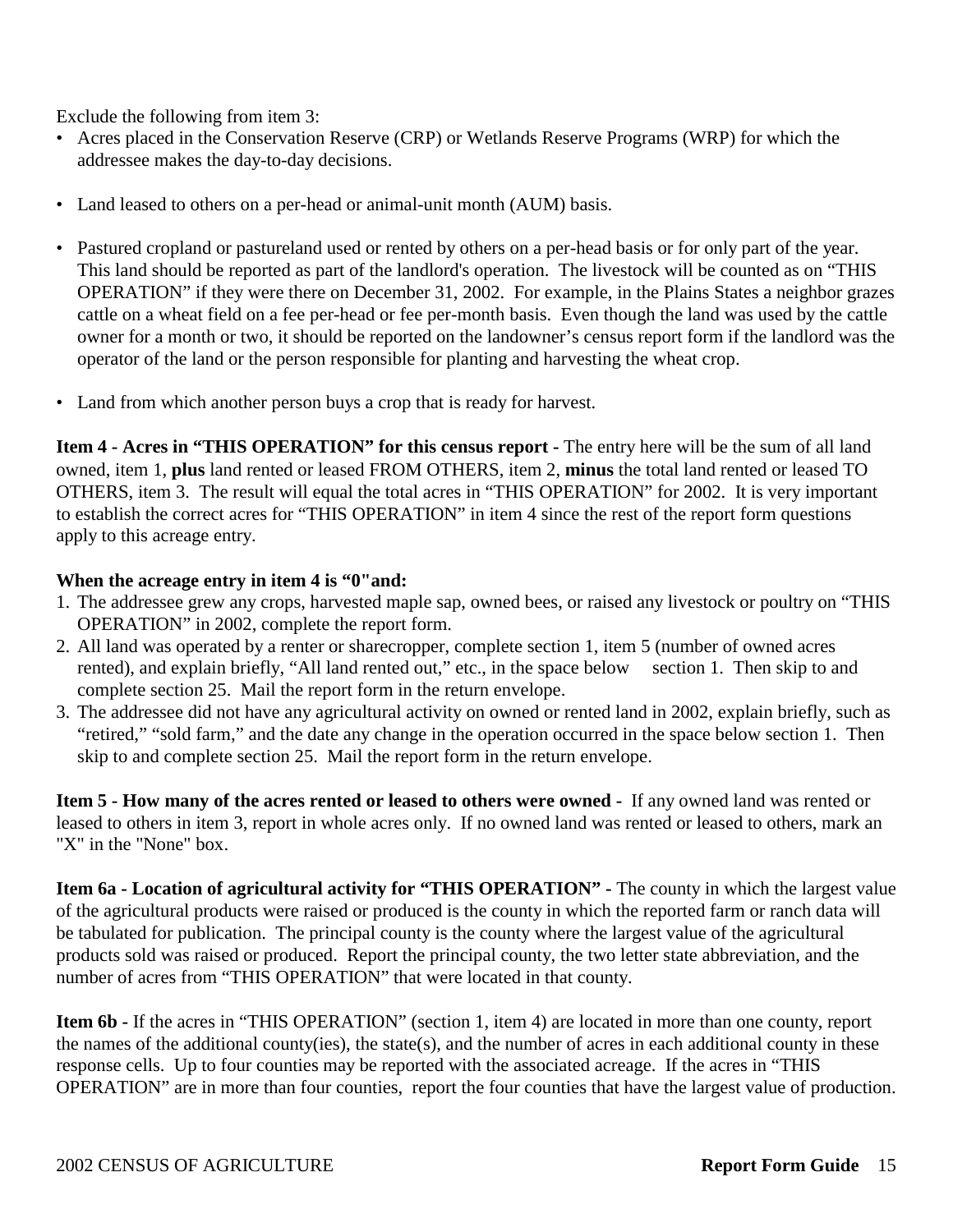### **Section 2. Land**

In section 2, report how the land in "THIS OPERATION" was used during 2002. The land rented to others, as reported in section 1, item 3 is not part of "THIS OPERATION" and will not be reported in this section.

**Land use for multiple purposes -** In general, the land use items have been arranged in what is normally considered a decreasing order of importance. In this section, each acre in "THIS OPERATION" will be reported only once, even though the land may have been used for more than one purpose. Acres reported in this section should equal the acres reported in section 1, item 4.

**Double-cropping** - If more than one crop was harvested from the same land in 2002, report the acreage only once in this section, item 1a, as "Cropland harvested." For example, if wheat was harvested from a 40-acre field in 2002, and then soybeans were planted and harvested from the same field in 2002, report only 40 acres of cropland harvested in item 1a. However, when reporting acres of the individual crops harvested later in section 3, the 40 acres of wheat and the 40 acres of soybeans should both be reported.

**Interplanted crops, alternating strips, and "skip" row planting -** If two crops were grown together, such as pumpkins interplanted with rows of corn for grain, report the total land used for both crops only once as "Cropland harvested" in item 1a. However, the total acres of corn for grain should be reported in section 3 (section 7 for Hawaii) and pumpkins reported in section 6 (section 5 for Hawaii). Estimate acreage if necessary.

If a crop was interplanted in an orchard and harvested, report the acres for the specific crop in the appropriate crop section. For example, if a vegetable crop was interplanted among trees in a 5-acre orchard, report the portion of the 5 acres devoted to vegetables in section 6, "Vegetables and Melons" and report the total 5 acres for the orchard in section 7, "Fruits and Nuts." Again, include only 5 acres once in section 2, item 1a, "Cropland harvested."

If two crops were grown at the same time in alternating strips in the same field, report the acreage devoted to each crop in the appropriate crop sections in the report form. If a 50 acre field was planted in corn and soybeans, with 16 rows of corn followed by 16 rows of soybeans, 25 acres should be reported for corn and 25 acres should be reported for soybeans in the area where these crops are preprinted or listed in section 3 (section 7 for Hawaii).

"Skip" row planting involves leaving a space between the rows for conserving moisture, soil conservation, tillage practices, movement of machinery and equipment between the rows for spraying and harvesting of the crop, etc. See the examples below.

*Example 1.* If a crop was planted in "skip" rows with a cover crop for soil improvement, report the harvested portion of the field in the appropriate crop's section and also include these acres in this section, item 1a, "Cropland harvested." Include the acres in soil improvement in this section, item 1d, "Cropland idle."

*Example 2.* If "skip" rows were in cultivated summer fallow, report the harvested portion of the acres in the appropriate crop's section and include these acres in this section, item 1a, "Cropland harvested." Include the acres in cultivated summer fallow in this section, item 1e, "Cropland in cultivated summer fallow."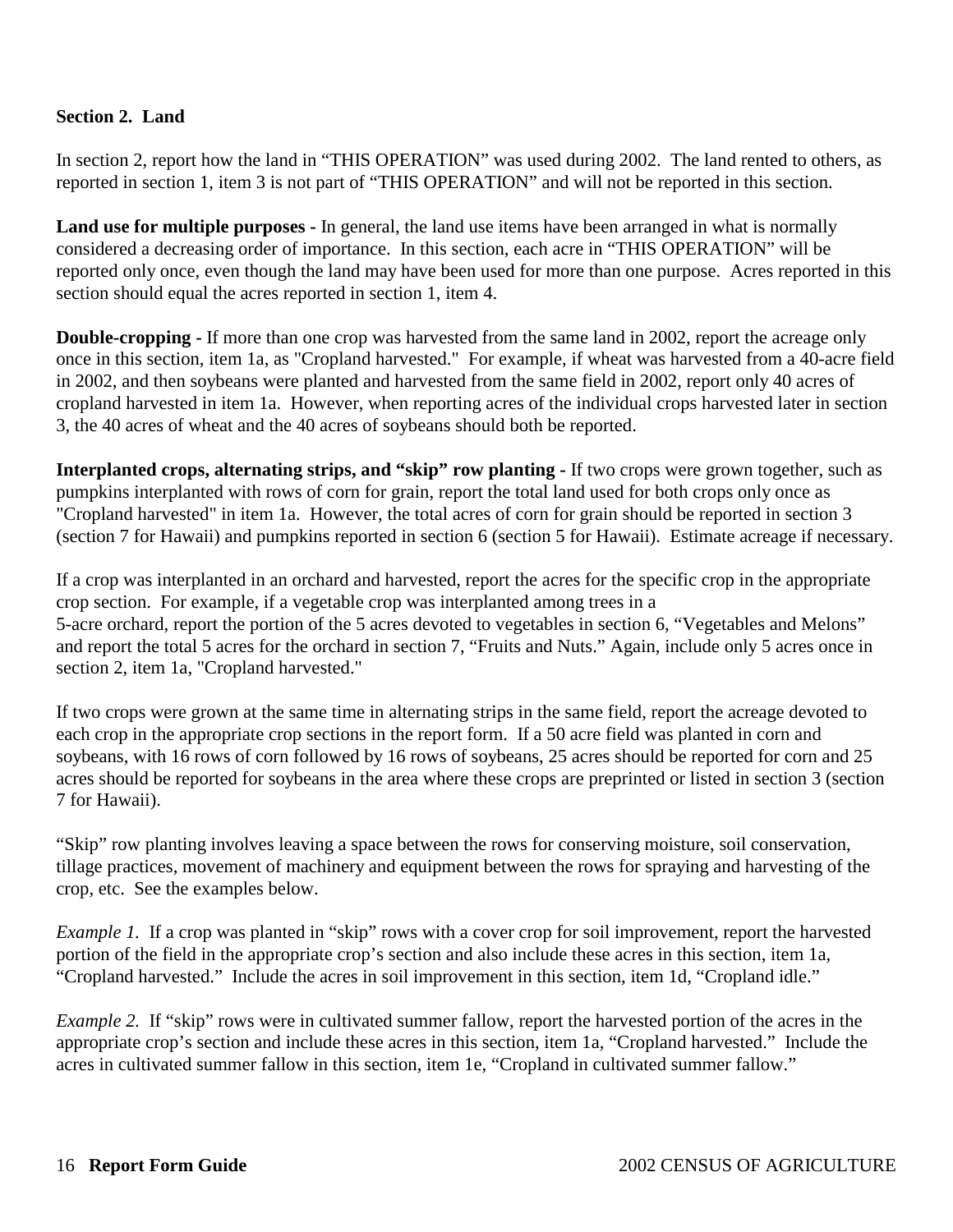### **Land Use**

**Item 1a - Cropland harvested** - Includes all acreage from which crops were harvested in 2002 and land in fruit and nut trees and vines. The acreage of cropland harvested will include:

- Field crops (corn, wheat, barley, oats, sorghum, soybeans, cotton, tobacco, etc.)
- Hay and forage crops (dry hay, haylage, silage, greenchop, etc.)
- Christmas trees (whether harvested or not in 2002), fruit trees, nut trees, and grapevines (include acres of bearing and nonbearing trees and vines whether harvested or not in 2002)
- Nursery, greenhouse, floriculture, sod, mushrooms, and vegetable seeds
- Vegetables and melons
- Any other acreage from which a crop was harvested even if the crop was considered a partial failure and the yield was very low. The sum of acres reported harvested in sections 3 and sections 6 through 8 plus the area reported in section 5, minus the acreage of land from which two or more crops were harvested (acres double-cropped), equals the "Cropland harvested," item 1a.

Exclude acres of maple trees tapped. They should be reported in item 2b.

### **Item 1b - Cropland used only for pasture or grazing -** Includes:

- Land pastured or grazed which could have been used for crops without any additional improvement.
- Land in planted crops that was hogged-off, pastured, or grazed and not harvested.

Exclude from item 1b, acres of corn, sorghum, soybeans, hay, and cowpeas acres that were hogged-off or grazed after harvest. Report these harvested acres only once in item 1a.

### **Item 1c - Cropland on which all crops failed or were abandoned** - Includes:

- All land on which a crop failed (except fruit or nuts in an orchard, grove, or vineyard being maintained for production) and no other crop was harvested and which was not pastured or grazed.
- Acreage not harvested because of low prices or labor shortages.
- If some, but not all, of the crop acreage was harvested, the harvested acreage should be reported in section 2, item 1a, and in the appropriate crop section. The remainder of the acreage should be reported in this item provided it was not used for pasture or grazing.

### **Item 1d - Cropland idle or used for cover crops or soil improvement but NOT harvested and NOT**

**pastured or grazed -** Cropland idle includes any other acreage which could have been used for crops without any additional improvement and which was not reported elsewhere in item 1. Include:

- Land used for cover crops or soil improvement but not harvested or grazed.
- Land in the Conservation Reserve Program (CRP) or the Wetlands Reserve Program (WRP) that was not hayed or grazed in 2002.
- Land not harvested or summer fallowed in 2002 but occupied with growing crops for harvest in 2003 or later years. Examples are acreage planted in winter wheat, strawberries, new sugarcane planting, etc., for harvest in 2003.
- Land in "skipped" rows between rows of crops should be reported here if the land was not used for any other purpose and not reported in item 1a, "Cropland harvested."

Exclude acreage from which crops were harvested or planted and intended to be harvested, or used for pasture or grazing.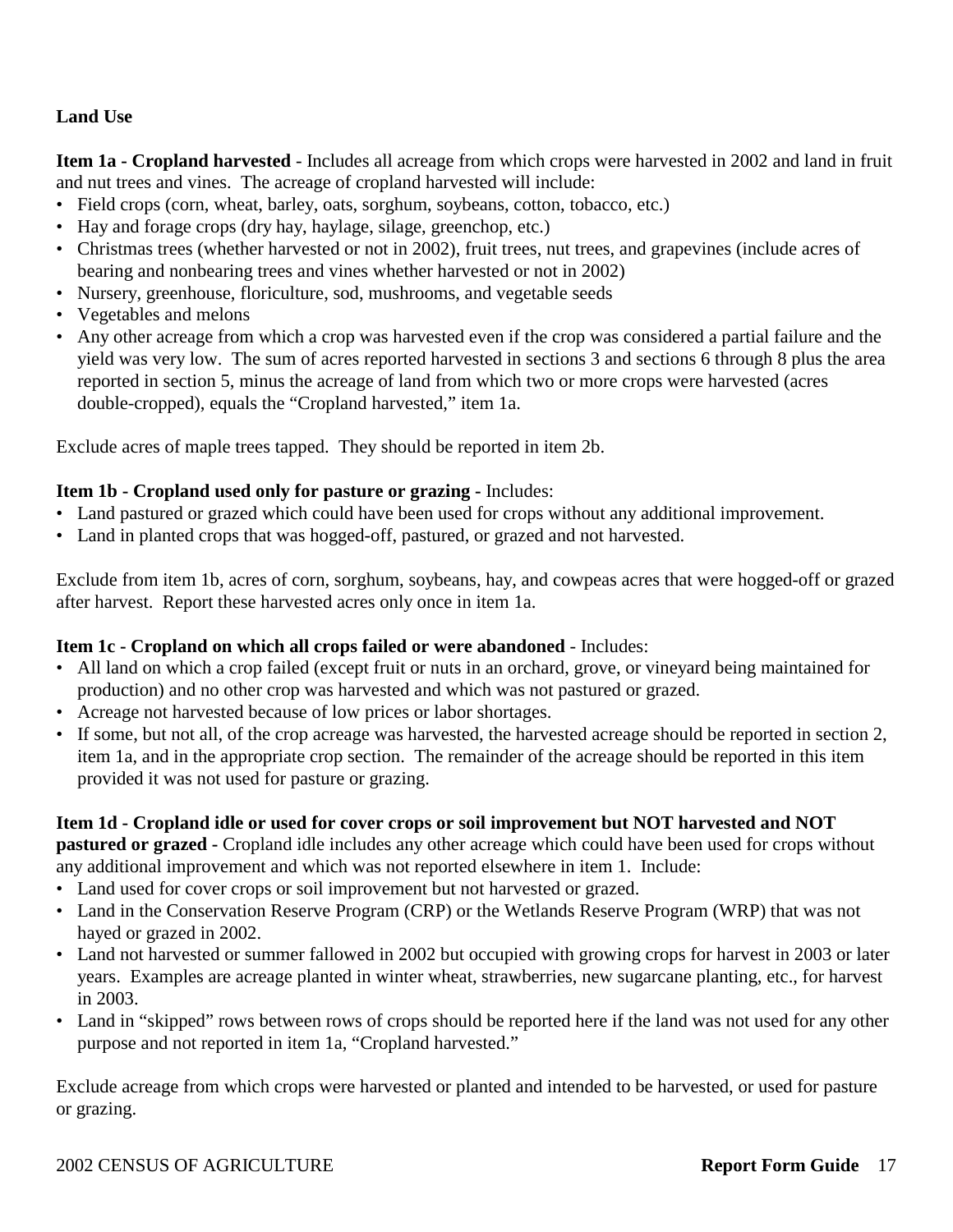**Item 1e - Cropland in cultivated summer fallow** - Includes cropland cultivated or treated with herbicides to control weeds and conserve moisture and not seeded or harvested in 2002. Include cropland summer fallowed in 2002 and planted to a crop (i.e. winter wheat, etc.) for harvest in 2003.

**Item 2 - Woodland -** Report all woodland or timber tracts, natural or planted. Include:

- Cut over and deforested land with new or remaining growth should be reported in item 2a or item 2b. This land will have future value as wood products.
- All woodland used for pasture or grazing in item 2a.
- All other woodland, including tapped maple trees (sugar bush), in item 2b.

Exclude:

- Land planted for Christmas tree production. This should be reported in item 1a.
- Cut over or deforested (clear cut) land which has been improved for pasture. This should be reported in item 3.
- Sagebrush or mesquite land. This land should be reported in item 3.

**Item 3 - Permanent pasture and rangeland** - This land use item includes all remaining types of pastureland and rangeland, other than cropland or woodland pasture, that is normally used for pasture or grazing. It usually includes land referred to as a "meadow" or "prairie" and consists of various types of grasses, such as bunch grass, shortgrass, buffalo grass, bluestem, bluegrass, switch grass, etc. It also includes land predominantly covered with brush or browse. Pastureland or rangeland containing desert shrubs, sagebrush, mesquite, greasewood, mountain browse, salt brush, cactus, juniper, pinion, etc., are to be reported here. Also, include grazing lands which may have been improved by seeding, liming, fertilizing, irrigating, drainage, or controlling brush or weeds.

**Item 4 -All other land** - Include all other land occupied by building sites, lanes, roads, ponds, barn lots, gardens for home use, wasteland, etc. Also, include all land in "THIS OPERATION" that does not fit the definition of the other land use categories listed in items 1, 2, and 3 above.

**Item 5 - Total Acres -** This is the total of all entries reported for items 1 through 4. **The total acres reported here should be the same as the acreage reported in section 1, item 4.**

### **Crop insurance, conservation, and organic practices**

**Item 6a -** Of the total acres in item 5, report the acres that were covered under federal, private, or other form of crop insurance during 2002.

**Item 6b -** Of the total acres in item 5, report all the acres currently enrolled in the Conservation Reserve Program (CRP) or Wetlands Reserve Program (WRP) during 2002 regardless of the year they were bid into the program. Under the CRP, farm and ranch operators have successfully bid to place cropland in a 10-15 year contract. Operators with a CRP contract receive annual government payments for the acreage identified in the contract. Report these payments in section 15, item 2.

**Item 6c -** Of the total acres in item 5, report the acres harvested as certified organically produced crops. Certified organic crops are those that were certified by a Federal, state, or private certification agency.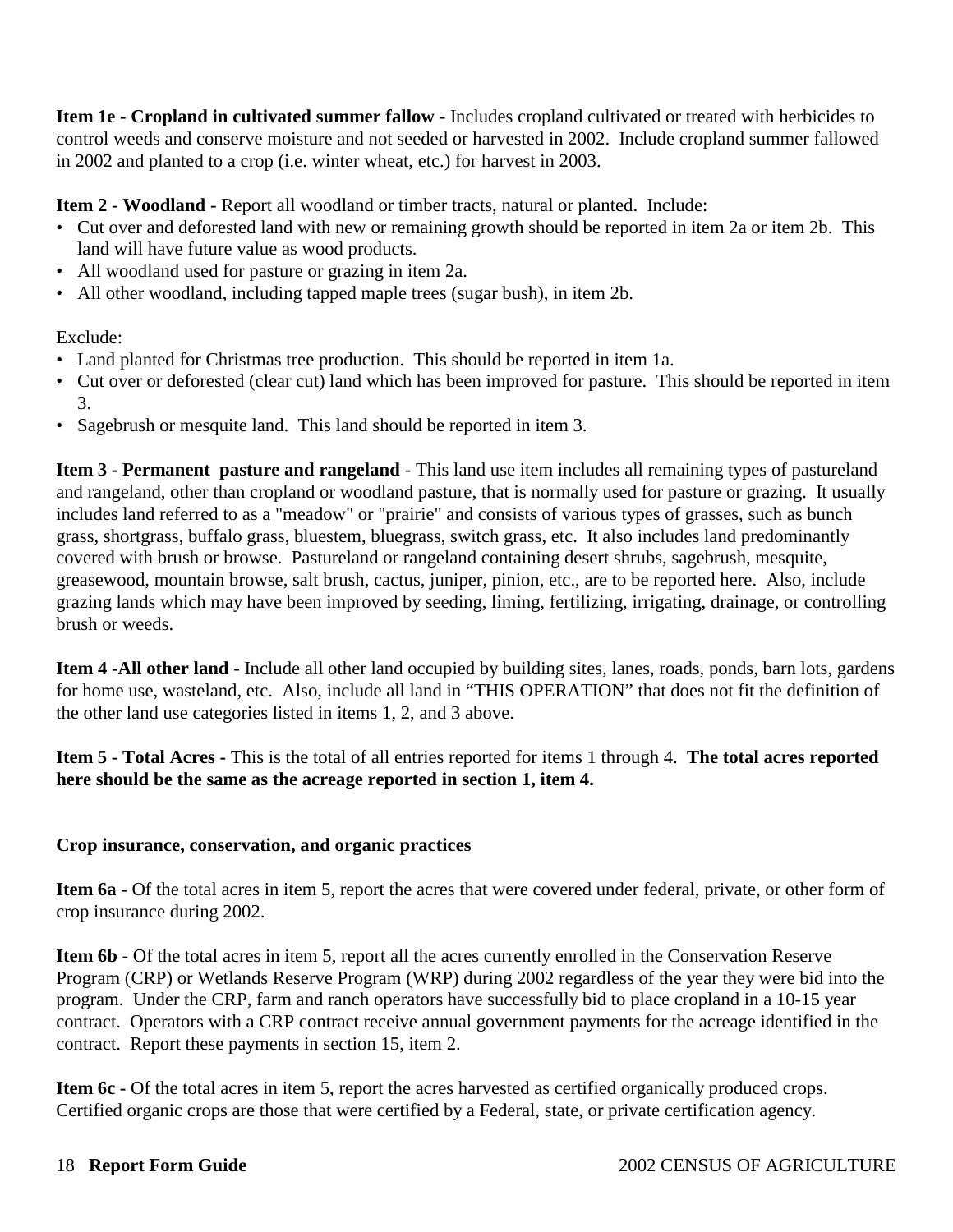### **Irrigation**

Irrigation refers to the application of water to land by any artificial or controlled means, such as sprinklers, furrows and ditches, spreader dikes, flooding, or sub-irrigation pipes. Include acres that had preplant, partial, and supplemental irrigation. Include spreading or channeling of spring run-off or flood waters over pasture if done by manmade structures or ditches. Include the acres where lagoon waste water from livestock operations was distributed by a sprinkler or flood system.

Report irrigated acres in item 7a or item 7b only once, regardless of the number of times irrigated or harvested. The sum of items 7a and 7b cannot be greater than section 2, item 5.

**Item 7a - Acres of harvested land irrigated** - Report the acres of irrigated land from which crops were harvested in 2002 including all irrigated land with bearing and nonbearing fruit and nut crops. Irrigated hay land should be included if the hay or haylage was cut. This entry may be equal to, but should never exceed the entry in item 1a., "Cropland harvested."

**Item 7b - Acres of pastureland, rangeland, and other land irrigated** - Report all other irrigated land which was not reported in 7a. Include acreage used as pastureland, rangeland, land not harvested due to crop failure, and land in cover crops and soil improvement grasses irrigated at least once in 2002.

### **Completing Section 3 and Sections 5 Through 8**

All crop questions in section 3 and sections 5 through 8 relate to the acres that were reported in section 2, item 1a. Exclude any crops harvested in 2002 from land rented or leased TO OTHERS, or worked on shares BY OTHERS. For Hawaii note the different crop reporting sections.

Before starting these sections, review the preprinted crops in section 3 and sections 5 through 8 and the list of crops at the end of section 3 and sections 5 through 7.

If a harvested crop's name is not found in the preprinted crops or any sections' crop list, and it is unclear in which section to report the crop, it may be reported in section 3, under "Other Field and Forage Crops." For example, if 10 acres of dry beans were harvested and dry beans is not in the preprinted crops or listed on the list of crops, report dry beans under "Other field and forage crops" code 752.

### **Crop reporting sections:**

Section 3. Field crops, hay and forage crops, woodland, and other field and forage crops

- Section 5. Nursery, greenhouse, floriculture, sod, mushrooms, and vegetable seeds
- Section 6. Vegetables and melons
- Section 7. Fruits and Nuts
- Section 8. Berries

### **Crop reporting sections for Hawaii:**

Section 3. Sugarcane and pineapples

- Section 4. Fruits, nuts, and coffee
- Section 5. Vegetables and melons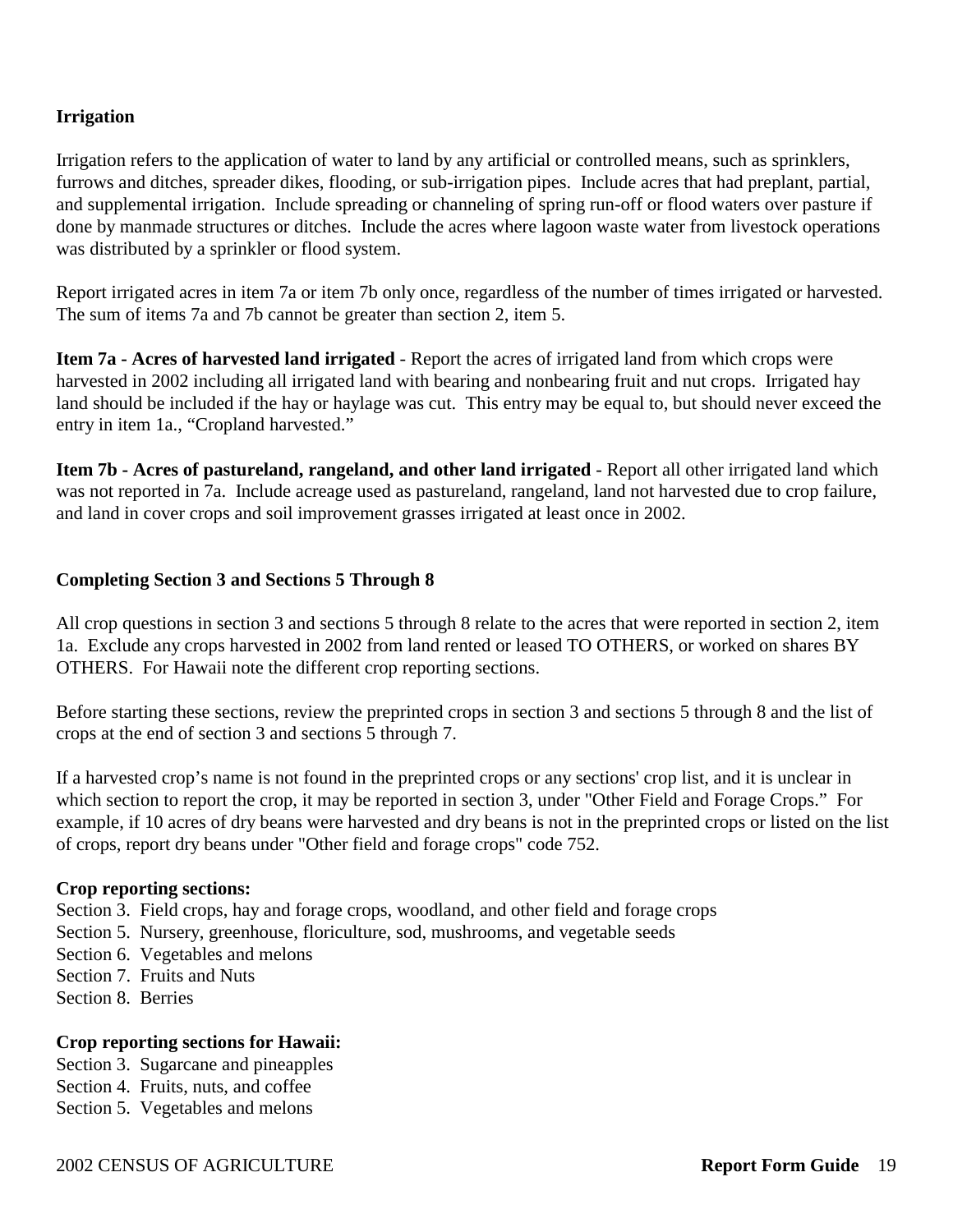Section 6. Nursery, greenhouse, floriculture, sod, mushrooms, and vegetable seeds Section 7. Hay, forage, and other crops Section 8. Woodland crops

The information requested varies by section and region. For most crops in section 3 report the acres harvested, quantity harvested (i.e. total production including any landlord shares), and the number of acres irrigated. Be alert to the specified units of measure for the quantity harvested in section 3 as they change by crop. For most grains the units of measure for the quantity harvested are in bushels, while dry edible beans are reported in hundredweight, and peanuts in pounds. In section 5 report the total area irrigated and the area in production by crop in square feet and/or acres (whole acres and tenths). In section 6, report total acres harvested and acres irrigated of vegetables and melons. Report individually for each crop the total acres harvested and acres harvested for processing.

As sections are completed, the respondent should review all the crops that are preprinted and listed in the section and complete the screener question. Crops not preprinted or listed in a specific section may be preprinted or listed in another section.

**Area harvested -** Report the area of crops harvested at any time during 2002 from "THIS OPERATION." Note the unit of measure requested for the area harvested. It may be whole acres, whole and tenth acres, square feet, bearing acres, or for maple syrup, number of taps. If a crop was harvested, please give any additional requested information regarding that crop whether it is total quantity harvested, acres irrigated, or nonbearing acres.

Include acres harvested by all manual and mechanical harvesting methods including combining, cutting, digging, picking, stripping, gathering, etc. Include acres actually harvested even if the crop yield was low.

Exclude from sections 3, 5, 6, 7, and 8:

- The acres of a planted crop that were not harvested due to drought, flood, fire, or some other natural or economic disaster. These unharvested acres should be reported in section 2, item 1c, "Cropland on which all crops failed or were abandoned."
- The acres not harvested in 2002 but occupied with growing crops for harvest in 2003 or later years. Examples are acreage planted in winter wheat, strawberries, new sugarcane planting, etc., for harvest in 2003. These unharvested acres should be reported in section 2, item 1d.

**Partial acreage harvested in a field** - If only some of the acres within the field were harvested, report only the acres actually harvested and not the total acres in the field. As an example, if 3 acres of corn drowned out in a 20-acre field of corn and 17 acres of corn were harvested for grain, report the 17 acres harvested in section 3. The remaining 3 acres, if not summer fallowed, hayed, or grazed, should be included in section 2, item 1c, "Cropland on which all crops failed or were abandoned."

**Acres not yet harvested -** If a planted crop would normally be harvested before December 31, 2002, (corn, soybeans, etc.) but harvest was/will be delayed until 2003 because of weather conditions, equipment problems, etc., it should be included in ACRES HARVESTED, the estimated production included in QUANTITY HARVESTED, and the portion of the acres harvested that were irrigated, if any, included in ACRES IRRIGATED.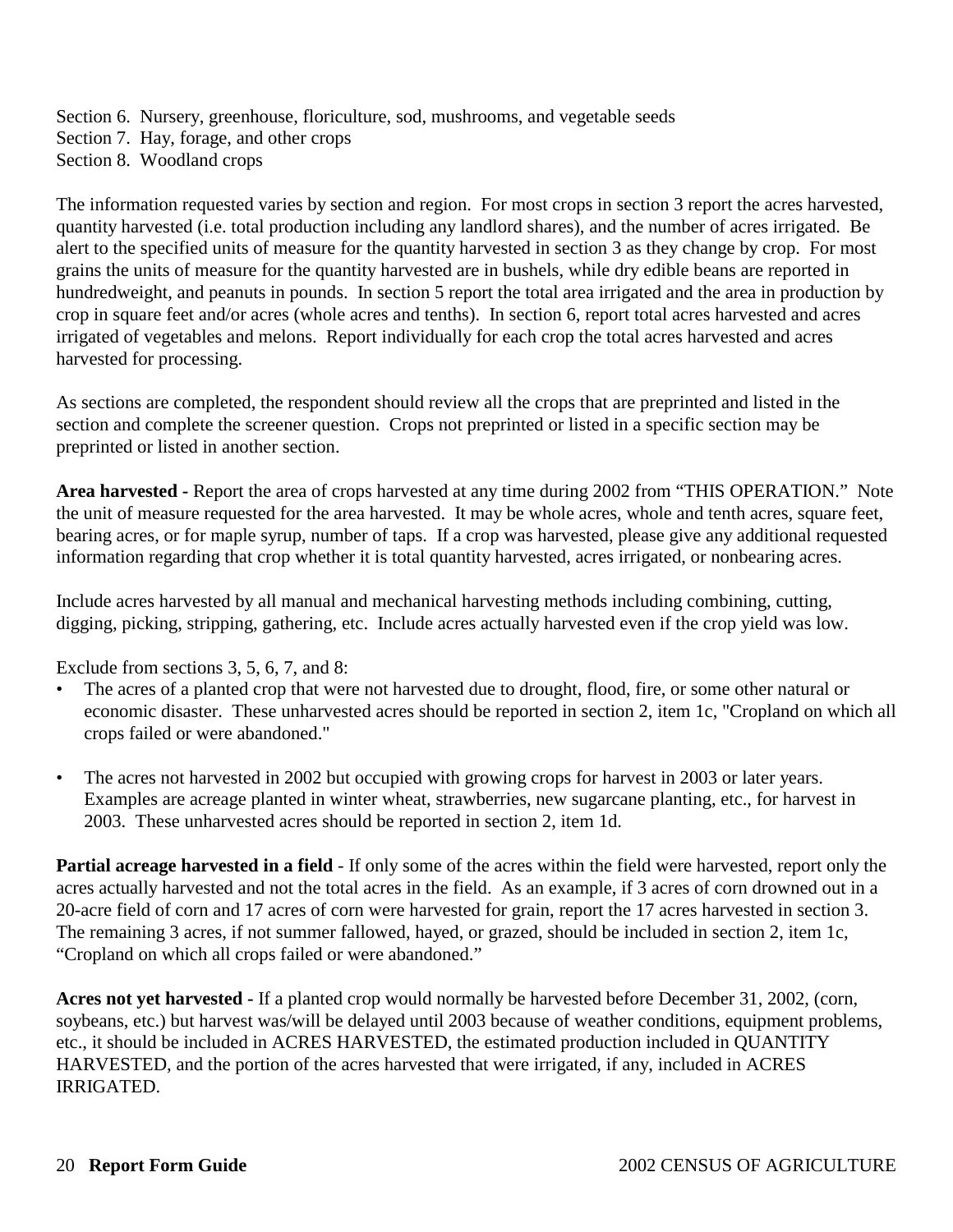**Quantity harvested** - In section 3, report the total quantity harvested in the unit of measure specified for each crop. If the unit of measure is different in the respondent's records than the unit of measure requested on the report form, convert the total quantity harvested to the requested unit of measure. Enter quantity harvested data on the same line as the crop's acreage harvested. Note that section 3 is the ONLY section that requests the total quantity harvested.

Example: If 400 square bales of hay were produced, estimate the average weight of the bales and convert total quantity harvested to *tons* (the requested unit of measure).

(70 pounds  $*$  400 bales) divided by 2,000 pounds = 14 tons

**Acres irrigated that were harvested** - Acres irrigated are acres on which water was applied by any artificial or controlled means, such as sprinklers, furrows and ditches, spreader dikes, flooding, or sub-irrigation pipes. Include acres that had preplant, partial, and supplemental irrigation. Include spreading or channeling of spring run-off or flood waters over pasture if done by manmade structures. Include the acres where lagoon waste water from livestock operations was distributed by a sprinkler or flood system.

**Institutions -** Crops grown and harvested by an institution (school, prison, hospital, etc.) and consumed by the persons in the institution should be reported as crops harvested. If quantity harvested is requested, include the quantity consumed in the quantity harvested. Also, use the estimated market value when the crop was consumed to arrive at the value of sales that should be reported in section 14.

**Double-cropping** - If more than one crop was harvested from the same land in 2002, report the total acreage only once in section 2, item 1a, "Cropland harvested" and report separately each crop in sections 3, 5, 6, 7, or 8. For example, if wheat was harvested from a 40-acre field in 2002, and then soybeans were planted and harvested from the same field in 2002, report 40 acres of cropland harvested in section 2, and the 40 acres harvested of wheat and 40 acres harvested of soybeans in section 3 along with the quantity harvested for each crop.

**Interplanted crops, alternating strips, and "skip" row planting** - If two crops were grown together, such as pumpkins interplanted with rows of corn for grain, report the total land used for both crops only once in section 2, item 1a, "Cropland harvested." Report the total acres of corn for grain harvested in section 3 and the total acres of pumpkins harvested in section 6. Estimate acreage if necessary. If a crop was interplanted in an orchard and harvested, report the acres for the specific crop in the appropriate crop section. For example, if a vegetable crop was interplanted among trees in a 5-acre orchard, report that portion of the 5 acres devoted to vegetables in section 6, "Vegetables and Melons" and report the total 5 acres for the orchard in section 7, "Fruits and Nuts." Again, report only 5 acres in section 2, item 1a, "Cropland harvested."

If two crops were grown at the same time in alternating strips in the same field, report the acreage devoted to each crop in the appropriate crop sections in the report form. If a 50-acre field was planted in corn and soybeans, with 16 rows of corn followed by 16 rows of soybeans, report 25 acres for corn and 25 acres for soybeans in the area where these crops are preprinted or listed in section 3.

"Skip" row planting involves leaving a space between the rows for conserving moisture, soil conservation, tillage practices, movement of machinery and equipment between the rows for spraying and harvesting of the crop, etc. See the examples below.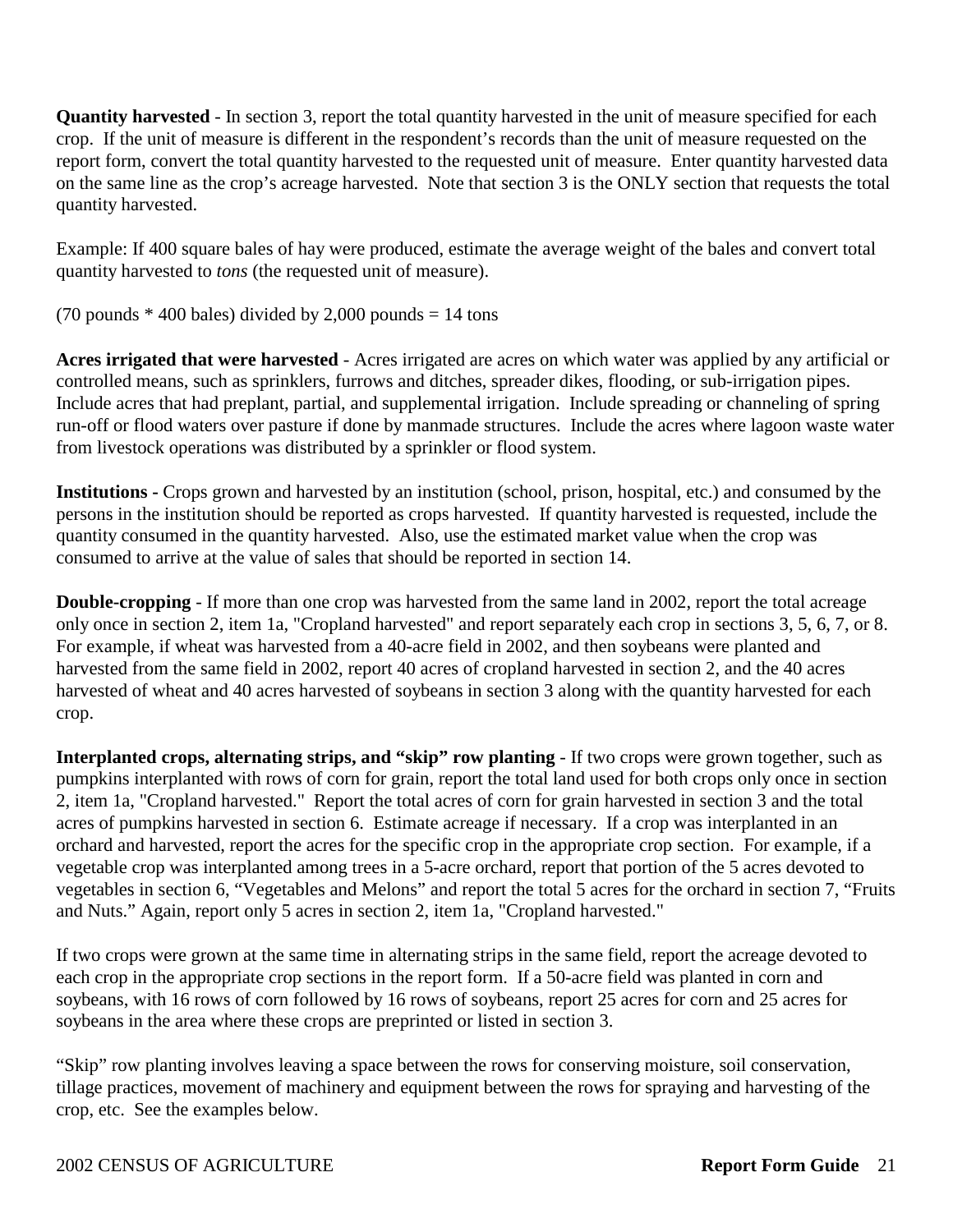*Example 1.* If a crop was planted in "skip" rows with a cover crop for soil improvement, report ONLY the harvested portion of the field in the appropriate crop section and also include these acres in section 2, item 1a. Report the unharvested acres in soil improvement practices in section 2, item 1d.

*Example 2.* If "skip" rows were in cultivated summer fallow, report ONLY the harvested portion of the acres in the appropriate crop section and include the acres in section 2, item 1a. Also, include the acres of cultivated summer fallow in section 2, item 1e.

**Commodities grown under a production contract** - A *production contract* is an agreement between a grower and contractor (integrator) that specifies that the grower will raise an agricultural commodity and that the contractor will provide certain inputs such as feed, fertilizer, etc. The grower receives a payment or fee from the contractor, generally after delivery, that is usually less than the full market price of the commodity. The contractor takes possession of the raised commodity at the end of the growing period. Exclude marketing contracts, futures contracts, forward contracts, or other contracts based strictly on price.

Report each crop raised and delivered under a production contract, in the appropriate crop section (section 3, 5, 6, 7, or 8). Report area harvested and other specified information for each harvested crop. Report livestock or poultry raised and delivered under a production contract in the appropriate livestock section (section 9 through 12).

Report the amount of the specified commodity that was raised and delivered under a production contract in the unit requested in section 13, item 5. If the addressee had contracts with more than one integrator or contractor for a single commodity, combine the production of all contracts and report the total units produced for that commodity in the proper category in items 5a through 5j. If the addressee had multiple contracts to produce different commodities, report the appropriate amount of each commodity produced under each contract(s) in the proper categories of items 5a through 5j. Include the total amount the contractor(s) paid for producing the commodity(ies) in item 6.

Exclude the value of commodities produced under a production contract in section 14, "Value of Sales."

Dollar amounts paid by a contractor or integrator for expenses are NOT to be reported in section 17, "Production Expenses" (sample forms only).

**Acres irrigated** - In sections 3, 6, and 8 report **only the portion of the area harvested that was irrigated** at least once in 2002. In section 7, item 1 report the total bearing and nonbearing acres that were irrigated at least once in 2002. Acres irrigated refers to the acres that received at least one application of water by any artificial or controlled means, such as sprinklers, furrows and ditches, spreader dikes, flooding, or sub-irrigation pipes. Include acres that had preplant, partial, and supplemental irrigation. Include spreading or channeling of spring run-off or flood waters over hayland if done by manmade structures. Include the acres where lagoon waste water from livestock operations was distributed by a sprinkler or flood system.

Report the acres of the same crop only once, regardless of the number of water applications. If two different crops were harvested in 2002 from the same acreage, report the irrigated acres of each crop.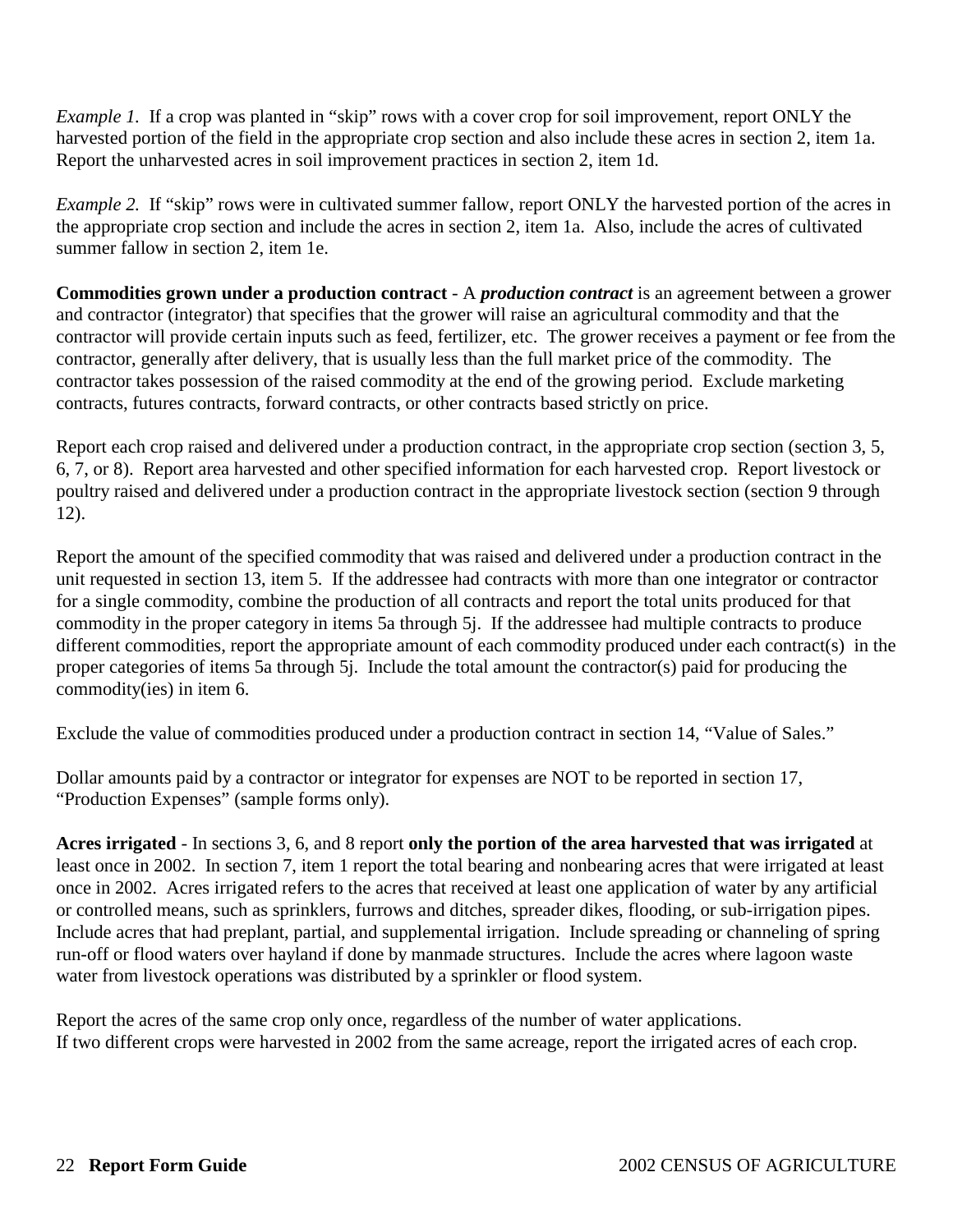### **Section 3. Crops (Sugarcane and Pineapple in Hawaii)**

This section collects information about field, hay, forage, woodland and other field and forage crops that are common to the region. Data requested are primarily acres harvested, total quantity harvested, and acres irrigated in 2002. Report quantity harvested in the requested unit of measure. For prelisted crops, the unit of measure is printed in small bold print to the right of the "quantity harvested" column. For crops listed under "Other field and forage crops," the unit of measure is listed along with the crop name. To convert most common grains from tons to bushels, see page 27, "One ton and equivalent bushel conversions." Mark the "none" box for any prelisted crops that were not harvested on "THIS OPERATION."

### **(Hawaii report form only: Only sugarcane and pineapples are listed in section 3. Report hay, forage, and other crops in section 7 and woodland crops in section 8).**

To report a field or forage crop harvested in 2002 that is not prelisted in this section or in any other crop section in the report form:

Locate the crop name in the list at the bottom of the "Other Field and Forage Crops" table. Use the information provided (name, code, and unit of measure) to fill the blank write-in spaces in the table.

Report any "Other field and forage crop" harvested in 2002 but not listed anywhere on the report form in the table at the end of section 3. Print the crop name in the first column and crop code "752" in the second column.

**Corn -** The acres of corn harvested for grain, seed, silage, or greenchop are to be reported in section 3 for all states, except Hawaii (report corn in section 7 on the Hawaii report form).

Report:

- Sweet corn for seed in section 3 under "Other Field and Forage Crops," code 752.
- Popcorn in section 3, "Other Field and Forage Crops," code 662.
- Sweet corn for harvested for fresh market or processing should be reported in section 6, code 461.

Do not report field corn or sweet corn hogged-off as a harvested crop. This land should not be reported as a crop harvested but instead should be reported as (or added to) "Cropland pastured," section 2, item 1b.

Wheat, oats, barley, and rye - Report varieties of wheat, oats, barley, and rye harvested for grain or seed, hay, haylage, silage, or greenchop from "THIS OPERATION" in 2002 in section 3 (section 7 for Hawaii). Report acres of wheat harvested for grain or seed by class (Winter , Durum, Other Spring), as requested on the report form. Winter wheat and oat acres harvested and quantity harvested should be reported for the crop **harvested in 2002** (not the acres planted in the fall of 2002). Mixed grains should be reported under code 752, "Other field and forage crops" (report the quantity harvested in pounds).

Report small grains cut for dry hay under "Hay and Forage Crops" as "Small grain dry hay" and small grains cut for greenchop, haylage, or silage as "All other haylage, grass silage, and greenchop."

Exclude acres or quantity produced of straw baled from small grain crops that were previously harvested for grain or seed. Report the value of straw produced on "THIS OPERATION" **and sold** in section 14, item 1.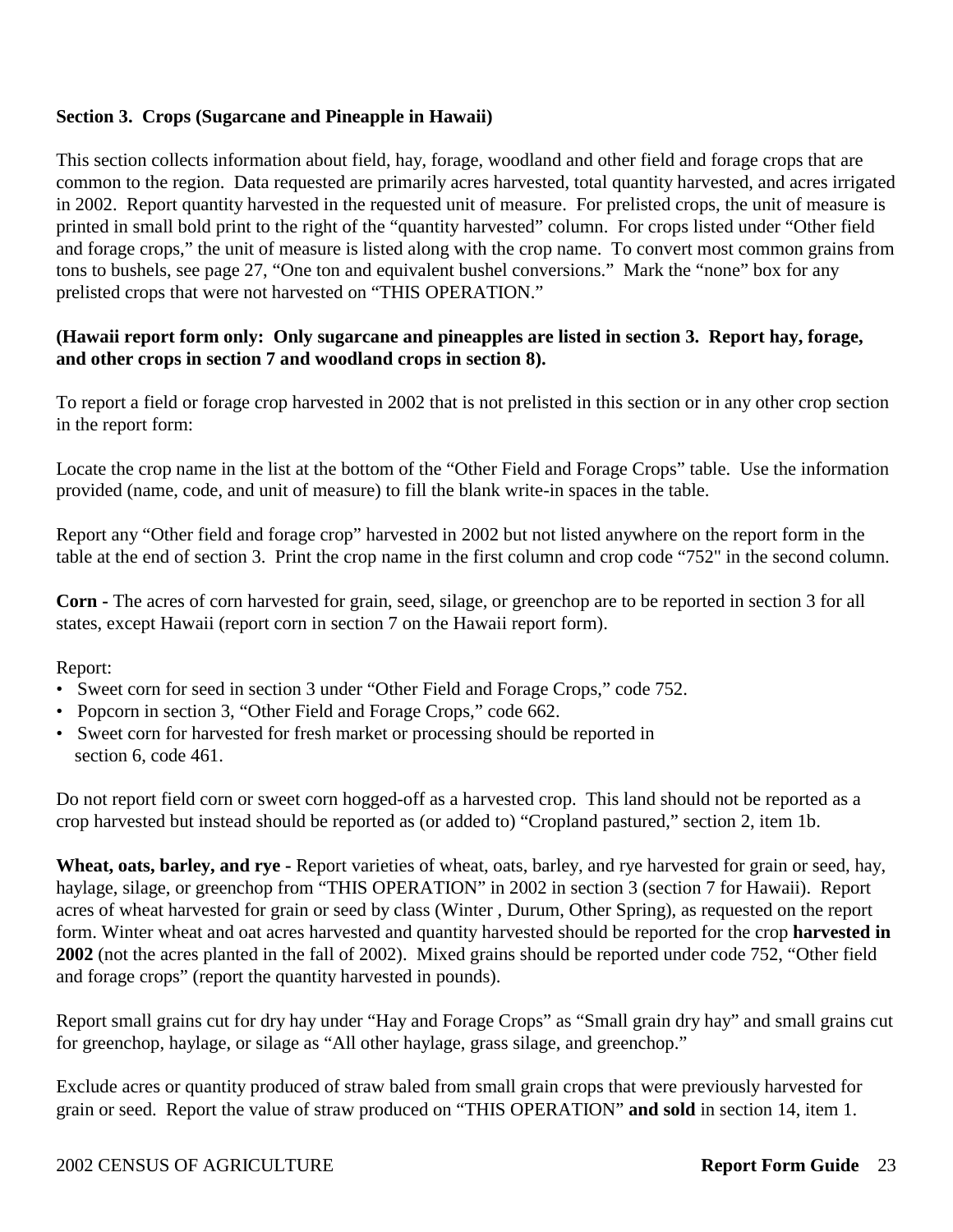### **Sorghum** - Include:

- Sorghum or milo harvested for grain or seed, silage, or greenchop
- Sorghum or milo harvested by cutting the heads from stalks and used for feed un-threshed as sorghum for grain
- Acres from which sorghum or milo was harvested for grain, seed, or silage then grazed after harvest
- Sorghum-Sudan crosses used for hay or silage as "Other tame dry hay" or "All other haylage, grass silage, and greenchop"
- Sorghum that was only hogged or grazed and not harvested as "Cropland pastured" in section 2, item 1b.
- Sorghum cut for dry forage or hay as "Other tame dry hay"
- Sorghum for syrup under "Other Field and Forage Crops," code 704

**Soybeans** - Report soybeans harvested for beans. Report soybeans cut for dry hay under "Hay and Forage Crops" as "Other tame dry hay" and soybeans cut for greenchop, haylage, or silage as "All other haylage, grass silage, and greenchop."

**Cotton -** Report acres of cotton harvested. Report the quantity harvested in "Bales." If cotton was grown in a "skip" row pattern, report only the acres of cotton harvested and not the land occupied by the skip rows.

**Peanuts -** Report all types of peanuts for nuts harvested on "THIS OPERATION." Peanuts cut for hay should be reported under "Hay and Forage Crops" as "Other tame dry hay."

**Dry edible beans, dry edible peas, and lentils -** Report the information requested for acres harvested on "THIS OPERATION" as follows:

|                                                    | Crop Code |
|----------------------------------------------------|-----------|
| Austrian winter peas for seed                      | 549       |
| Chickpeas/Garbanzo (report under dry edible beans) | 554       |
| Dry edible beans (excluding lima beans)            | 554       |
| Lentils for seed                                   | 635       |
| Lima beans for seed                                | 557       |
| Mungbeans                                          | 647       |
| All other dry edible peas                          | 659       |

**Tobacco -** Report all types of tobacco harvested from "THIS OPERATION" in 2002. In reporting the total acreage, include tenths of acres. If "skip" rows or "sled" rows were used, include as harvested only the acreage occupied by the harvested tobacco.

Report tobacco transplants that were grown and sold from "THIS OPERATION" in section 5, item 2, code 506, "Other nursery and greenhouse."

**Potatoes and sweet potatoes** - Report the acreage and the total quantity of potatoes and sweet potatoes harvested for sale from "THIS OPERATION" in 2002 separately. If the potatoes were graded for sale, be sure to include the culls in the quantity harvested, as well as those sold. Include yams with sweet potatoes. **Exclude** potatoes produced for home consumption.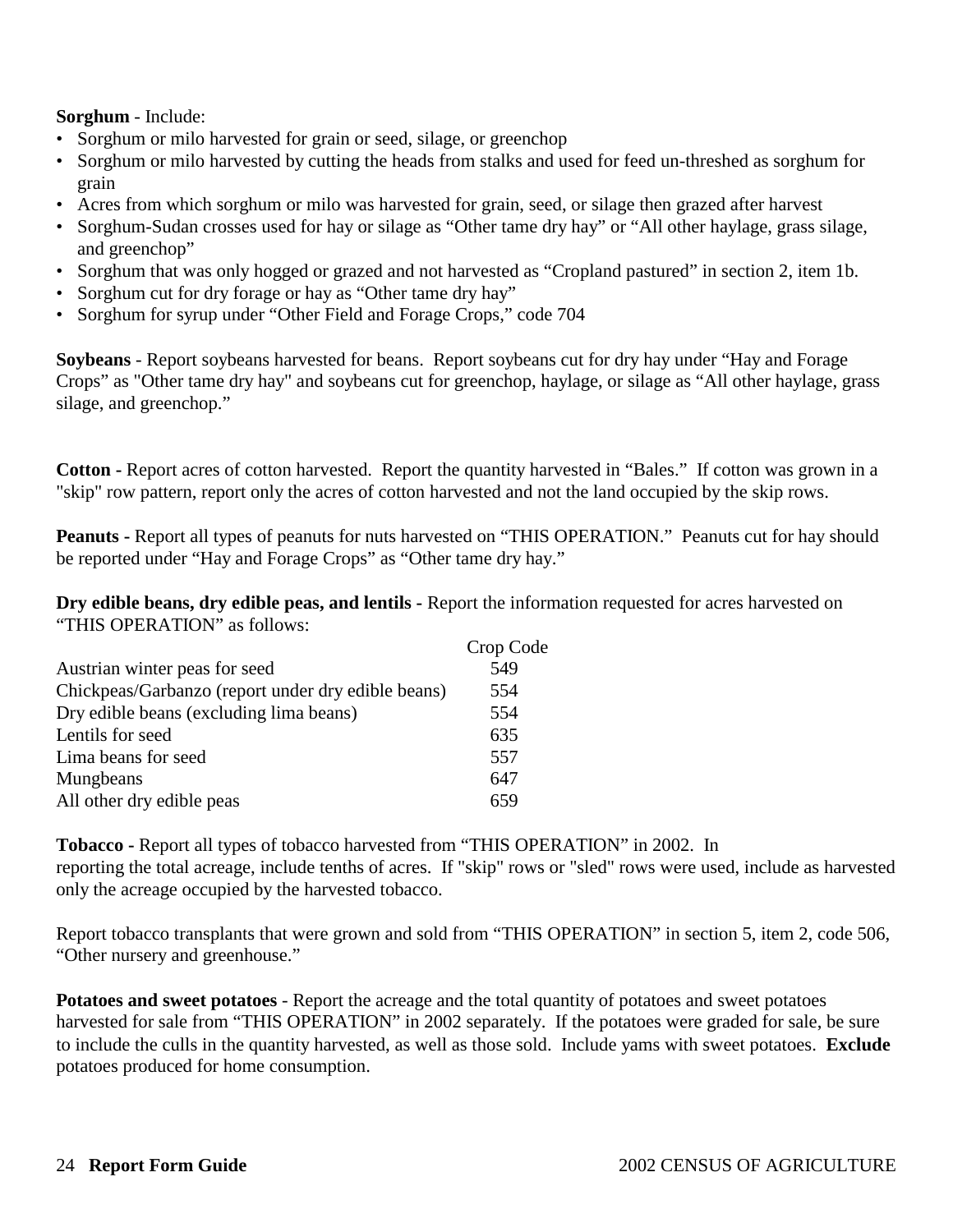**Sugarcane** - Report the acreage of sugarcane for sugar and the acreage of sugarcane for seed separately. If more than one use was made of the crop, prorate the acreage on the basis of each use. *In Florida*, report cuttings of sugarcane from November 2001 through April 2002. *In Texas*, report cuttings of sugarcane from October 2001 through April 2002. Other states report 2002 crop year.

**Sugarbeets** - Report the acreage of sugarbeets for sugar and the acreage of sugarbeets for seed production separately.

### **Hay and forage crops**

Include hay, haylage, grass silage, or greenchop cut from pastures or CRP land. Any pasture or CRP land that had hay cut from it in 2002 should be reported as "Cropland harvested" in section 2, item 1a.

If two or more cuttings of the same crop were made from the same field, ie., all cuttings harvested as dry hay or all cuttings harvested as haylage, then report the acreage only once for acres harvested and any irrigated harvested acres. Report the total tonnage from all cuttings combined in the quantity harvested column. Dry hay is reported in as "Tons, dry" and haylage, grass silage, and greenchop are reported as "Tons, green."

If haylage, grass silage, or greenchop was cut from the same land from which dry hay was cut, report the acreage and production for that land which was cut for dry hay under "DRY HAY" and the acreage and production under the appropriate haylage, silage, or greenchop item. For example, if 20 acres of alfalfa were cut for hay and then the same land was used to produce alfalfa haylage, report 20 acres and the quantity harvested of hay in "Alfalfa and alfalfa mixtures for dry hay," and 20 acres and the quantity harvested of haylage in "Haylage or greenchop from alfalfa or alfalfa mixtures."

Exclude straw production, but if the straw is sold, report the value from straw sales in section 14, item 1.

**Alfalfa and alfalfa mixtures for dry hay -** Report only the acres and tons of alfalfa harvested or cut for hay and any irrigated harvested acres. Report the dry weight at the time the hay was removed from the field for storage or feeding. If the weight is not known, report the best estimate.

**Small grain dry hay -** Report the acres, quantity harvested, and any irrigated harvested acres of hay made from small grains or small grain mixtures. Include hay made from small grains and alfalfa mixtures where the quantity harvested was predominately from small grains. Otherwise report these harvested acres as alfalfa mixtures for dry hay. Exclude straw acreage harvested and production.

**Other tame dry hay - Report all dry hay made from such crops or mixtures as clover, lespedeza, fescue,** timothy, Bermuda grass, Sudangrass, sorghum-sudan crosses, orchard grass, soybeans, peanuts, etc. Report the total acres harvested, quantity harvested, and acres irrigated of all such crops or mixtures.

Wild dry hay - Report all hay cut that was predominantly wild or native grasses, even if it had fill-in seeding of other grasses. Include acres and production of wild hay cut from public lands, pastures, and other land whether rent was paid or not. Estimate acreage, if necessary.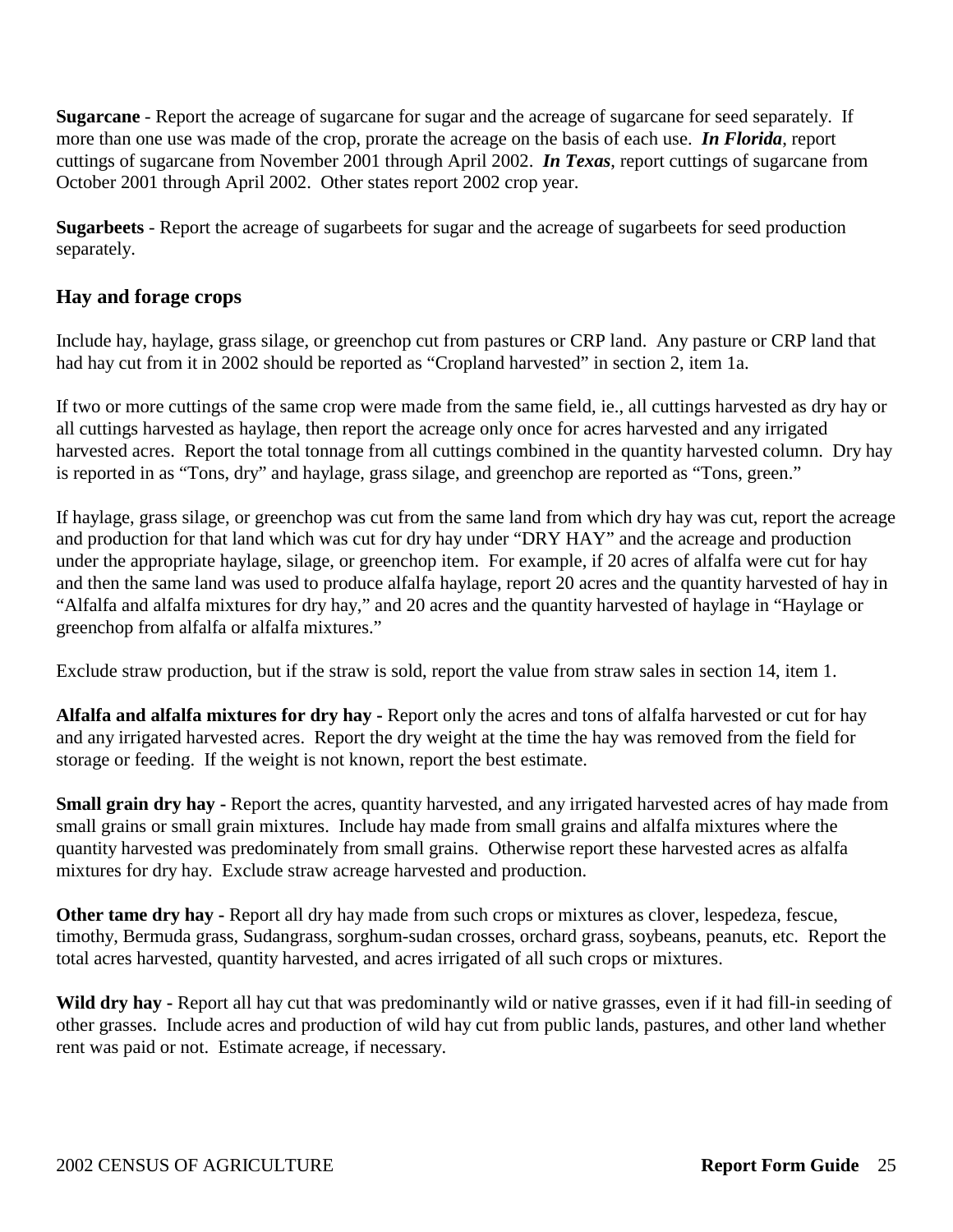### **Haylage, grass silage, and greenchop**

Report acres harvested, quantity harvested, and any irrigated harvested acres of haylage, grass silage, and greenchop (hay cut and fed green). If haylage, grass silage, or greenchop was cut from the same land from which dry hay was cut, report the acreage and production for that land which was cut for dry hay under "DRY" HAY" and the acreage and production under the appropriate haylage, silage, or greenchop item. For example, if 20 acres of alfalfa were cut for hay and then the same land was used to produce alfalfa haylage, report 20 acres and the quantity harvested of hay in "Alfalfa and alfalfa mixtures for dry hay," and 20 acres and the quantity harvested of haylage in "Haylage or greechop from alfalfa or alfalfa mixtures." When reporting haylage, grass silage, and greenchop, include acres and total quantities from all cuttings, whether harvested from land cut for hay or from land used mainly for pasture.

### **Total hay and forage crops**

Report the total acres of hay and forage crops harvested and any irrigated harvested acres from "THIS OPERATION." If different crops from the same acreage were cut or when there were multiple cuttings, report the acreage only ONCE. Only acres harvested and irrigated acres harvested are needed, not quantity harvested. Exclude corn silage, sorghum silage, and straw.

### **Woodland Crops (Section 8 for Hawaii)**

**Cut Christmas trees -** Report the total acres of Christmas trees for cut Christmas trees as "Acres in Production" whether harvested in 2002 or for future harvest. "Number of Trees Cut" should be only those trees harvested in 2002. Report the value of the sales of cut Christmas trees harvested in 2002 in section 14, item 7. If there were acres in production, but no trees cut in 2002, report the acres in production and enter "0" for "Number of Trees Cut." Also, "Acres in Production" should be included in section 2, item 1a, "Cropland harvested."

Report acres of Christmas trees harvested as live nursery stock (balled and burlapped) in section 5, code 488, "Nursery stock," and report the value of these sales in section 14, item 6.

**Short rotation woody crops -** Report the total acres of short rotation woody crops as "Acres in Production" whether harvested in 2002 or for future harvest. These acres are also included in section 2, item 1a, "Cropland harvested."

A short rotation woody crop is a tree that grows from seed to a mature tree in 10 years or less. These are trees for use by the paper or pulp industry, or as engineered wood. The wood is too soft to be used for lumber. Exclude nursery stock or trees that will be harvested for lumber, fence posts, telephone poles, etc.

**Maple syrup -** Report the total number of taps in 2002 and the gallons of syrup produced from the **sap** harvested from these taps. If sap was sold, estimate the number of gallons of syrup it would have produced. Also, report the acres of tapped maple trees in section 2, item 2b.

Do not include syrup produced from sap purchased from others.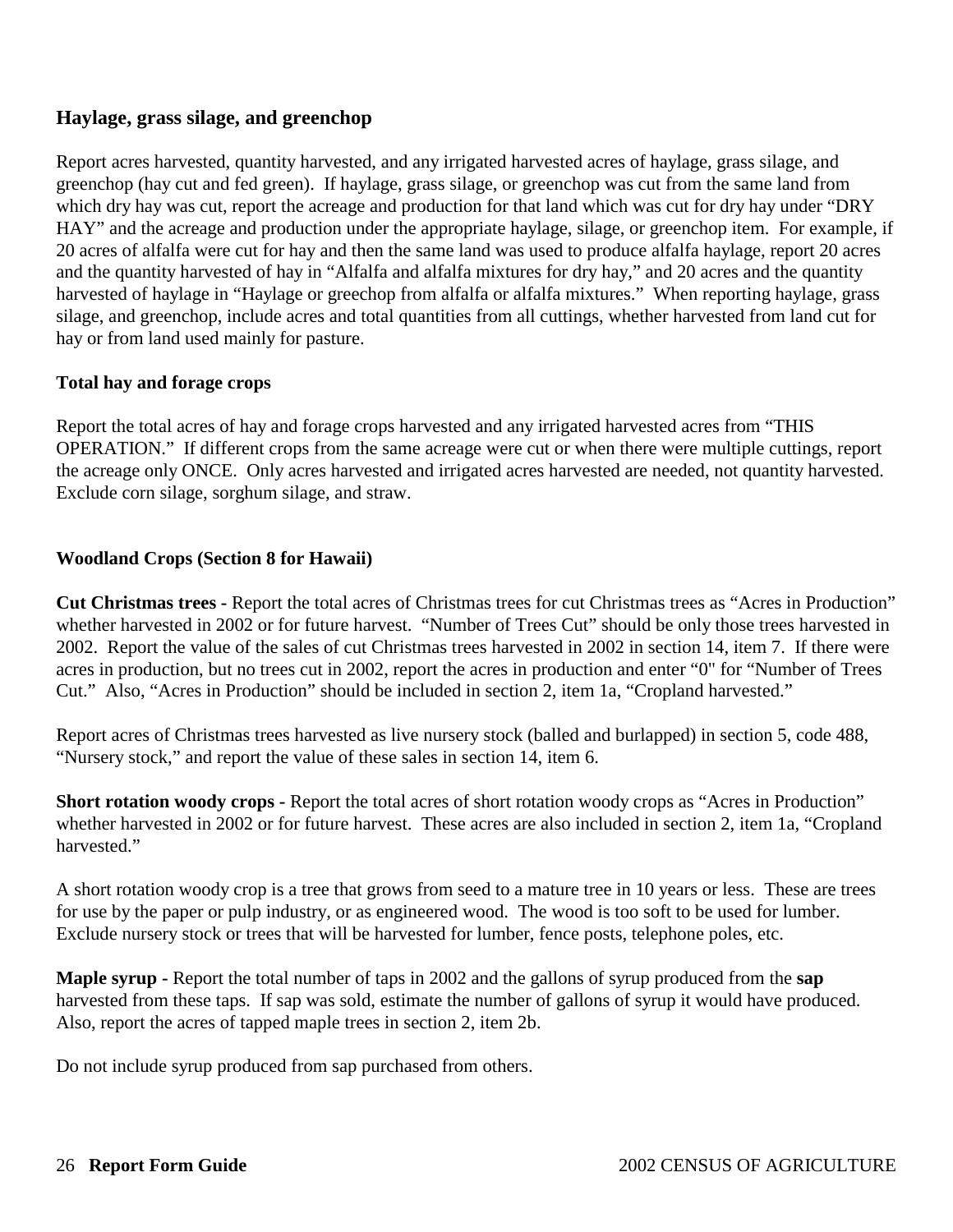### **Other field and forage crops (Section 7 for Hawaii)**

Report all other field and forage crops harvested but not listed elsewhere in section 3 or sections 5 through 8. (With thirteen different regions, the crops listed vary from region to region). If the crop name is not preprinted, print the crop name of each crop harvested in the first column and enter in the second column the corresponding code from the listed crops. Report the acres harvested in the third column and quantity harvested in the fourth column. Report the irrigated acres that were harvested, if any, in the fifth column. For field and forage crops not preprinted or listed, use crop code 752. Acreage of sweet corn harvested for seed is reported as crop code 752 and the value of sales are reported in section 14, item 8.

### **Section 4. Grain Storage Capacity (Not Applicable to Hawaii)**

Report the capacity of all storage structures normally used to store whole grains or oilseeds and on "THIS OPERATION" as of December 31, 2002. These facilities can be silos, cribs, bins, buildings, trailers, etc. Do not report any capacity or usage of off-farm public storage or storage rented to others.

Report storage capacity in bushels except for California and Arizona which report in tons. One ton of grain storage capacity is equivalent to approximately 36 bushels. See the conversion table below to convert tons to bushels for the most common grains.

| One ton and equivalent (dry) bushels by crop |     |                |  |
|----------------------------------------------|-----|----------------|--|
| Crop                                         | Ton | <b>Bushels</b> |  |
| Corn, Sorghum (milo), Flaxseed               |     | 36             |  |
| Wheat, Soybeans                              |     | 33             |  |
| Barley, Buckwheat                            |     | 42             |  |
| Oats                                         |     | 63             |  |
| Rice                                         |     | 44             |  |
| Millet                                       |     |                |  |

### **Section 5. Nursery, Greenhouse, Floriculture, Sod, Mushrooms, and Vegetable Seeds (Section 6 for Hawaii)**

Review the crop names listed at the bottom of the page before completing this section. Report all of the area for these crops grown for sale on "THIS OPERATION" under glass or other protection, including "tunnel" production, or in the open, whether wholesale or retail. Include those sold on consignment. Report the value of sales from these crops in section 14, item 6. Exclude greenhouse vegetables grown for home consumption.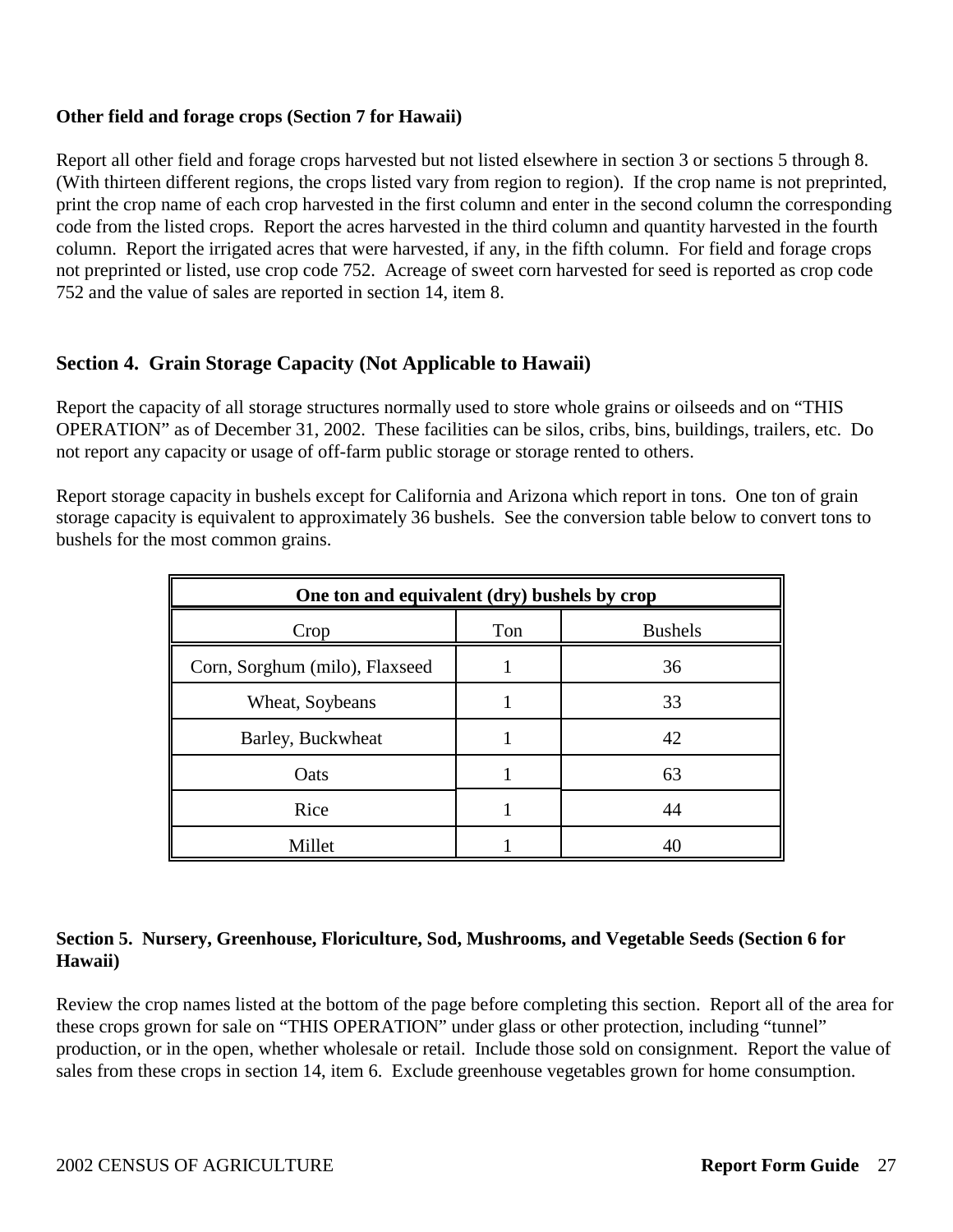**Item 1 - Report the area of irrigated crops as square feet and/or whole and tenth acres. Report the area only** once regardless how many crops were harvested from the same area. If more than one type of crop was harvested from the same area, report each crop separately in item 2.

**Item 2** - Print the crop's name, corresponding crop code from the list below the table, and the area harvested. Record crops harvested under glass or other protection in square feet and/or those produced in open areas in whole and tenths of acres.

- If the same crop was harvested more than once, such as mushrooms, report the square footage only once. In the case where different crops were grown on the same benches or beds, report the area for each crop harvested.
- For crops grown in hot beds, benches, or cold frames, report only the square feet of the beds, benches, or frames and not the walkways or storage areas. An example might be where crops are grown in stacked trays 3 tiers high. In this case, calculate the square footage of one tier and multiply the footage by 3. (If a tier equals 160 square feet, multiplied times 3 levels equals a total 480 square feet).
- For sod, report only acres harvested.
- Report tobacco transplants that are grown and sold from "THIS OPERATION" using code 506. Exclude tobacco transplants that were grown and then transplanted on the same operation.
- Report acres harvested of live Christmas trees (balled and burlapped, potted, etc.) grown on "THIS OPERATION" using code 488. Cut Christmas trees are reported in section 3 under "WOODLAND CROPS."
- Acreage which was not harvested but had crops growing in 2002, such as sod, ornamentals, shade trees, etc., should be reported in section 2, item 1d, "Cropland idle."

### **Section 6. Vegetables and Melons (Section 5 for Hawaii)**

Review the crop names that are preprinted in item 2 and the crop names listed at the bottom of the page before completing this section. Report all of the area for vegetable and melon crops harvested on "THIS OPERATION." Exclude vegetables and melons grown for home consumption.

Report strawberries in section 8. Report potatoes, sweet potatoes, dry edible peas, dry edible beans, dry lima beans, lentils, and chickpeas in section 3, "CROPS." Vegetables grown under glass or other protection should be included in section 5.

**Harvest season -** In all states, except Florida and Arizona, report vegetables harvested in the calendar year 2002. For Florida and Arizona, report vegetables and melons harvested from September 1, 2001, through August 31, 2002.

**Item 1 -** Report the total harvested acres and irrigated harvested acres of vegetables and melons in whole and tenth acres. Report the area only once regardless how many crops were harvested from the same area. If more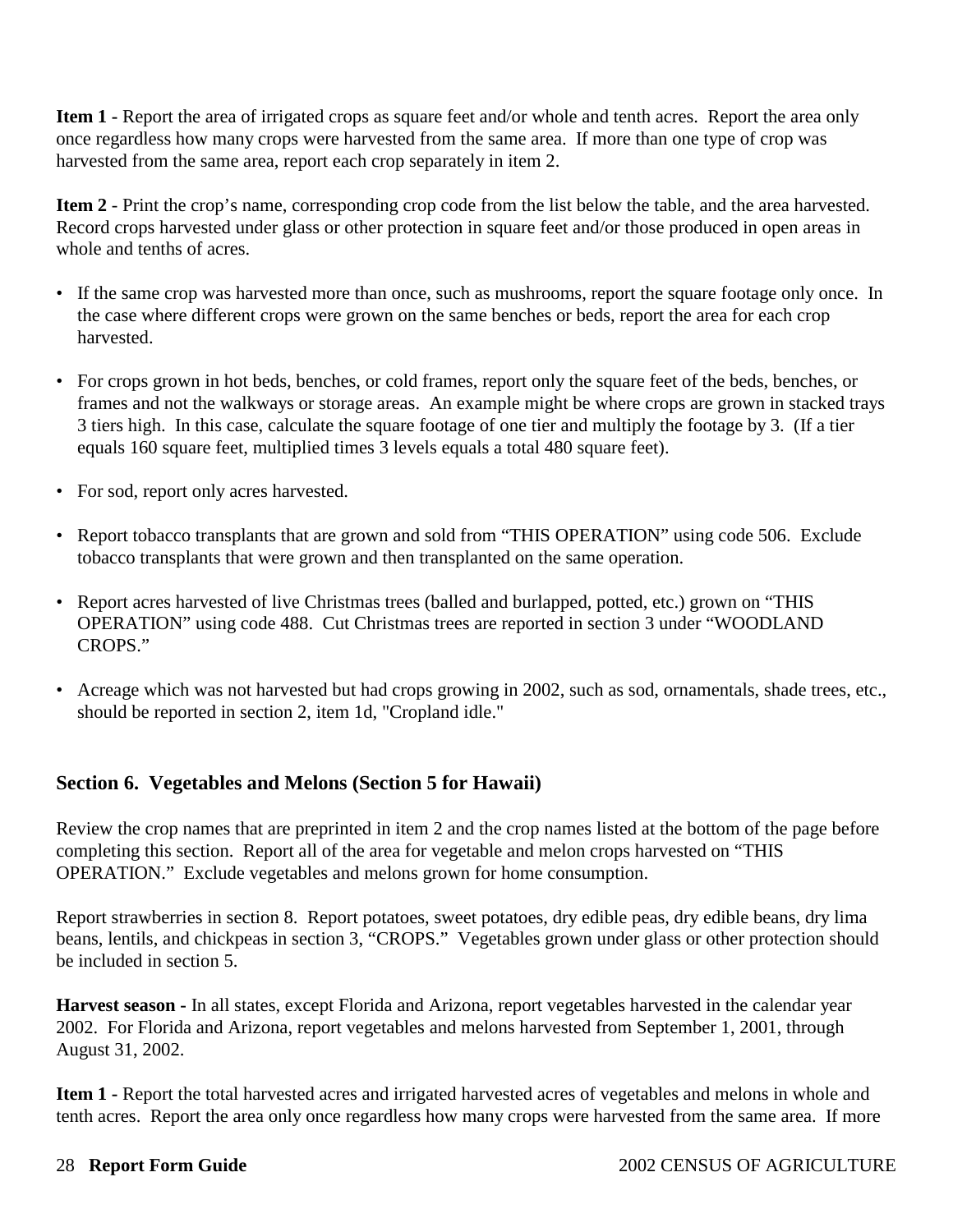than one type of crop was harvested from the same area, report each crop separately in item 2. See example below.

**Item 2** - Report for the crops preprinted. Leave the line blank for each preprinted crop that was not harvested on "THIS OPERATION" in 2002. If a harvested crop's name is not preprinted, write in the crop name, corresponding crop code from the list below the table, the total acres harvested, and the acres harvested for processing in whole and tenth acres.

*Example:* If 20 acres of squash were harvested from a field and the field was replanted in squash and harvested again, report only 20 acres of land from which vegetables were harvested in section 6, item 1, but report 40 acres harvested in section 6, item 2, code 459. If any of the 40 acres were harvested for processing include those acres in fourth column.

**Contracts** - Report all vegetables and melons, including those grown under contracts. Later, the screening questions in section 13 will determine if the data are to be reported in that section also.

**Two or more pickings of the same crop** - Report the acres harvested only once even when two or more pickings were made from the same field.

**Institutions -** Crops grown and harvested by an institution (school, prison, hospital, etc.) and consumed by the persons in the institution should be reported as crops harvested.

### **Section 7. Fruits and Nuts**

Review the crop names that are preprinted in item 2 and the crop names listed at the bottom of the page before completing this section. Report the acreage if there were 20 or more fruit or nut trees, and/or grapevines on the "THIS OPERATION" which were maintained for current or future production. Include acreage of trees and vines whether the production was for home use or sold.

**Item 1 -** Report the total acres and irrigated acres of trees and vines in whole and tenth acres. In the total acreage, include bearing and nonbearing acres and bearing acres not harvested due to unsatisfactory prices, labor shortages, etc. Exclude abandoned acres of trees or vines that were not maintained for production and young trees and vines designated for future transplanting and replacement. Report these acres of young trees in section 5, Code 488, "Nursery stock."

**Item 2** - Report for the crops preprinted. Leave the line blank for each preprinted crop that was not harvested on "THIS OPERATION" in 2002. If a harvested crop's name is not preprinted, write in the crop name, corresponding crop code from the list below the table, total acres, bearing acres, and nonbearing acres. Report all acreage in whole and tenths acres. The total acres of all trees and vines is equal to the acres of bearing trees plus the acres of nonbearing trees. Nonbearing trees that are planted as replacements for trees that have died in bearing blocks should have an estimate of the land which they occupy reported in the nonbearing acres column.

• For Texas and New Mexico (region 7) and Florida (region 5) report the acreage of citrus crops for the September 2001 - August 2002 harvest season.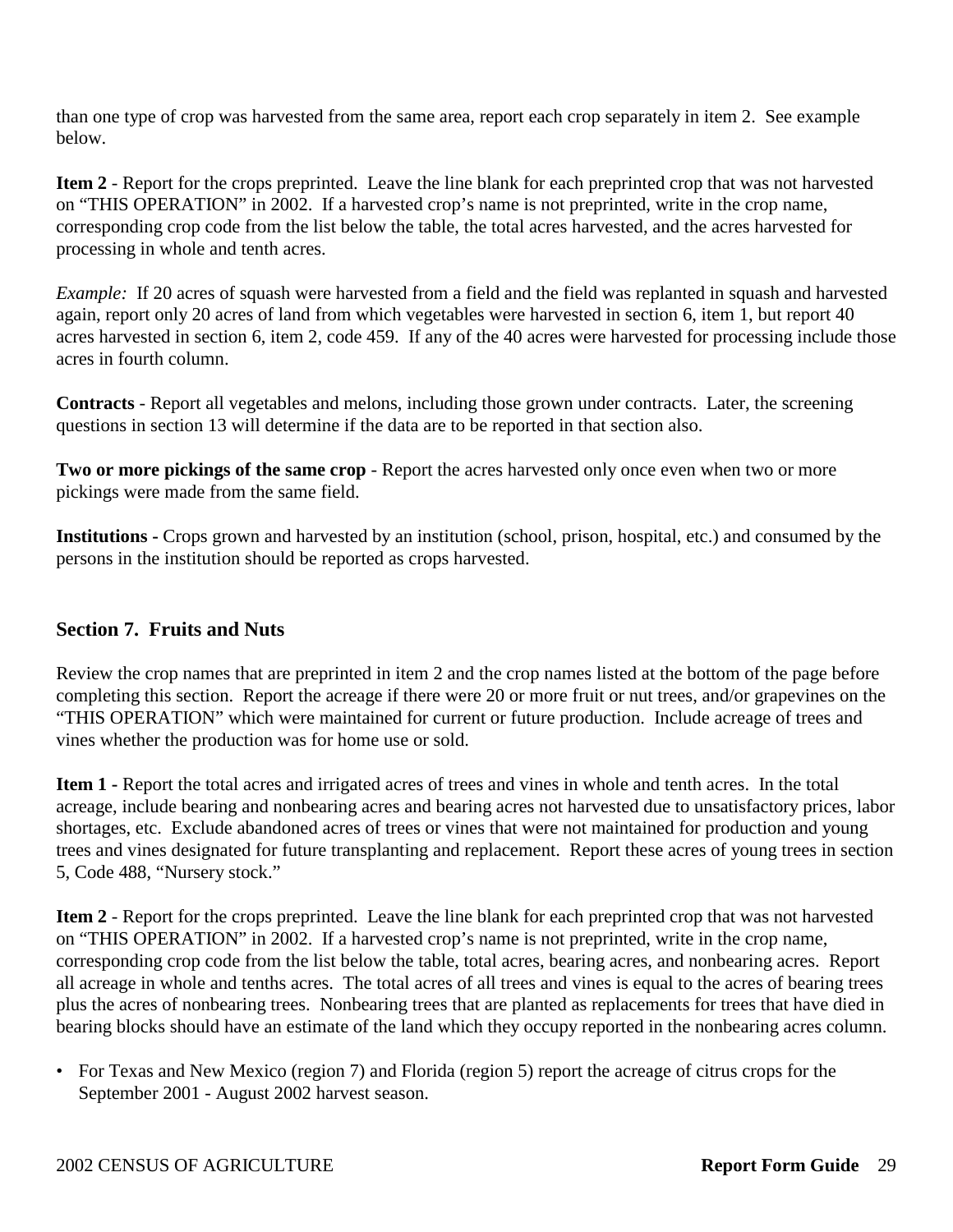- For Florida (region 5) report the acreage of limes and avocados for the April 2002 March 2003 harvest season. Estimate if necessary.
- For California (region 11) report the acreage of avocados for the 2002 crop year , November 1, 2001 November 30, 2002. The 2002 crop year consists of the fall crop, November 1, 2001 - June 20, 2002 and the spring crop, April 20, 2002 - November 30, 2002. Report the acreage of olives for the September 2001 - March 2002 harvest season.

### **Section 8. Berries**

Report the cultivated (tame) harvested acres of strawberries, cranberries, or other berries harvested for sale from "THIS OPERATION" in 2002. Exclude berries grown for home consumption. Wild blueberries are the only uncultivated berries which should be reported here. Report the harvested and irrigated harvested acres in whole and tenth acres. For Hawaii, report berries in section 4, print the crop name in column one and enter code 261, "Other noncitrus" in column two.

**Item 1 -** Report the total harvested acres and irrigated harvested acres of berries in whole and tenth acres. Report the area only once regardless how many times the crops were harvested from the same area.

**Item 2** - Report for the crops preprinted. Leave the line blank for each preprinted crop that was not harvested on "THIS OPERATION" in 2002. Report all acres harvested in whole and tenth acres. If a harvested berry crop name is not preprinted, write in the crop name and area harvested in the "Other berries specify" response area.

### **Section 9. Hogs and Pigs**

Report all hogs and pigs on "THIS OPERATION" on December 31, 2002. Include hogs grown for others on a contract basis. Contractors should only report hogs on land they operate.

If the addressee is a contractor or integrator and in 2002 grew no hogs other than those raised for him/her by other, do not report any hogs in inventory or any hogs sold. If the addressee was a contractor or integrator and grew hogs himself/herself and had hogs grown for him/her by others, report only the hogs which he/she raised. Exclude hogs grown for the addressee by someone else on another operation under contract.

### **December 31, 2002, Inventory**

**Item 1a - Hogs and pigs used or to be used for breeding** - Report the number of hogs and pigs on "THIS OPERATION" on December 31, 2002 that were or would be used for breeding. Include bred sows, bred gilts, boars, other sows, and gilts intended for breeding and young males to be used for breeding.

**Item 1b - Other hogs and pigs -** Report all other hogs and pigs, including all hogs being raised for sale and those intended for home slaughter. Include those being fed or kept for others under a production contract or an agreement.

**Item 2 - Total hogs and pigs** - Report the total number of hogs and pigs of all ages on "THIS OPERATION"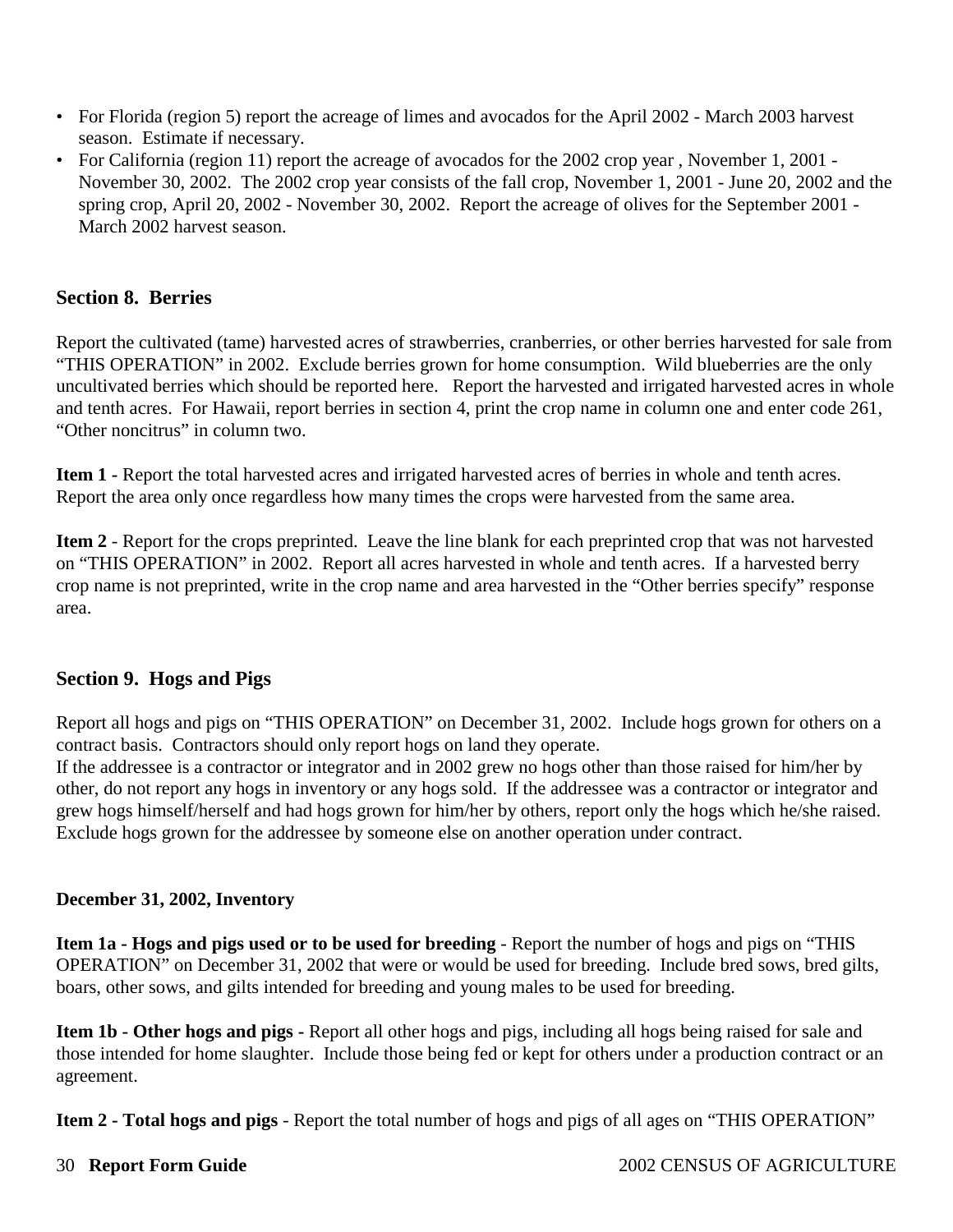on December 31, 2002. Include those being fed or kept for others under a production contract or an agreement. Items 1a and 1b should add to the number reported here.

**Item 3 - Hogs and pigs sold -** Report the total number of hogs and pigs sold or moved to a different operation, including feeder pigs, from "THIS OPERATION" in 2002.

**Item 4 - Type of operation -** Select one or more types which best describes this operation. A maximum of four types of operation can be selected.

- A Farrow to wean operation sells or moves pigs from "THIS OPERATION" soon after they are weaned from the sow. Generally at 2 to 5 weeks of age.
- A Farrow to feeder operation sells or moves pigs from "THIS OPERATION" after the pigs are weaned and fed to a feeder pig weight, approximately 35 to 55 pounds.
- A Farrow to finish operation farrows and sells or moves pigs from "THIS OPERATION" after they have reached market weight and are sold or moved directly to slaughter.
- A Nursery operation buys or moves pigs to "THIS OPERATION" after they have been weaned and will feed them for a short period of time, after which they are sold or moved from "THIS OPERATION" to a finishing operation.
- A Finish operation buys or moves pigs to "THIS OPERATION" at weaning weight and feeds them until they have reached market weight and are sold or moved directly to slaughter.
- Other hog operations, this item could include operations where a majority of production focuses on raising and selling breeding stock. Specify the type of hog operation in the response area.

**Item 5 -Describe the producer -** The purpose is to identify which of the three items best describes the producer. Up to two types of producer can be reported by one operation.

### **Section 10. Cattle and Calves**

Report inventories of all beef and dairy cattle and calves on "THIS OPERATION" on December 31, 2002 and number of cattle and calves sold or moved from "THIS OPERATION" during 2002. Inventories should include cattle on land used rent free or on public, private, or industrial property under a grazing permit, per head, or AUM basis. Include cattle located on or fed on "THIS OPERATION" for others on a custom or contract basis.

Exclude any cattle owned that on December 31, 2002 were located or on feed on another operation on a custom or contract basis such as feeder cattle owned that were custom fed in a feedlot operated by someone else. Exclude cattle or calf sales of animals that were on "THIS OPERATION" for less than 30 days.

**Item 1a - Beef cows** - Report number of beef cows on "THIS OPERATION" on December 31, 2002 that were kept for beef production. Report beef heifers that had calved by December 31, 2002. Report milk cows in item 1b.

**Item 1b - Milk cows** - Report number of cows of any breed kept for milk production on "THIS OPERATION" on December 31, 2002. Include dry milk cows and dairy heifers that had calved by December 31, 2002.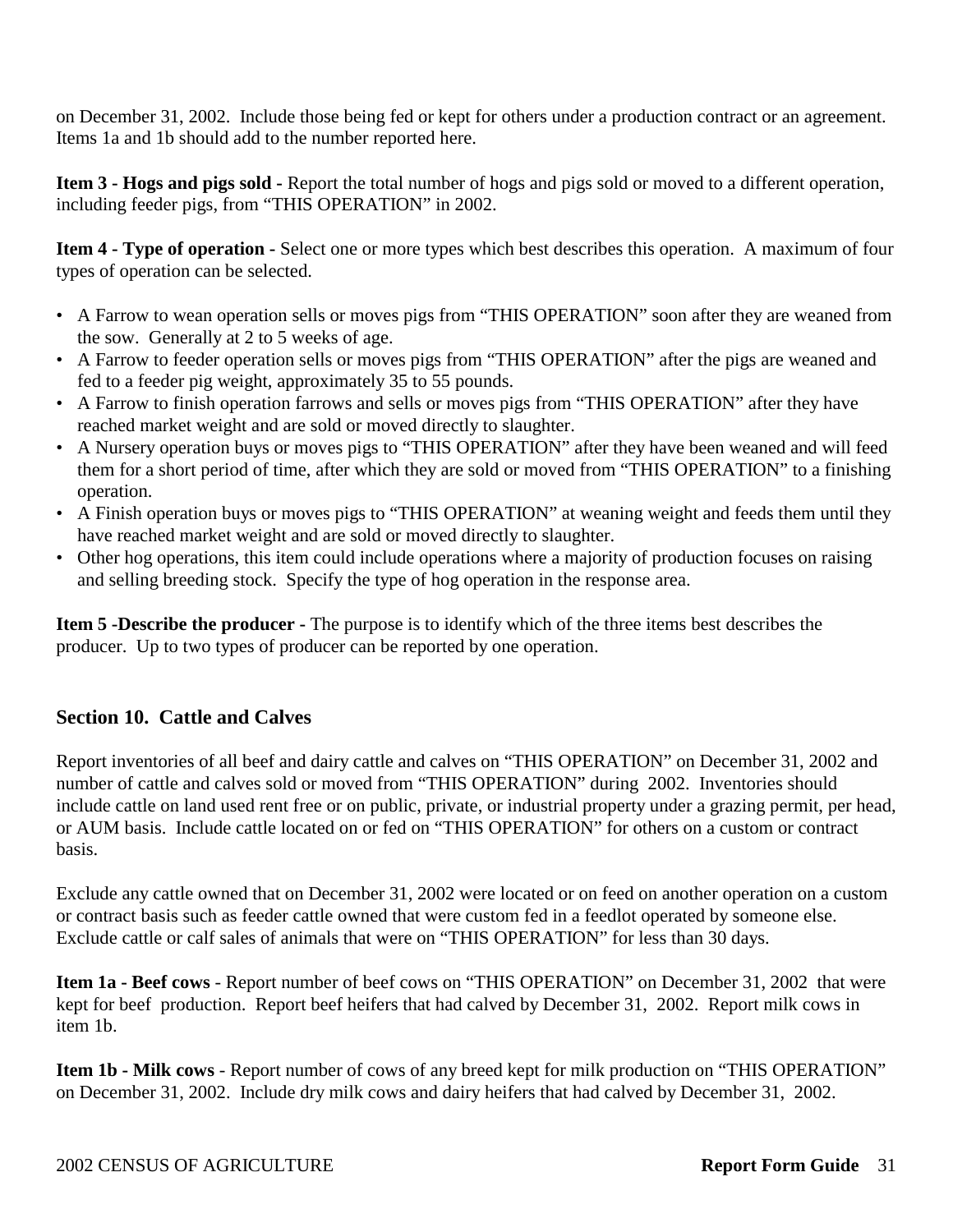**Item 1c - Other cattle -** Report number of heifers that had not calved by December 31, 2002, steers, calves, and bulls combined. Include number of cattle and calves of all ages on "THIS OPERATION" grazing or on feed for others on a custom or contract basis on December 31, 2002.

**Item 2 - Total cattle and calves -** Report the total number of cattle and calves of all ages on "THIS OPERATION" on December 31, 2002. Items 1a, 1b, and 1c should add to the number reported here.

**Item 3 - Total cattle and calves on feed -** Of the total cattle and calves reported in item 2, report how many cattle and calves were on feed December 31, 2002 that will be shipped directly to slaughter.

Exclude veal calves that were fattened primarily on milk, dairy cows that were fed only the usual dairy ration before being sold, or cattle and calves being preconditioned, backgrounded, or fed a warm-up ration and sold or moved to another operation for further feeding.

**Item 4a - Calves sold -** Report the number of calves weighing less than 500 pounds that were sold or moved from "THIS OPERATION" during 2002.

**Item 4b - Cattle sold -** Report all the cattle and calves weighing 500 pounds or more that were sold or moved from "THIS OPERATION" during 2002.

**Item 5 - Cattle ON FEED that were shipped directly to slaughter -** Of the cattle reported in item 4b, report in item 5 how many were sold or moved from "THIS OPERATION" during 2002 directly to slaughter, after being ON FEED, on a grain or concentrate ration to produce a carcass that will grade select or better.

### **Section 11. Poultry**

Report inventories of all poultry including breeding, layers, and all meat-type birds on "THIS OPERATION" regardless of ownership on December 31, 2002. Poultry also includes all exotic and game birds such as emus, ostriches, ducks, pheasants, quail, etc. **Include poultry raised for others on a contract basis when reporting the inventory and number sold or moved from "THIS OPERATION."** Report the number sold or moved from "THIS OPERATION" during 2002.

If the number sold or moved from the operation is not known, an estimate should be given. Roosters and young male chickens kept for breeding should be reported in item 10, "All other poultry." Roasters, capons, guinea, and Cornish hens not used for breeding should be reported in item 1c with broilers, fryers, and other meat-type chickens.

Poultry should be reported by the person who actually raised the birds even though they are often not the person who owns the poultry.

Exclude poultry owned by you but raised by someone else on another operation under contract.

**Item 1a - Layers 20 weeks old and older** - Report the number of layer hens in molt and other layer hens and pullets 20 weeks old and older. In the second column, report any of the layers, 20 weeks old and older, and cull hens sold or moved from "THIS OPERATION" during 2002, including those under contract. Include layers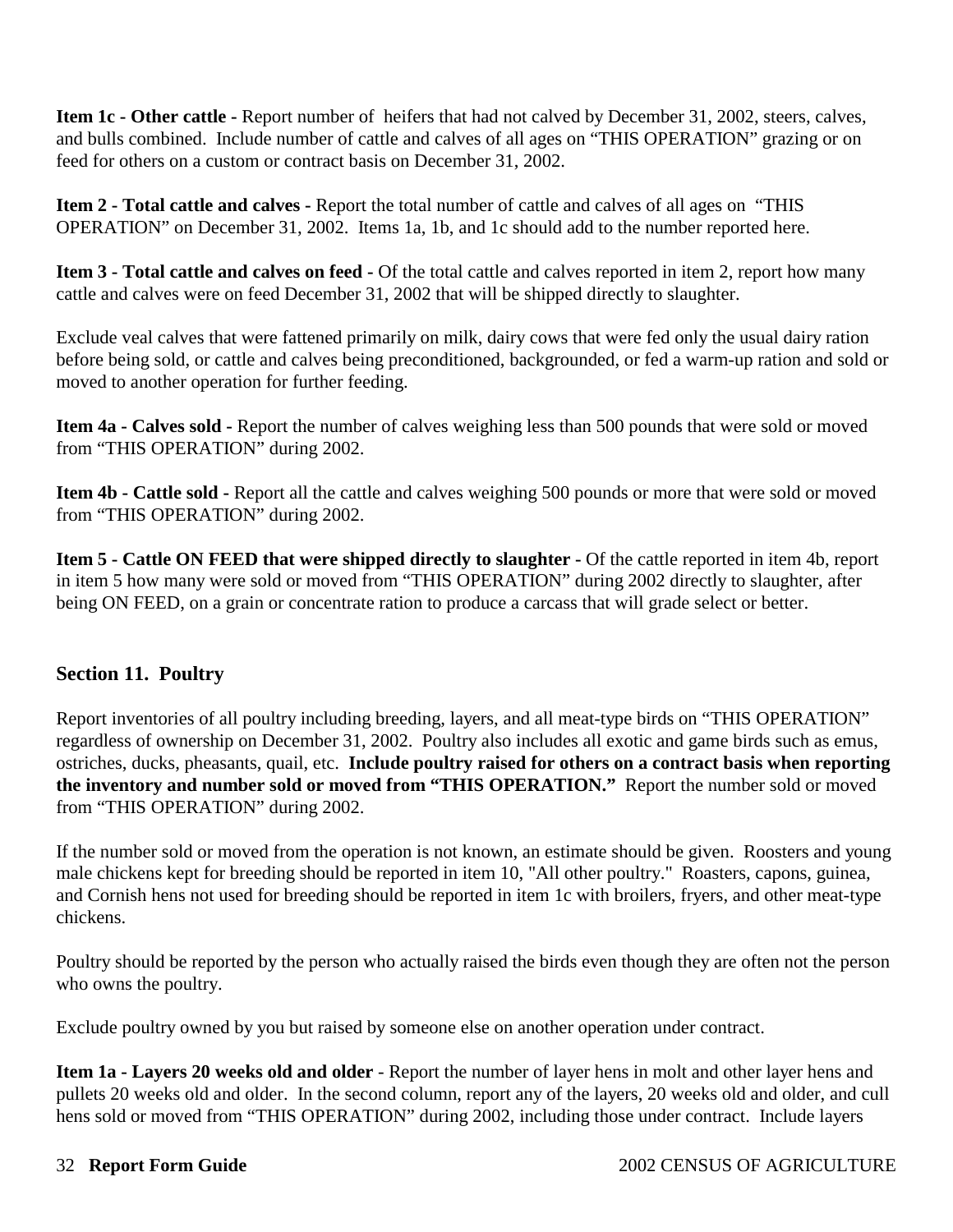from all domestic chicken flocks, table egg strains, and meat-type strains. Exclude layers from exotic and game birds.

**Item 1b - Pullets for laying flock replacement -** Report the number of pullets, under 20 weeks old for laying flock replacement on "THIS OPERATION" as of December 31, 2002, and the total number sold or moved from "THIS OPERATION" during 2002, including those under contract.

**Item 1c - Broilers, fryers, and other meat-type chickens** - Report the number of broilers, fryers, capons, roasters, and other meat-type chickens on "THIS OPERATION" as of December 31, 2002, including those raised under contract. Report the number sold or moved from "THIS OPERATION" during 2002, including those raised under contract. Include only birds raised for meat production. Exclude meat-type hatching layers.

**Item 2 - Turkeys -** Report the number of all turkeys on "THIS OPERATION" on December 31, 2002, including those raised under contract. Report the number sold or moved from "THIS OPERATION" during 2002, including those raised under contract. Turkeys include both turkeys for breeding as well as meat-type turkeys.

**Items 3 through 9 - Ducks, Emus, Geese, Ostriches, Pheasants, Pigeons or Squab, Quail, and All other specified poultry -** Report the inventory for all types and ages of each specie on "THIS OPERATION" on December 31, 2002, including those raised under contract. Report the number sold or moved from "THIS OPERATION" during 2002, including those raised under contract.

**Item 10 - All other poultry** - Report the inventory of all other poultry on "THIS OPERATION" on December 31, 2002, not accounted for in items 1 through 9. Enter the name of other poultry species in the space provided. Report the number sold or moved from "THIS OPERATION" during 2002, including those raised under contract. Poultry that is included here should only be species not previously listed and held for either breeding or weight gain purposes. Do not include as poultry, birds that were imported and sold as pets.

**Item 11 - Poultry hatched** - Report all types of poultry hatched on "THIS OPERATION" in 2002. Hatched includes all poultry that are placed or sold. Specify the kind of poultry hatched (chickens, turkeys, ducks, pheasants, emus, etc.).

### **Section 12. Other Animals and Their Products and Aquaculture**

Report all other livestock, animal specialties, and their products not reported in previous sections**. Except for sheep, lambs, and colonies of bees** (see these instructions below), report the inventory of all horses and ponies, goats, and other animals such as mules, mink, rabbits, bison, deer, elk, etc., raised in captivity that were on "THIS OPERATION" on December 31, 2002. Report the total number sold or moved from "THIS OPERATION" during 2002, including those raised under contract. Exclude animals and products owned by the addressee but raised on another operation under contract.

**Exception: For sheep, lambs, and colonies of bees** report the inventory and total sales of all those OWNED, even if they were not kept on "THIS OPERATION," on December 31, 2002. This includes the inventories and sales of sheep and lambs owned that were being grazed or custom fed on another operation or feedlot. Report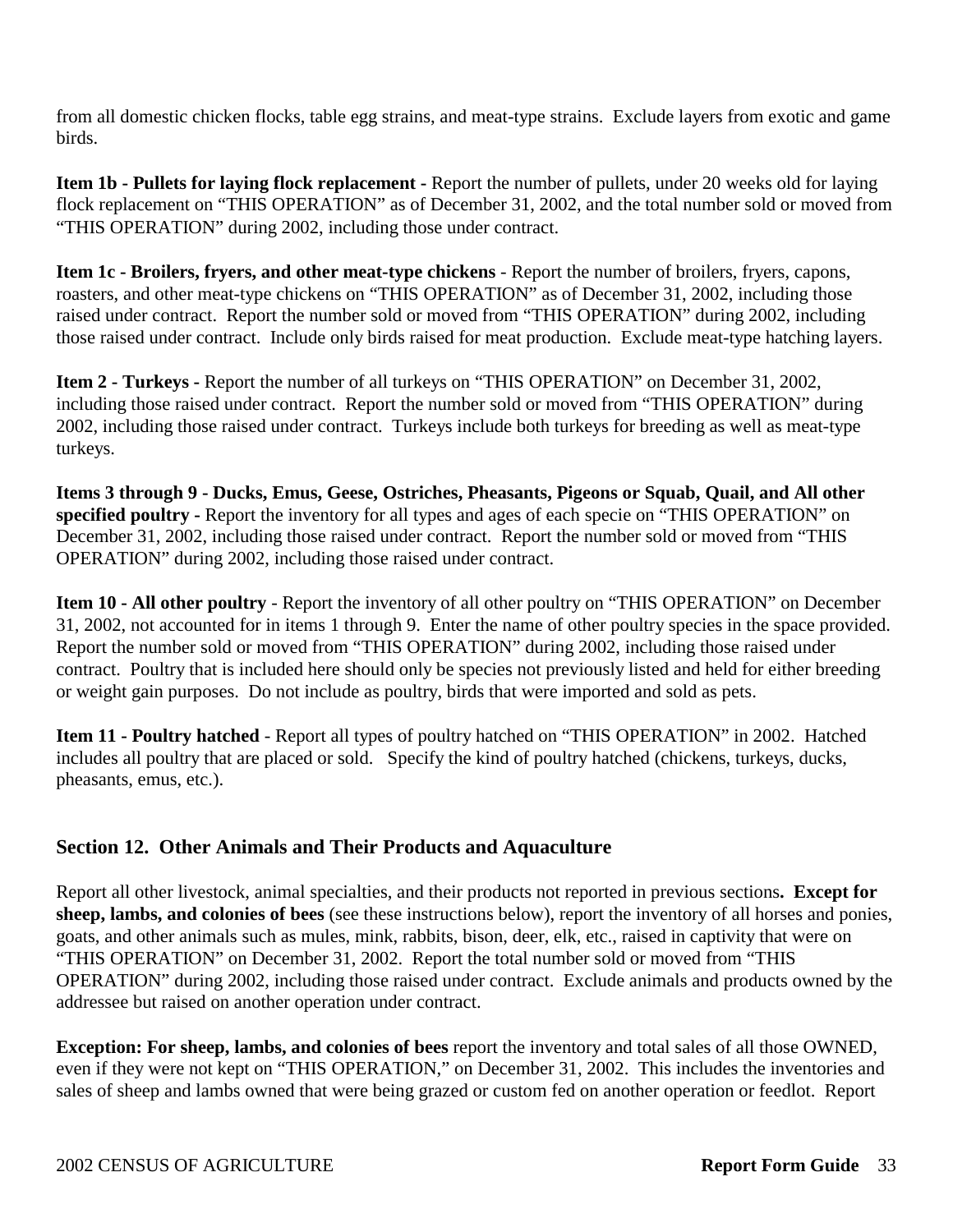the inventory and total sales of all OWNED colonies of bees and the honey sold from them regardless of where the hives were located.

**Item 1 - Horses and ponies of all ages -** Report the inventory and number sold from "THIS OPERATION" during 2002. If the addressee is a racetrack or boarding stable, and there is no other agricultural activities (crops, hay, etc.), it is considered an agricultural business and these horses should be excluded.

**Item 2 - Sheep and lambs of all ages (owned)** - Report the total number of sheep OWNED (including ewes 1 year old and older) rams, wethers, and lambs of all ages REGARDLESS OF LOCATION on December 31, 2002. Report the total number sold of the sheep and lambs OWNED, REGARDLESS OF LOCATION, during 2002.

**Item 2a - Ewes 1 year old or older (owned) -** Report the inventory of all ewes 1 year old and older OWNED, REGARDLESS OF LOCATION, on December 31, 2002. Sales of ewes are included in item 2, above.

**Items 3 through 5 - Milk, angora, and meat and other goats** - Report the inventory of goats (in their appropriate classification) on "THIS OPERATION" on December 31, 2002, including those raised under contract. Report the total number of goats (in their appropriate classification) sold or moved from "THIS OPERATION" during 2002, including those raised under contract.

**Item 6 - Colonies of bees (owned)** - Report the inventory of colonies of bees OWNED, REGARDLESS OF LOCATION on December 31, 2002. Report total number of colonies sold during 2002. Report the production of honey in item 10. Report the sales of honey, bee colonies, beeswax, pollen, and leaf cutter bees in section 14, item 16.

Fees received from pollination services should be reported in section 16, item 1, as customwork and other agricultural services provided for farmers and others.

**Item 7 - Other livestock and animals** - Report the inventory of any other livestock and animals (mink, rabbits, etc.) raised in captivity on "THIS OPERATION" on December 31, 2002 and not previously reported on this report form. Print the name, the corresponding code from the list below the table, the inventory on "THIS OPERATION" on December 31, 2002, and the total number sold or moved from this operation during 2002. If mink pelts and rabbit pelts were sold in 2002, include them in the number sold. Retained pelts should be included in inventory. The value of pelt sales should be reported in section 14, item 16. Report the inventory and number sold in 2002 of the bison, deer, elk, llama, or other livestock and animals raised in captivity here in item 7 and their value of sales in section 14, item 16.

### **Livestock and animal products**

**Item 8 - Wool (pounds shorn)** - Report the total pounds of production wool, whether sold or not, produced from all owned sheep and lambs shorn in 2002, regardless of the number of times each animal was sheared or whether or not the sheep and lambs are still owned.

**Item 9 - Mohair (pounds clipped)** - Report the pounds of mohair produced (clipped), on "THIS OPERATION" in 2002. Report the mohair produced, whether the mohair was sold or not, or whether or not the goats are currently on "THIS OPERATION."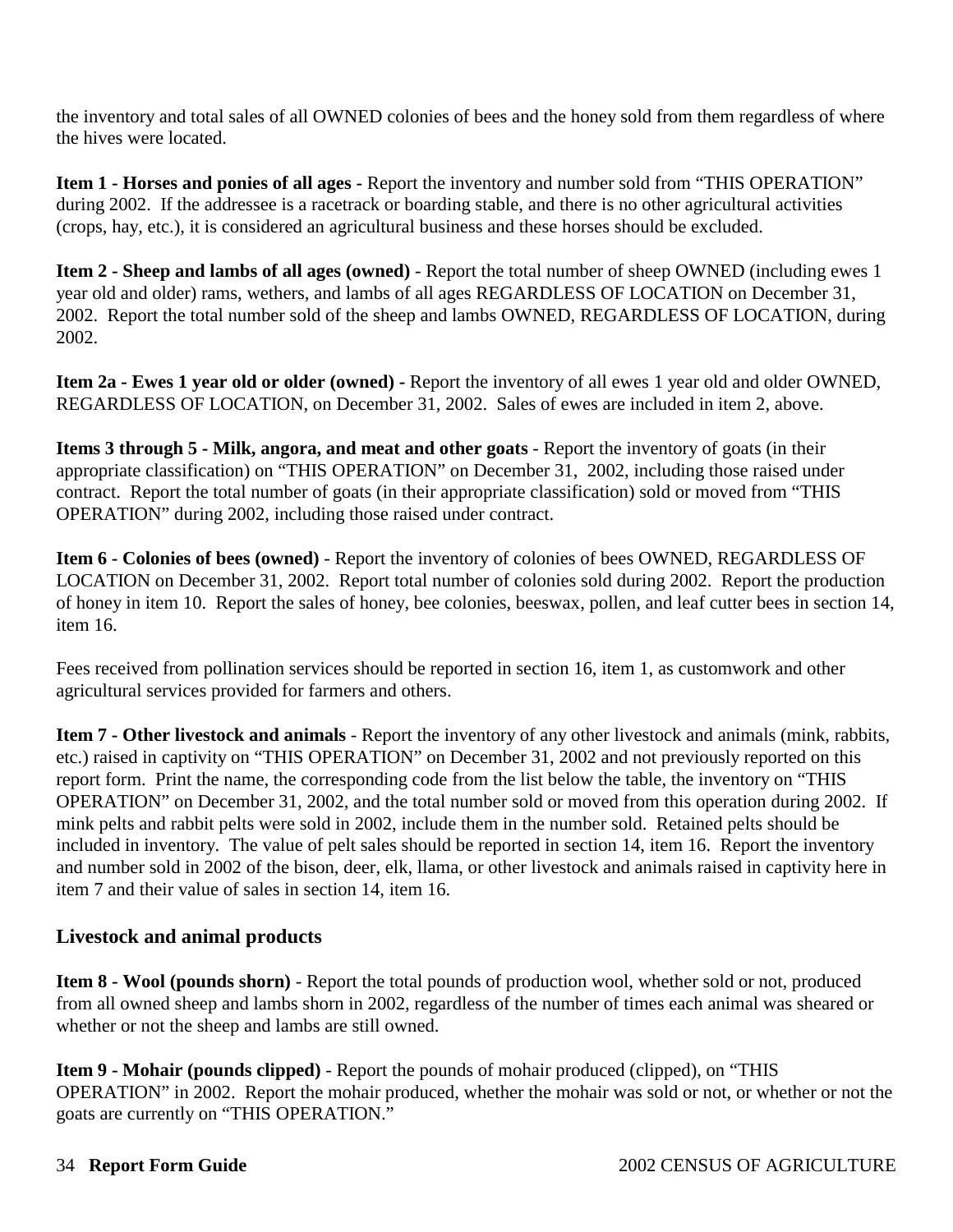**Item 10 - Honey (pounds)** - Report the pounds of honey produced by "THIS OPERATION" from owned hives or colonies in 2002 whether or not it was sold.

**Item 11 - Other livestock products** - Report the production of all other livestock and livestock products including semen, manure, beeswax, worm castings, or other livestock or animal products produced and sold from "THIS OPERATION" during 2002. Print the type of product and indicate the unit (tonnage, pounds, etc.) used in reporting the product.

**Item 12 - Aquaculture** - Report the total pounds sold OR total number sold of all fish and aquaculture products raised in captivity on "THIS OPERATION" during 2002. Print the name of the fish or product and the corresponding code from the list at the bottom of the page. Catfish or other aquaculture raised under a production contract should be reported by the person who raised the product.

Report fish eggs and fingerlings sold or moved from "THIS OPERATION," regardless of the specie, as code 869, "Other aquaculture products." All types of amphibians or reptiles, such as snakes, turtles, alligators, etc., should also be reported as code 869.

### **Section 13. Production Contracts and Custom Feeding**

In this section, report the quantity delivered and the total dollars received for ONLY those commodities that were raised under a production contract or custom feeding. Follow the skip pattern of the four screening questions at the beginning of the section to determine whether or not items 5 through 8 should be completed.

A *production contract* is an agreement between a grower and contractor (integrator) that specifies that the grower will raise an agricultural commodity and that the contractor will provide certain inputs such as feed, fertilizer, etc. The grower receives a payment or fee from the contractor, generally after delivery, that is usually less than the full market price of the commodity. The contractor takes possession of the raised commodity at the end of the growing period.

Report amount of the specified commodity that the respondent raised and delivered under a production contract in item 5. If there were contracts with more than one integrator or contractor for a single commodity, combine the production of all contracts and report the total units produced for that commodity in the proper category in items 5a through 5j. If there were multiple contracts to produce different commodities, report the amount of each commodity produced under each contract(s) in the proper categories of items 5a through 5j. Report in item 6 the total amount the contractor(s) paid for producing the commodity(ies).

**Exclude marketing contracts, futures contracts, forward contracts, or other contracts based strictly on price.** Commodities sold to a co-op where some of the input items were purchases from the same co-op at an arms length price should be excluded.

**Item 1 -** If "THIS OPERATION" **custom fed** livestock or poultry that were owned by others, mark the "YES" box and complete items 5 through 8. If not, then mark the "NO" box and go to item 2.

**Item 2 -** If "THIS OPERATION" raised broilers that were supplied and owned by an integrator or contractor that received and processed (or will) those birds when they reached maturity, mark the "YES" box and go to item 3.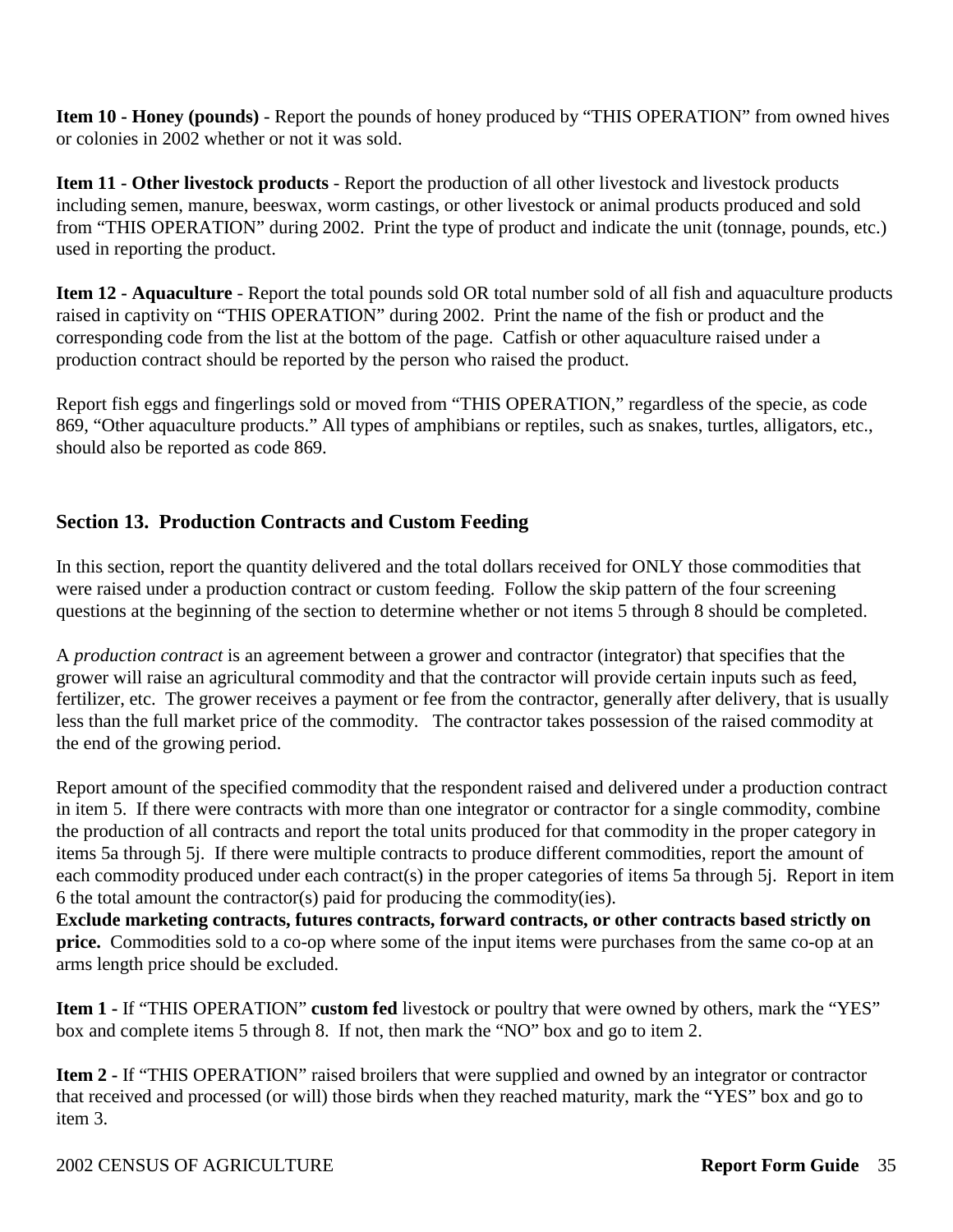If "THIS OPERATION" raised any crop, livestock, or poultry that it did not own, respond by marking the "YES" box and go to item 3. If not, mark the "NO" box, do not complete section 13, and go to section 14, "Value of Sales."

**Item 3 -** If the owner (contractor) of the commodity provided any inputs such as the feed or seed, mark the "YES" box and go to item 4. Remember, if there is a production contract, the contractor always takes delivery at the end of the growing season or growing period. The contractor owns the commodity, the person raising the commodity does not own the commodity. If not, mark the "NO" box, do not complete section 13, and go to section 14, Value of Sales.

**Item 4 -** If "THIS OPERATION" received a fee **(remember this "fee" is less than the market value of the commodity)** or percentage of the production for raising the commodity, respond by marking the "YES" box and complete items 5 through 8. If not, mark the "NO" box, do not complete section 13, and go to section 14, "Value of Sales."

**Item 5 -** Report the production contract commodities raised and delivered from "THIS OPERATION" in 2002. If a commodity was not raised and delivered from "THIS OPERATION" during 2002, then mark the "None" box and go to the next commodity. Report in the units of measure requested. For items 5g, 5i, and 5j, print the name of the commodity raised in the area provided, report the quantity delivered, and print the unit of measure for the quantity delivered in the last column. Veal calves or any other cattle that are sold or moved under a production contract at a weight of less than 500 pounds should be reported in item 5g, "Other livestock" and not in item 5e, "Custom fed cattle."

**Item 6 -** Report the total dollar amount that "THIS OPERATION" received for delivering the commodity(ies) listed in items 5a through 5j. **Note: This is NOT the market value of the commodities delivered, but is the payment or fee the operator received for the commodities delivered.** 

**Item 7 -** Mark all the expense items that were partially or completely paid by the contractor. The items provided by the contractor should be identified in the production contract.

**Item 8 -** Print the name of the contractor, one letter per cell of the response area, and also the contractor's area code and telephone number in the area provided. If more than one contractor is involved, write the information in the margin of this page or on separate sheet of paper. If a separate sheet is used, include the 12-digit ID number from the address area on the cover page.

### **Section 14. Value of Sales**

Report the value of all crops and livestock sold or moved from "THIS OPERATION" in 2002 on the appropriate line(s) of section 14, excluding the value of or fees received from raising commodities under a production contract. Report the value of crops when sold or moved during 2002 regardless of the year crops were harvested or raised. Also, report as sold, livestock such as cattle, that were owned and moved to someone else's operation for further feeding. The value reported for such animals is their value at the time they were moved which will be less than there final slaughter price. Report in whole dollars. The cents are preprinted on the report form.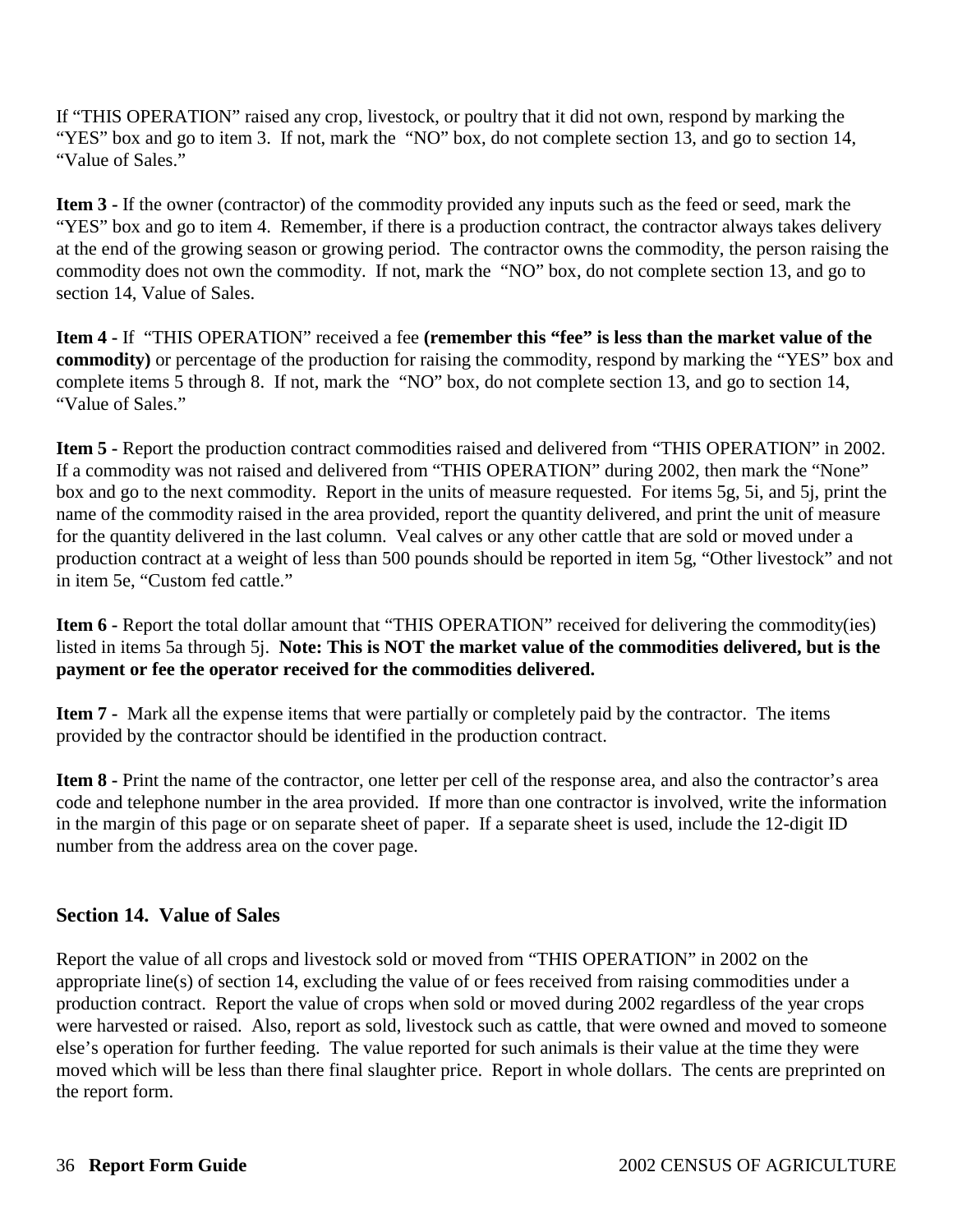Report the total value received for animals and poultry sold from "THIS OPERATION" in 2002, without deducting production or marketing expenses (cost of feed, cost of livestock purchased, cost of hauling and selling, etc.).

Report gross values of the crops, including the value of the landlord's share, before marketing charges, hauling, cleaning, drying, storage, taxes, etc., are or were deducted. Include payments received in 2002 from cooperatives or marketing organizations for crops produced on "THIS OPERATION" regardless of the year in which the crops were harvested. Also, include as sales the estimate of the value of any crop or livestock removed from "THIS OPERATION" in trade of services, such as hay bales in exchange for labor or other services. If the sale price or market value is not known, provide the best estimate of the market value when removed.

Exclude the value of the commodities produced under a production contract or custom feeding arrangement which were reported in section 13. Exclude grain produced on "THIS OPERATION" and fed to livestock on "THIS OPERATION." Exclude proceeds from Commodity Credit Corporation (CCC) loans or Loan Deficiency Payments (LDP). These are reported in section 15.

**Shares** - If the operator rented land from others or worked land on shares for others, include the value of the landlord's share of any products sold or moved from "THIS OPERATION." Estimate market value, if necessary.

**Partnership -** If this is a partnership operation, include the total value of all products sold or moved from "THIS OPERATION" for all partners.

**Institutions** - If this farm belongs to an institution, consider as sold all crops including vegetables harvested and livestock and livestock products from "THIS OPERATION" which were used by residents of the institution. Use the estimated current market value to arrive at the sales figure to be reported.

**Co-ops and pool-type arrangements** - If a crop was sold through a co-op or other organization (generally a pool-type arrangement) which makes payments in several installments over a period of time, report the total value received in 2002. This value should relate to the gross market value of the crop before deduction of any production or marketing expenses, such as planting, harvesting, hauling, and processing. These expenses are to be reported in section 17, "Production expenses." (Section 17 is included in the sample forms only).

**Harvesting costs** - Whenever crops were harvested by cooperatives or others and the operator received a price for his/her product which did not include the cost of harvesting, hauling, etc., report the gross value to include those costs. Also, report these costs in section 17, "Production expenses." (Section 17 is included in the sample forms only).

Exclude sales from non-farm related activities, such as trading and speculation or livestock dealer activities. Exclude value of sales from land rented to others or worked on shares by others.

**Item 1 - Grains, oilseeds, dry beans, and dry peas** - Report total value of sales of all grains, oilseeds, lentils, popcorn, rice, and straw sold or moved from "THIS OPERATION" during 2002.

**Item 2 - Tobacco** - Report the total value of sales of tobacco sold or moved from "THIS OPERATION" during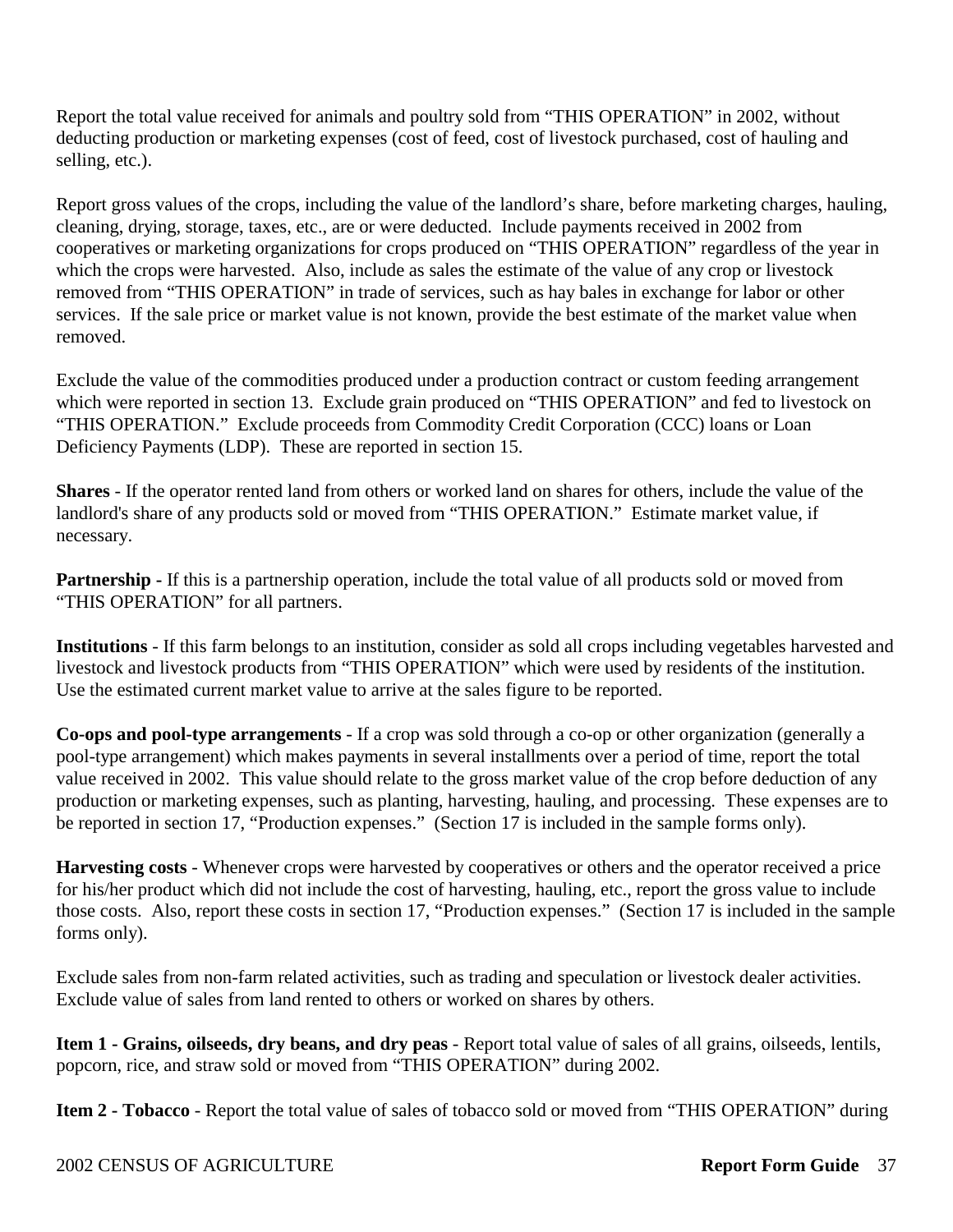2002 regardless of the year the tobacco was grown. Include payments received in 2002 from cooperatives or marketing organizations for crops produced on "THIS OPERATION" regardless of the year in which the crops were harvested.

Report the values of sales of tobacco transplants in item 6, "Nursery, greenhouse, floriculture, and sod."

**Item 3 - Cotton and cottonseed** - Report total value of sales of cotton and cottonseed sold or moved from "THIS OPERATION" during 2002. Include the value of any cotton or cottonseed given to landlord(s) as rent. Include payments received in 2002 from cooperatives or marketing organizations for crops produced on "THIS OPERATION" regardless of the year in which the crops were harvested.

**Item 4 - Vegetables, melons, potatoes, and sweet potatoes** - Report total value of sales of vegetables and melons reported in section 6 and potatoes and sweet potatoes reported in section 3 and sold or moved from "THIS OPERATION" during 2002. Include the value of sales for fresh market or processing and sales to consumers, wholesalers, canners, freezers, dehydrators or other processors or buyers. Report total value of sales of vegetables grown under glass or other protection in Item 6, see instructions below.

**Item 5 - Fruit, tree nuts, and berries** - Report total value of sales of fruit, tree nuts, and berries reported in sections 7 and 8 and sold or moved from "THIS OPERATION" during 2002. Include all the tame berry crops, wild blueberries, grapes, tree nuts, citrus fruits, and noncitrus fruits.

Operations that process fruit and vegetables for sale should report only the "farm" value of the product sold.

Example: A vineyard that also has sales from its own winery would report only the value of the grapes that were used to produce the wine that was sold, not the value of the wine. The same would be true for fruits or berries that were processed into cider, jams, jellies, or wine.

**Item 6 - Nursery, greenhouse, floriculture, and sod** - Report total value of sales of the crops reported in section 5 and sold or moved from "THIS OPERATION" during 2002. Include sales of all bedding plants, potted plants, bulbs, cut flowers, flower seeds, foliage plants, mushrooms, nursery stock, live Christmas trees (balled and burlap), shrubbery, tobacco transplants, sod, etc.

Exclude crops bought for resale without additional growing, such as plugs and started plants or garden center items, such as pot liners, chemicals, and fertilizers.

Report the total value of sales (at point of first sale, wholesale/retail value) for those crops grown on and sold directly from "THIS OPERATION." Report only the wholesale value of crops grown on "THIS OPERATION" and sold through a retail outlet which is not part of "THIS OPERATION" or if the retail outlet is considered a separate business establishment. Estimate values, if necessary.

**Item 7 - Cut Christmas trees and short rotation woody crops** - Report total value of sales of cut Christmas trees and short rotation woody crops reported in section 3 and sold from "THIS OPERATION" during 2002. *A short rotation woody crop* is a tree that grows from seed to a mature tree in 10 years or less. These are trees for use by the paper or pulp industry, or as engineered wood. The wood is too soft to be used for lumber. Live Christmas trees and nursery shrubs are reported in item 6, above. Report timber and pulp wood sales in section 16, item 3.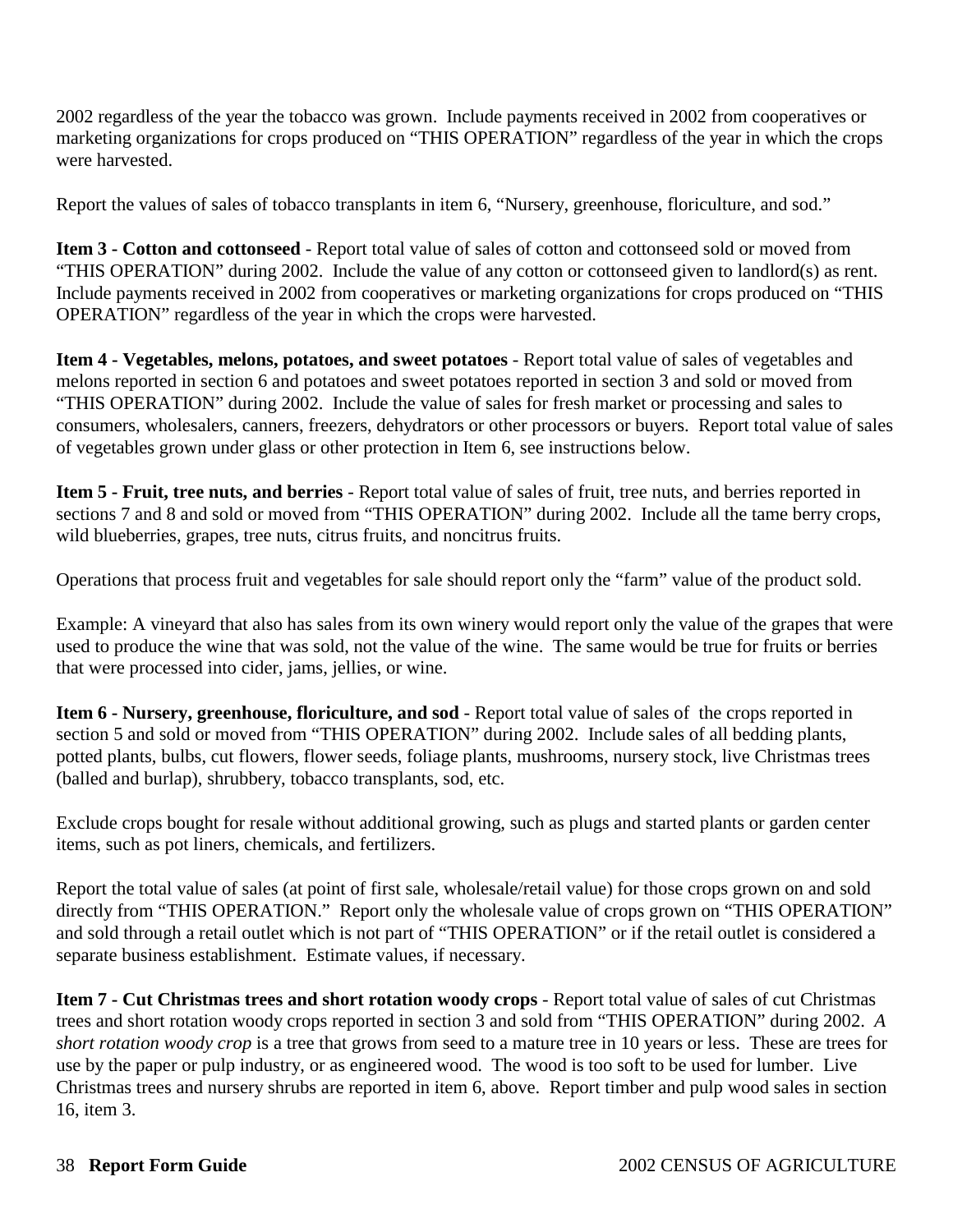**Item 8 - Other crops and hay** - Report the total value of sales of hay, grass silage, haylage, greenchop, grass seed, mint for oil, ginseng root, hops, maple syrup, maple sap, peanuts, sugarcane, sugarbeets, etc., in this item.

**Item 9 - Hog and pigs** - Report the total value of swine sold or moved from "THIS OPERATION" in 2002 without deducting production or marketing expenses including check-off fees (cost of feed, swine purchased, hauling and selling, etc.).

Exclude hogs grown under production contract for "THIS OPERATION" or "THIS OPERATION."

**Item 10 - Milk and other dairy products from cows -** Report the total value of sales from milk, cheese, or any other dairy product produced and sold or moved from "THIS OPERATION" in 2002 without deducting production or marketing expenses (cost of feed, livestock purchased, hauling and selling, etc.).

**Item 11 - Cattle and calves** - Report the total value of cattle (beef and dairy cattle for breeding stock, fed cattle, beef and dairy cull animals, stockers and feeders, beefalo, veal calves, etc.) sold or moved from "THIS OPERATION" in 2002 without deducting production or marketing expenses (cost of feed, livestock purchased, hauling and selling, check-off fees, etc.).

Include those animals moved from "THIS OPERATION" to a feedlot for further feeding. If these animals are still owned, the reported value of these animals should be the value at the time they were moved from the operation.

**Item 12 - Sheep, goats, and their products** - Report the total value of sales of all sheep and lambs owned, goats, and all products (wool, mohair, goat milk, goat cheese, etc.) produced and sold or moved from "THIS OPERATION" in 2002. Include any incentive payments and payments from a previous year's marketings, if payment was received in 2002.

**Item 13 - Horses, ponies, mules, burros, and donkeys** - Report the total value of all equine sold from "THIS OPERATION" in 2002 without deducting production or marketing expenses (cost of feed, equine purchased, hauling and selling etc.).

**Item 14 - Poultry and Eggs** - Report the total value of poultry sold or moved (broilers, chickens, turkeys, ducks, eggs, geese, hatchlings, pheasants, poultry products, etc.) from "THIS OPERATION" in 2002 without deducting production or marketing expenses (cost of feed, livestock purchased, hauling and selling, etc.). Do not report the value of poultry produced under production contracts and reported in section 13.

**Item 15 - Aquaculture -** Report the total value of all aquaculture species (catfish, trout, ornamentals, and other fish, mollusks, crustaceans), fingerlings, fish eggs and all other aquaculture products reported in section 12, item 12, sold or moved from "THIS OPERATION" in 2002 without deducting production or marketing expenses (cost of feed, hauling and selling, etc.).

**Item 16 - Other animals and animal products** - Report the total value of all other animal products sold (bees, honey, rabbits, fur bearing animals, semen, manure, other animal specialities, etc.) from "THIS OPERATION" in 2002 without deducting production or marketing expenses (animals purchased, hauling and selling, etc.). Include packaged bees sold.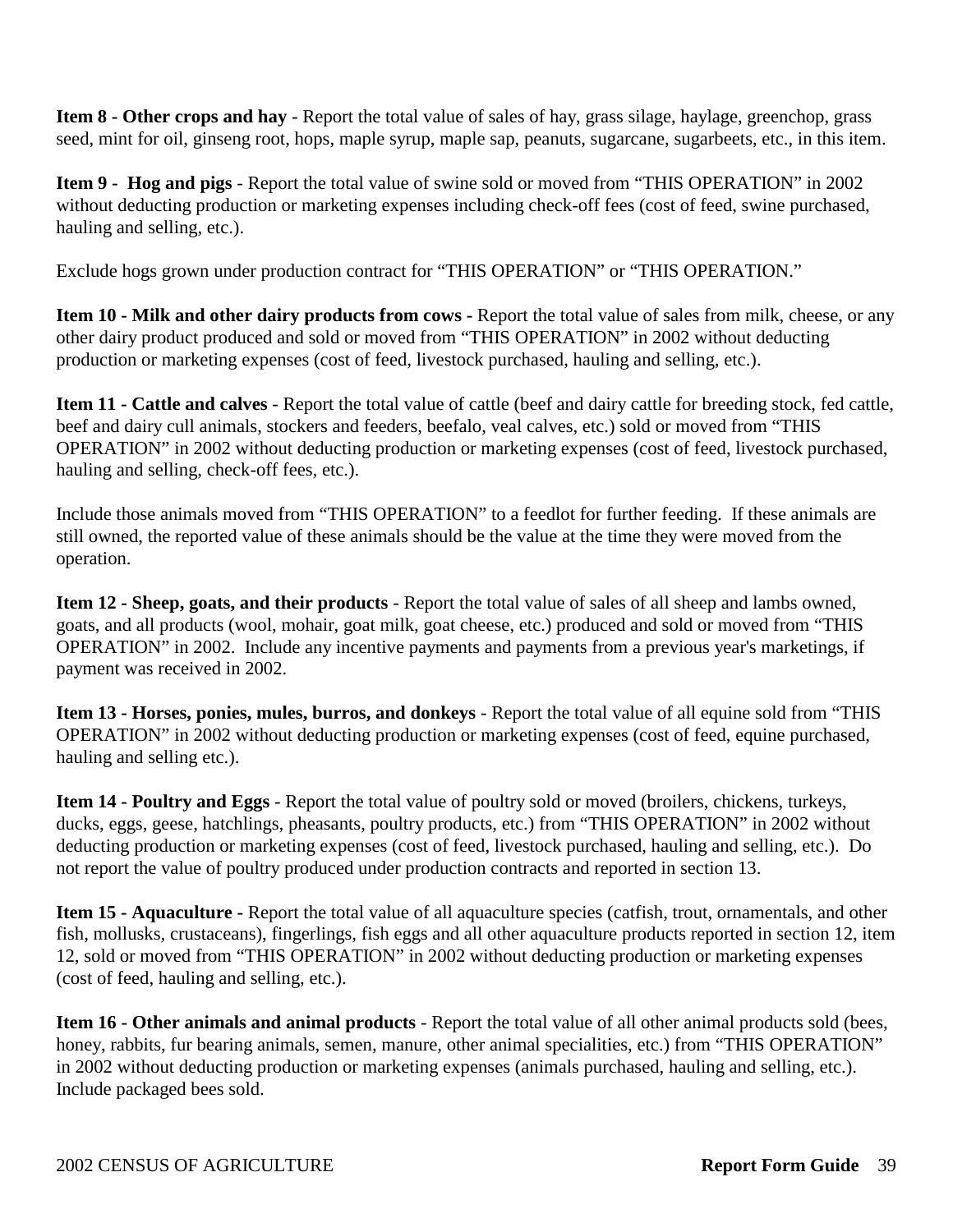### **Item 17 - Total sales** - Add items 1 through 16.

**Item 17a** - Report the value of the landlord's share of the total sales reported in item 17 that was produced on "THIS OPERATION." If the landlord's shares of the commodities produced on "THIS OPERATION" were delivered to the landlord(s), the value of those commodities should be the reported here at the market value at time of delivery to the landlord(s).

**Item 18 -** If "THIS OPERATION" grew or raised any crops, livestock, poultry, or their products that were sold directly to individual consumers for human consumption mark the "YES" box. If the response is "NO," go to item 19. Examples of these sales are roadside stands, farmers markets, or pick your own, etc.

**Item 19 -** If "THIS OPERATION" sold any certified organically produced commodities, report the gross value of sales. Certified organic crops are those that were certified by a Federal, state, or private certification agency.

### **Section 15. CCC Loans and Federal Farm Program Payments**

Report any amount received for placing specified commodities under Commodity Credit Corporation (CCC) loan during 2002. Report amount of loan even if the loan was redeemed or forfeited prior to December 31, 2002.

Exclude CCC loans to build crop storage facilities.

**Item 1 -** Report the total amount received in 2002 for CCC loans for all crops. Report CCC loans for honey here.

### **Payments received for participation in Federal Farm Programs in 2002**

Report in item 2 and item 3, Federal payments including receipts from Federal programs such as support price payments, indemnity programs, disaster payments, paid land diversion, inventory reduction payments, and payments received for approved soil and water conservation projects. Exclude CCC loans and state farm program payments.

**Item 2 -** Report total payments received during 2002 for participation in the Conservation Reserve Program (CRP) and the Wetlands Reserve Program (WRP).

**Item 3 -** Report the total amount received during 2002 for participation in OTHER Federal farm programs. Report loan deficiency payments (LDPs) here.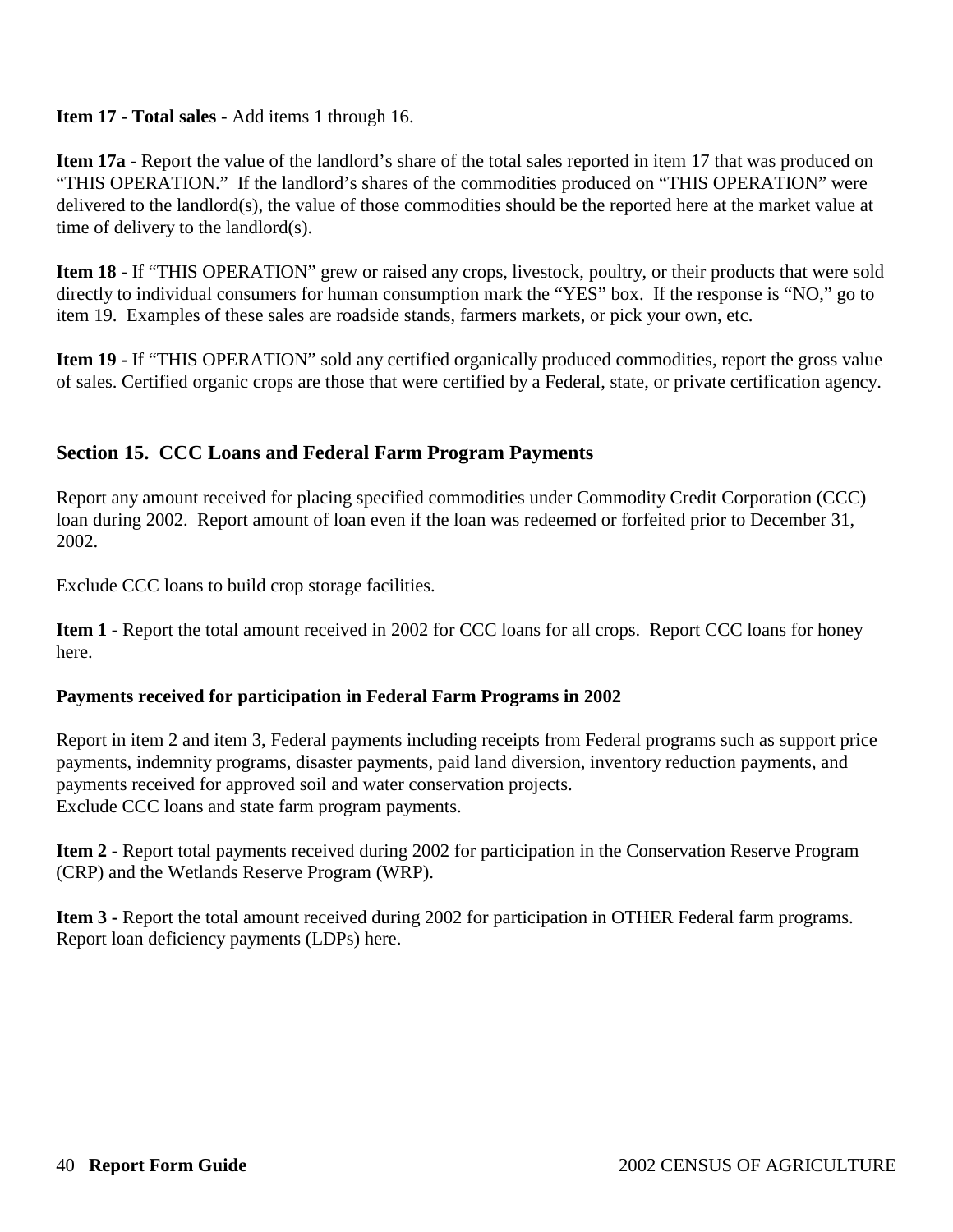### **Section 16. Income from Farm-related Sources**

Report income from activities which the addressee used part of the labor, land, equipment, or capital normally used on "THIS OPERATION" and which the addressee DOES NOT consider a separate operation from his/her farming or ranching operation. Report the amount of income received before taxes and expenses in 2002. Report value(s) in whole dollars. Exclude income from off-farm employment.

**Item 1 -** Report total income from customwork and other agricultural services provided for farmers, neighbors or others such as plowing, discing, spraying, harvesting and preparation of products for market. Exclude income if customwork is an entirely separate business from the agricultural operation.

**Item 2 -** Report total income received from renting out farmland or payments received from lease or sale of allotments. Cash rents also include payments for livestock pastured on a per-head basis, per-month basis, AUM basis, etc.

**Item 3 -** Report total income from the sales of forest products, including pulpwood, timber, firewood, etc. Exclude sales of Christmas trees, short rotation woody crops, and maple products. They are reported in section 14, "Value of Sales."

**Item 4 -** Report total income received from recreational services, such as hunting, fishing, etc.

**Item 5 -** Report total income from patronage dividends and refunds from cooperatives.

**Item 6 - Report the total other income which is closely related to the agricultural operation including animal** boarding, breeding fees, tobacco settlements, state fuel tax refunds, Federal tax refunds, state tax refunds, local tax refunds, state farm program payments, insurance payments for crop and livestock losses, etc. Specify the type of income in the space provided.

### **Section 17. Production Expenses (Sample Form Only)**

Report the production expenses for "THIS OPERATION" and its landlord(s) in 2002. Tenant farmers should report expenses paid by landlords for the agricultural production on "THIS OPERATION," as well as report their expenses. Include expenses connected with performing customwork for others as expenses of this operation. Do not include expenses paid by contractors for items raised under a production contract. Please report estimates if exact figures are not known. Farm or ranch operators who rent part of their land to others should only report the expenses for the land they actually use themselves and not report production expenses for land rented to others.

Exclude expenses that are not related to the farm business, expenses connected with performing customwork for others, and household expenses not related to the farm. Exclude expenses paid by a contractor for contracted production and the cost of feed for animals kept for less than 30 days. Exclude expenses related to non-farm activities such as trading and speculation in the commodities market or livestock trading activities.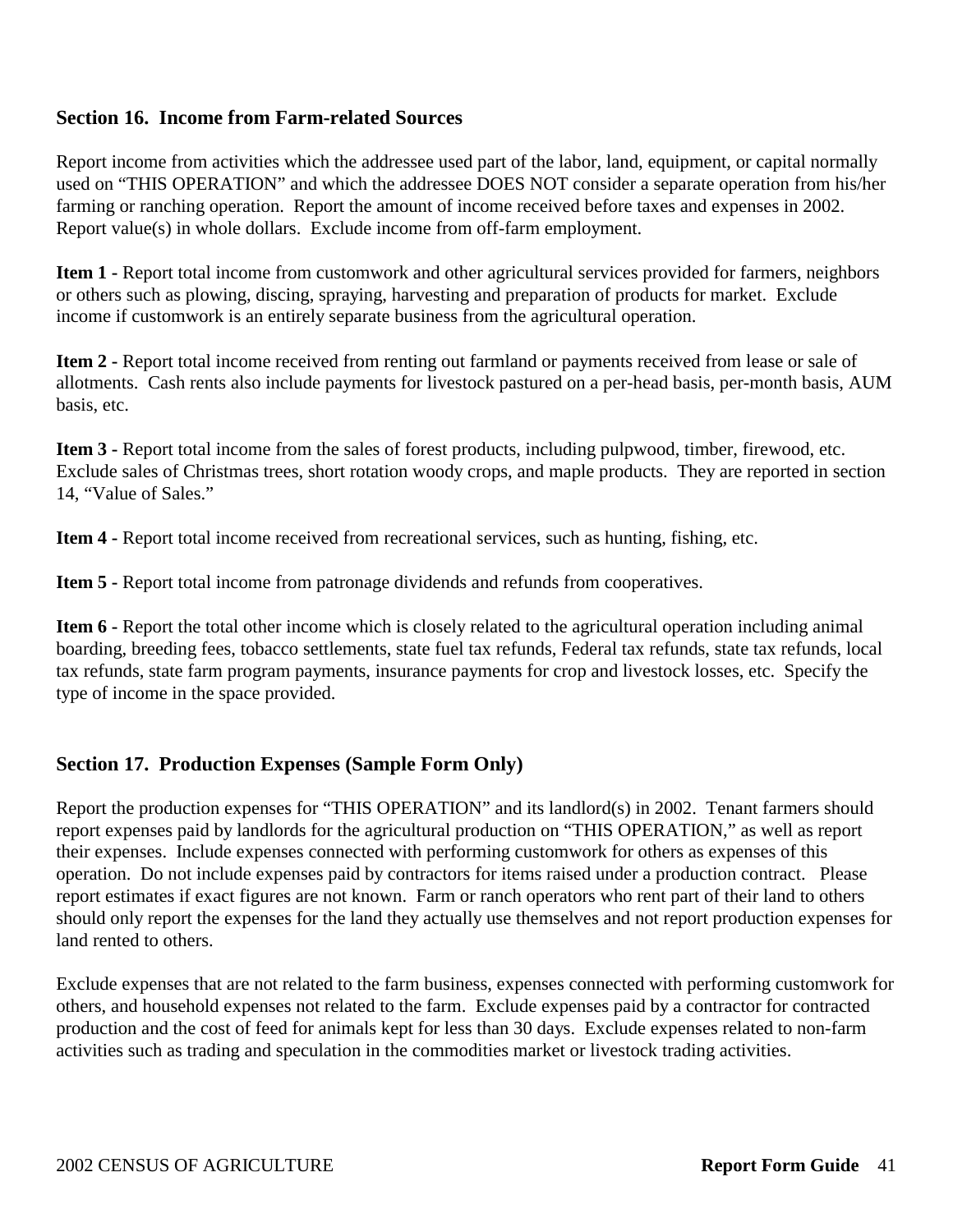**Item 1 - Fertilizer, lime, and soil conditioners purchased** - Report the cost of all fertilizer used on "THIS OPERATION" in 2002. Report all types of fertilizer including rock phosphate, gypsum, lime, and organic materials. Include the cost of any custom applications.

**Item 2 - Chemicals purchased** - Report the cost of insecticides, herbicides, fungicides, other pesticides, etc. Include the cost of any custom applications.

**Item 3 - Seeds, plants, vines, trees, etc., purchased -** Report the cost of all seeds for all grains, soybeans, tobacco, and cotton. Report the cost of transplants, bulbs, propagation material, trees, etc. Estimate the values if necessary. Exclude items purchased for immediate resale or the value of seed grown and used on "THIS OPERATION."

**Item 4a - Breeding livestock purchased -** Report the total cost of breeding livestock during 2002 regardless of age including dairy cattle.

**Item 4b - All other livestock and poultry purchased -** Report the total cost of stocker and feeder cattle, calves, sheep, lambs, feeder pigs, fertile eggs, chicks, poults, started pullets, horses, fish, goats, etc., for "THIS OPERATION" during 2002. Include livestock leasing expenses.

**Item 5 - Feed purchased for livestock and poultry -** Report the cost of all feed purchased for livestock and poultry production on "THIS OPERATION" during 2002. Include grain, hay, silage, mixed feeds, concentrates, supplements and premixes.

Exclude the cost of feed purchased by production contractors and the cost of feed for livestock and poultry fed off "THIS OPERATION."

**Item 6 - Gasoline, fuels, and oils purchased for the farm business** - Report the total cost for gasoline, diesel, natural gas, L.P. gas, motor oil, and grease products for "THIS OPERATION" during 2002. Exclude fuel for personal use of automobiles by the family, fuel used by trucks to haul for others, cooking and heating the farm house, and any other fuel expenses not related to farmwork on "THIS OPERATION."

**Item 7 - Utilities purchased for the farm business** - Report the cost of electricity, farm share of telephone and water purchased in 2002. Include the cost of water purchased for irrigation purposes. Include cost for operating irrigation equipment, automatic feeders, farrowing houses, milking equipment, or any other machinery and equipment used for the operation. Internet service which is purchased for the farm business should be reported here. Expenses for household use should, to the extent possible, be excluded.

**Item 8 - Supplies, repairs, and maintenance costs** - Report all expenses for the upkeep of buildings, motor vehicles, and farm equipment. Include the cost of repairs and upkeep of farm machinery, vehicles, buildings, fences, and other equipment used for the farm business. Repairs to equipment used both for the farm business and for performing customwork should be reported here.

Exclude repairs to vehicles not used on "THIS OPERATION" or for equipment used only for performing customwork and the cost for construction of new buildings or the cost of additions to existing buildings.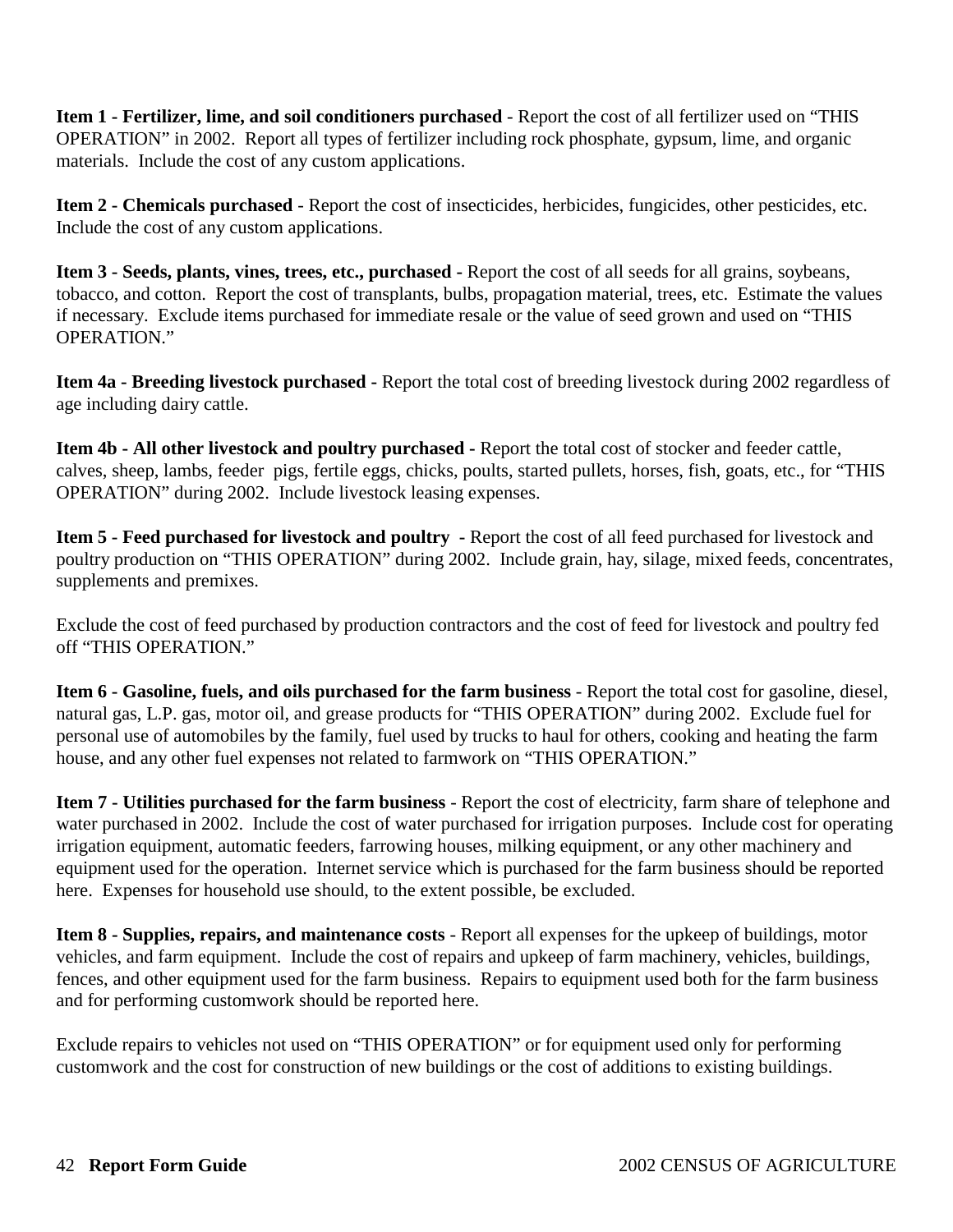**Item 9a - Hired farm and ranch labor -** Report the total amount paid for farm or ranch labor including regular workers, part-time workers, and to members of the operator's family if they received payments for labor. Include costs for social security, workmen's compensation, insurance premiums, pension plans, state taxes (paid by the employer), unemployment tax, sick leave or vacation pay, etc., paid by "THIS OPERATION" in 2002. Combine all payments whether made by the hour, month, or by the unit of work done and enter the total.

**Item 9b - Contract labor -** Report the payments to contractors, crew leaders, cooperatives, or any organization hired to furnish a crew of laborers to do a job that may involve one or more agricultural operations. In some cases, a crew leader may furnish some equipment. Harvesting of fruits, vegetables, berries, etc., are commonly accomplished with the use of contract labor and crew leaders.

Exclude expenditures made on a contractual basis for repair or maintenance or for capital improvements, such as construction of farm buildings, installation of fences or irrigation systems, land leveling, etc.

**Item 10 - Customwork and custom hauling -** Report the cost of customwork done on "THIS OPERATION," such as plowing, spraying, harvesting, preparation of products for marketing, grinding and mixing feed, combining, corn picking, grain drying, silo filling, etc. Include any expenses for the rental of machinery, such as tractors, plows, combines, etc., and include the cost of labor used to operate machines if included in the total cost of the machine rental.

Exclude the cost of cotton ginning and the cost of applying fertilizers and chemicals. Ginning expenses are reported in section 17, item 14. The cost of applying fertilizers and chemicals is reported in section 17 item 1 and item 2.

**Item 11a - Cash rent paid in 2002 -** Report the cash rent paid for land and buildings on "THIS OPERATION" in 2002. Exclude the rent paid for operator's dwelling or other non-farm property and the value of the shares of crops or livestock paid to landlords.

**Item 11b - Rent and Lease expenses -** Report the rent and lease of machinery, equipment, and farm share of vehicles used for "THIS OPERATION" during 2002 excluding rental and lease expense of items used only for custom hire.

**Item 12a - Interest paid on debts Secured by real estate -** Report all interest expenses paid in 2002 on debts secured by real estate for the farm or ranch business on "THIS OPERATION." Include finance charges paid on mortgage loans for land and buildings on "THIS OPERATION."

**Item 12b - Debt not secured by real estate -** Report all the interest expenses paid in 2002 secured by machinery, tractors, trucks, other equipment, fertilizer, feed, seed, livestock, poultry, breeding stock, money borrowed for use as working capital, and interest paid on CCC loans.

Exclude:

- Interest on debts not associated with the production of crops or livestock on the farm or ranch, such as land or buildings rented to others, packing sheds, or machinery and equipment used only for customwork.
- Interest on owner/operator dwelling where the amount is separated from interest on farm land and buildings on "THIS OPERATION."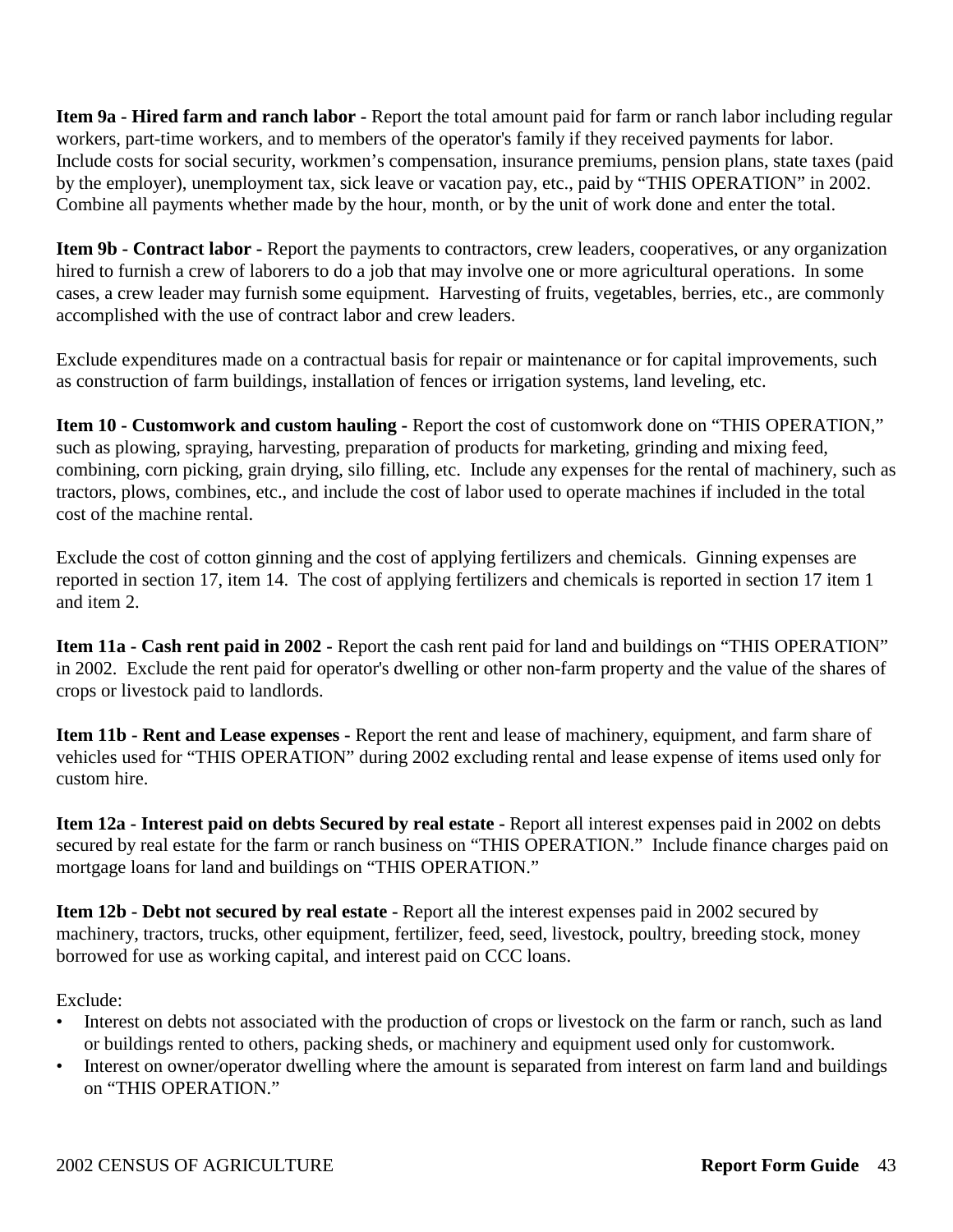**Item 13 - Property taxes paid in 2002 -** Report farm real estate, machinery, livestock, property taxes, etc., paid on the real estate, buildings, and livestock on "THIS OPERATION" in 2002.

Exclude:

- 1. Property taxes on land or buildings rented to someone else.
- 2. Taxes paid by landlords.
- 3. Property taxes paid on other land not associated with "THIS OPERATION," non-farm business property, and homes that are not part of "THIS OPERATION."
- 4. Income and excise taxes.

**Item 14 - All other production expenses** - Report animal health cost, storage and warehousing, marketing and ginning expenses, miscellaneous farm supplies, insurance, bookkeeping charges, tax preparation fees, livestock commission fees, farm consultants, and farm production costs not previously listed in this section.

Exclude depreciation, expenditures for the purchase of land, buildings, new or used machinery, and health or payroll taxes.

**Item 15 - Expenses paid by landlord(s) -** Report all the production expenses listed in items 1 through 14 that was paid by landlord(s) in 2002. Tenant farmers should report expenses by landlords for agricultural operations on "THIS OPERATION." Farm or ranch operators who rent part of their land to others should not report production expenses on that land. They are to report only those expenses for agricultural operations on land they actually use themselves.

**Item 16 - Depreciation -** Report depreciation expenses claimed by "THIS OPERATION" in 2002 for all capital assets (estimate 2002 from 2001 if necessary).

### **Section 18. Fertilizer and Chemicals Applied (Sample Form Only)**

Report the number acres that were treated with fertilizers, manure, insecticides, herbicides, fungicides, nematicides, pesticides, growth regulators, or other chemicals used on "THIS OPERATION" during 2002 (rock phosphate, lime and gypsum are included as fertilizers). Also report acres treated with chemicals to thin fruit or defoliate. For all acres treated with chemicals it will be necessary to report all acres treated regardless of who provided the materials, i.e., farm or ranch operator, landlord, custom sprayers, cooperatives, or contractors. If more than one application of fertilizer or chemicals were applied, report the acreage only once. Report in whole acres.

### **Commercial fertilizer and soil conditioners used on "THIS OPERATION"**

**Item 1 - Acres of cropland fertilized in 2002** - Report the acres of all cropland fertilized with commercial fertilizer in 2002. Cropland used solely for pasture should be excluded.

**Item 2 - Acres of pastureland and rangeland fertilized in 2002 -** Report the total number of acres of pastureland and rangeland, including cropland pastured, which commercial fertilizer was used in 2002.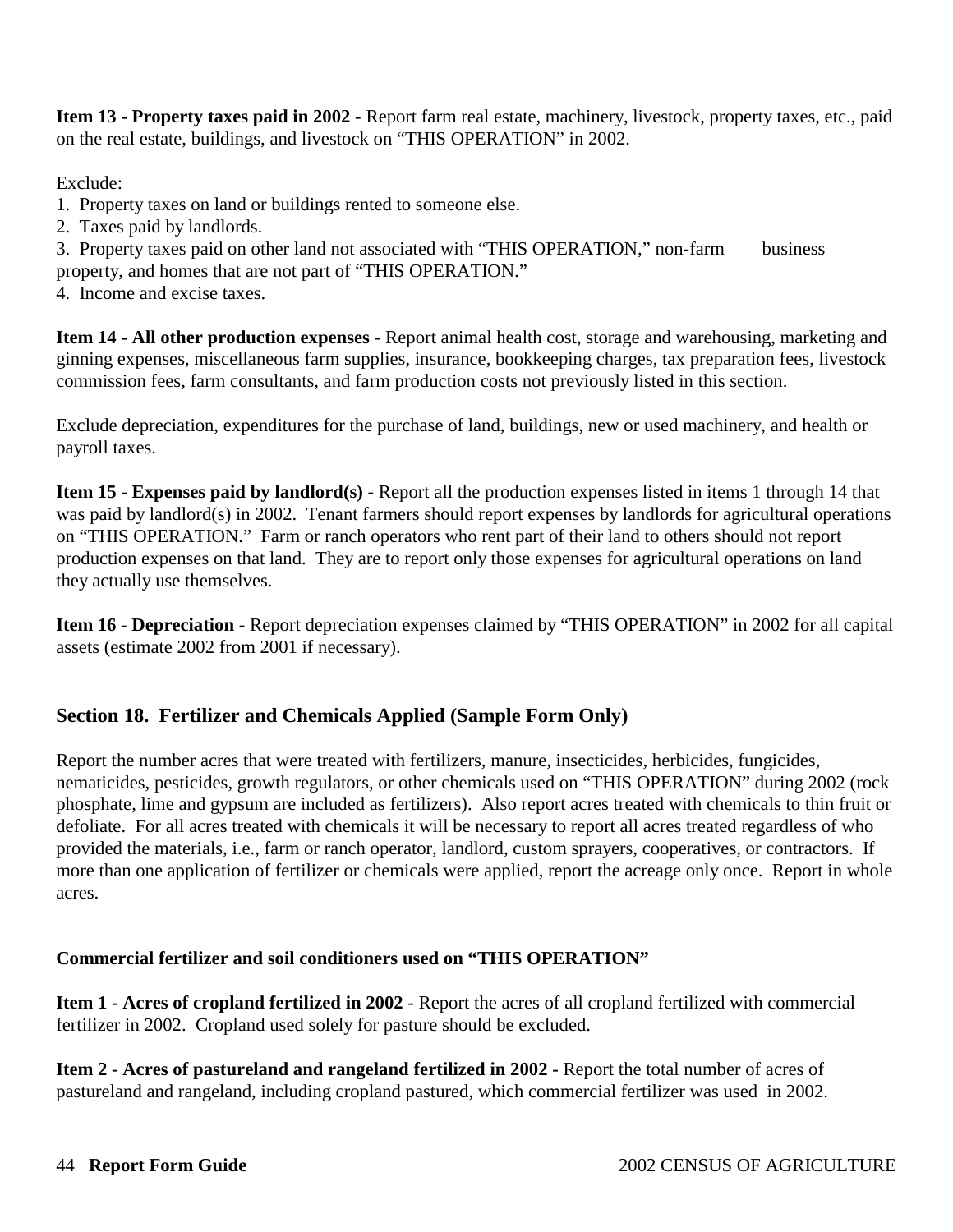### **Manure used on "THIS OPERATION"**

**Item 3 - Acres of cropland and pastureland on which animal manure was applied in 2002 - Report the** acres which animal manure was applied in 2002. Animal manure will include beef, dairy, swine, horse and exotic animals raised in captivity. Poultry manure will include all egg and meat birds, turkey and other fowl raised in captivity. Manure will include solid or liquid form. Exclude municipal sludge.

### **Chemicals used on "THIS OPERATION"**

Report the acres treated with sprays, dusts, and other materials. The same acres can be reported in more than one item listed. If chemicals are applied to more than one crop raised on the same land, count the acres once for each crop. Report all land treated, even if the crop was later abandoned.

Item 4a - Report the acres treated with chemicals to control insects on crops including hay and pastureland. Exclude acres treated only with parasitic insects or acres on which mechanical methods only were used to control insects.

**Item 4b -** Report the acres treated with chemicals to control weeds, grasses or brush. Include acres treated with both pre-emergence and post-emergence applications. Exclude area in ditches, fence rows, road banks, etc., that were treated.

**Item 4c - Report the acres treated to control nematodes.** 

**Item 4d -** Report acres treated to control diseases (blight, smut, rusts, etc.) in crops and orchards.

**Item 5 -** Report the acres treated to control growth, thin fruit, or defoliate.

### **Section 19. Machinery and Equipment (Sample Form Only)**

**Item 1 -** Estimate the market value of ALL machinery and equipment on "THIS OPERATION" regardless of ownership on December 31, 2002. Report the value of all machinery and equipment used for the farm or ranch business during 2001 or 2002 that is usually kept on this operation.

This value should be an estimate of what the machinery and equipment would sell for in the present condition and not the replacement or depreciated value. Do not report share interest; report full value. Machinery kept on "THIS OPERATION" for customwork use only will not be included here. However, equipment that is used on "THIS OPERATION" and used for customwork, such as crop dusting airplanes or no-till grain drills, should be included.

Permanently installed equipment such as dairy equipment, feeders and feed mixers, an animal hoist, or equipment which is an integral part of a building, should be included as a part of the value of land and buildings.

**Item 2a through 2g -** Report the number of equipment on "THIS OPERATION" on December 31, 2002 in the first column. Report the number manufactured in the last 5 years (1998-2002) in the second column.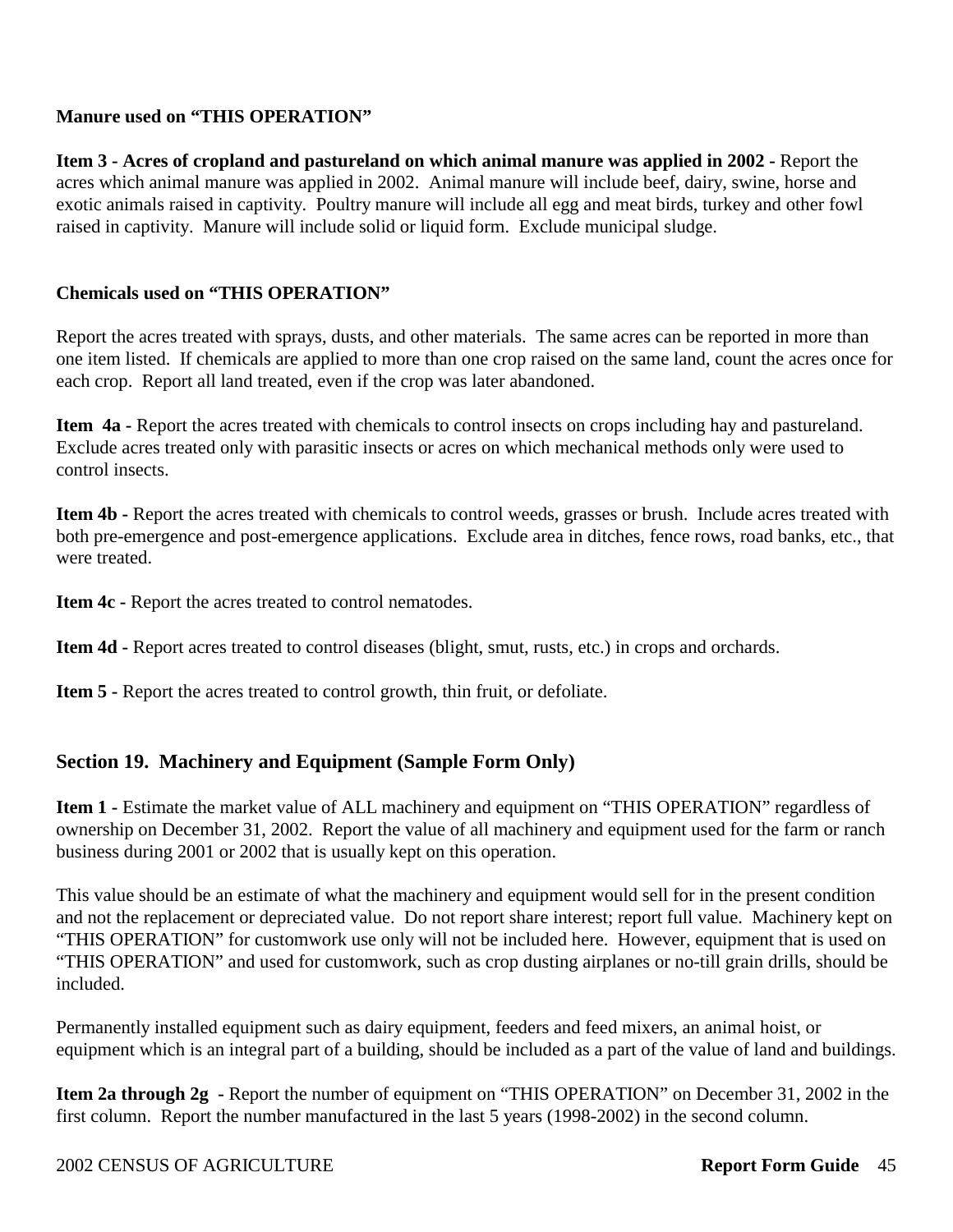**Item 2a - Tractors less than 40 horsepower (PTO)** - Report tractors with less than 40 horsepower (PTO) used in 2001 or 2002 on "THIS OPERATION." Exclude garden tractors.

**Item 2b - Tractors with 40 to 99 horsepower (PTO)** - Report tractors with 40 to 99 horsepower (PTO) used in 2001 or 2002 on "THIS OPERATION."

**Item 2c - Tractors with 100 horsepower (PTO) or more** - Report tractors with 100 horsepower (PTO) or more used in 2001 or 2002 on "THIS OPERATION."

**Item 2d - Self-propelled grain and bean combines** - Report the number of self-propelled grain and bean combines (used for harvesting and threshing operations) on "THIS OPERATION" during 2001 or 2002. Include all grain combines equipped with picking head attachments. Exclude all pull-type grain and bean combines.

**Item 2e - Self-propelled cotton pickers and strippers** - Report the number self-propelled cotton pickers and strippers used in 2001 or 2002 on "THIS OPERATION."

**Item 2f - Self-propelled forage harvesters** - Report the number of self-propelled forage harvesters used in 2001 or 2002 on "THIS OPERATION."

**Item 2g - Hay balers** - Report the number of hay balers used in 2001 or 2002 on "THIS OPERATION." Include both round and square balers and regular and large size balers.

### **Section 20. Market Value of Land and Buildings (Sample Form Only)**

Report the best estimate of the current market value of land and buildings OWNED and RENTED FROM OTHERS on "THIS OPERATION" and the current market value of land and buildings RENTED OR LEASED TO OTHERS. Frequently, the value of land and buildings must be estimated by the operator. This is especially true when reporting the market values of land and buildings rented from others. A real estate tax assessment value should not be used unless that value represent the current market value of the land and buildings.

Include the value of the operator's dwelling if part of "THIS OPERATION." Include the value of farm buildings and dwellings used by laborers, fruit packing and vegetable sheds, etc., that are used to prepare products of the farm for marketing.

Exclude major agricultural manufacturing or processing plants, such as cotton gins or sugar mills, and institutional or other associated buildings used for nonagricultural purposes, such as hospitals, dormitories, stores, filling stations, factories, etc. Also, exclude residential real estate and old farmstead houses that remain on a farm property but are now rented to persons not associated with the farm business.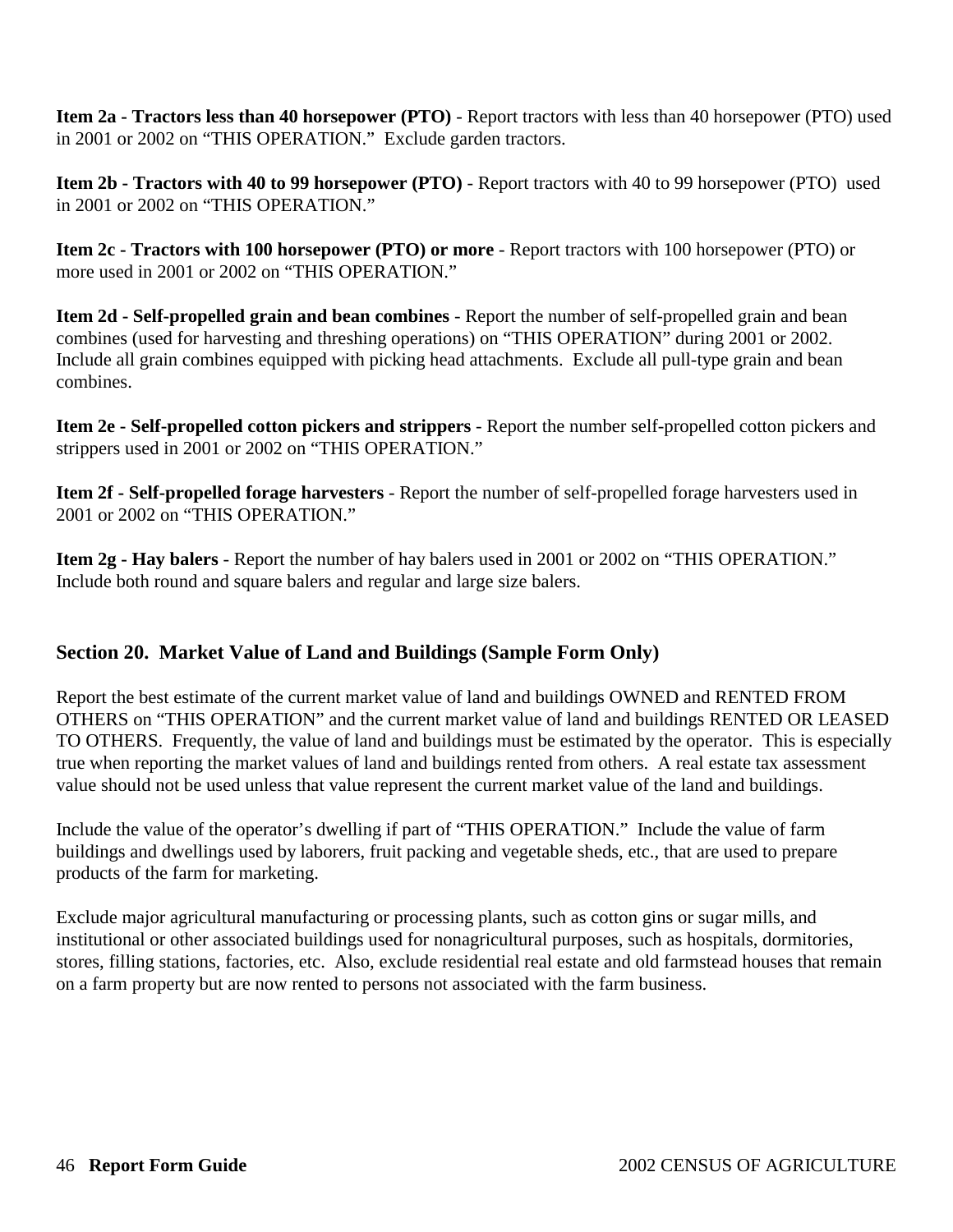### **Section 21. Farm Labor (Sample Form Only)**

Report the number of all paid farm or ranch workers, including paid family members, who worked on "THIS OPERATION" in 2002. Hired labor includes bookkeepers, office workers, maintenance workers, field hands, machine operators, etc.

**Item 1a -** Report the number of hired farm or ranch workers, including paid family members and office workers, who worked on "THIS OPERATION" **less than 150 days in 2002.** Exclude contract labor.

**Item 1b -** Report the number of hired farm or ranch workers, including paid family members and office workers, who worked on "THIS OPERATION" **150 days or more in 2002.** Exclude contract labor.

**Item 2 -** Report the number of hired or contract workers who worked on "THIS OPERATION" in 2002 that were migrant workers. The definition of a migrant worker is a farm worker whose employment requires travel that prevents the migrant worker from returning to his or her permanent place of residence the same day.

### **Section 22. Type of Organization**

This section identifies the type of operation or proprietorship that best describes how "THIS OPERATION" was operated in 2002. Mark the type of operation that best describes "THIS OPERATION" and any corresponding "YES" or "NO" questions.

**1. FAMILY or INDIVIDUAL operation (exclude partnership and corporation) -** Mark this box if "THIS OPERATION" is operated by an individual, or an individual and family, or by a husband and wife. This should include farms or ranches which are family operations but are not incorporated or operated as partnerships.

**2. PARTNERSHIP operation (include family partnerships) -** Mark this box if "THIS OPERATION" was run by two or more persons in partnership. This should not include farms or ranches run by husbands and wives (unless there is a formal agreement other than marriage license or vows). It is intended to include organizations where two or more persons have agreed to share contributions (capital and effort), decision making, liabilities, and the distribution of profits. For partnerships, answer the "YES"/"NO" question as to whether the partnership is registered under state law.

**3. INCORPORATED UNDER STATE LAW -** Mark this box if incorporated under state law. A corporation may be defined as a legal entity or artificial person created under the law of a state to carry on a business. It includes family corporations, but not cooperatives. For corporate entities, answer both "YES"/"NO" questions. A family corporation has more than 50 percent of its stock owned by persons related by blood or marriage.

**4. OTHER -** Mark this box if "THIS OPERATION" is a cooperative, institutional farm, estate or trust, prison farm, grazing association, American Indian reservation, etc. Specify type in the response area. Some examples are:

- **• Estate**  Undivided property still in or subject to probate.
- **Trust** The farm is operated by a person as trustee for someone else who is not of age, or may be in a hospital, institution, or is otherwise unable to carry on his/her own business. Estate or trust may be further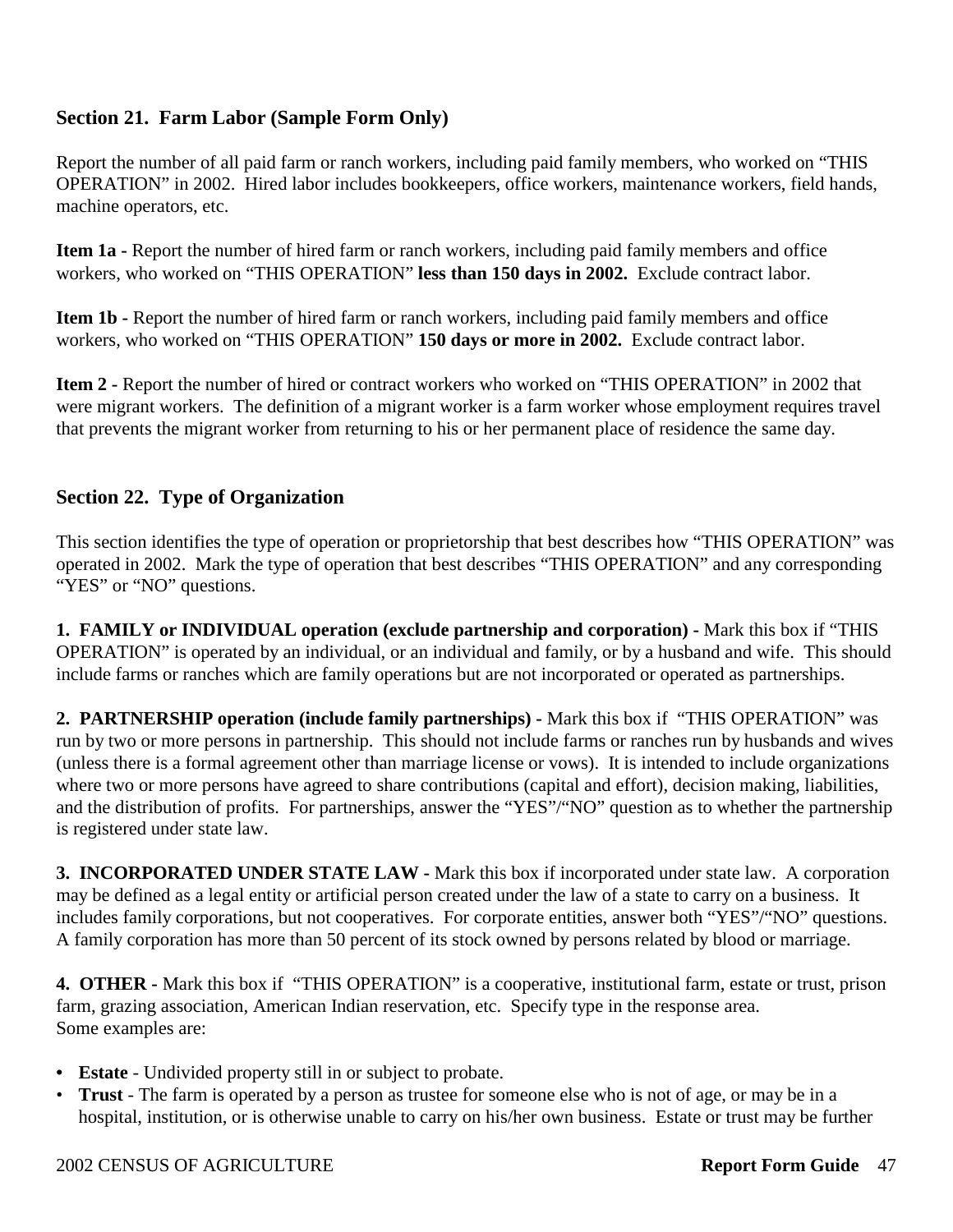defined as a property administered for the benefit of another individual or organization. Estate or trust may also be defined as a fund of money or property administered for the benefit of another individual or organization.

- **American Indian reservation -** The farm or ranch is owned by and/or part of an American Indian reservation and operated for the general benefit of reservation residents. Farms or places operated by American Indians owning or having allotted land should be reported in the same manner as any other farm, ranch, or place.
- **Cooperative** If "THIS OPERATION" is operated as a cooperative, it is defined as an incorporated or unincorporated enterprise or association created and formed jointly by the members.
- **Institution -** If "THIS OPERATION" is operated as an institution it would be part of a school, prison, hospital, religious organization, etc.
- **Experiment station**  If "THIS OPERATION" is an experiment station it is operated primarily for research by either a public or private agency, and perhaps, but not necessarily, in conjunction with a university or school.

### **Section 23. Agricultural Activity on American Indian Reservations (Regions 8 and 10 Only)**

Report the whether "THIS OPERATION" had any harvested cropland or livestock on an American Indian reservation. Report the name of the American Indian reservation where the harvested cropland or livestock were located, the number of acres, and the percent of the total livestock that were located on the American Indian reservation.

**Item 1 - Did "THIS OPERATION" have any cropland or livestock on an American Indian Reservation at any time during 2002?** Include agriculture on deeded acres, leased acres, other trust acres and grazing land. This is a screener question for the rest of section 23. If the response is "NO," go to section 24.

**Item 2 -** Enter the name of the American Indian Reservation and the two letter state abbreviation where the agricultural activity was located.

**Item 3 -** Report how many total acres "THIS OPERATION" had on the reservation. Include deeded acres owned or leased from others. Exclude land used on a per-head or Animal Unit per Month (AUM) basis. If all land used on the reservation is AUM grazing land, then 0 acres is the proper entry.

**Item 3a -** Report how many of the trust and deeded acres reported in item 3 were acres on which crops were harvested.

**Item 4 -** Mark the appropriate "YES" box or "NO" box whether "THIS OPERATION" had any livestock on the reservation on December 31, 2002. Include livestock on land used on a per-head or animal unit month (AUM) basis. If the response is "NO," go to section 24.

**Item 4a -** If the response to item 4 was "YES," then mark the box of the percent range that best represents the percentage of "THIS OPERATION's" livestock that are on the reservation. Mark **only one** box; 1-25 percent, 26-50 percent, 51-75 percent, 76-99 percent or 100 percent.

.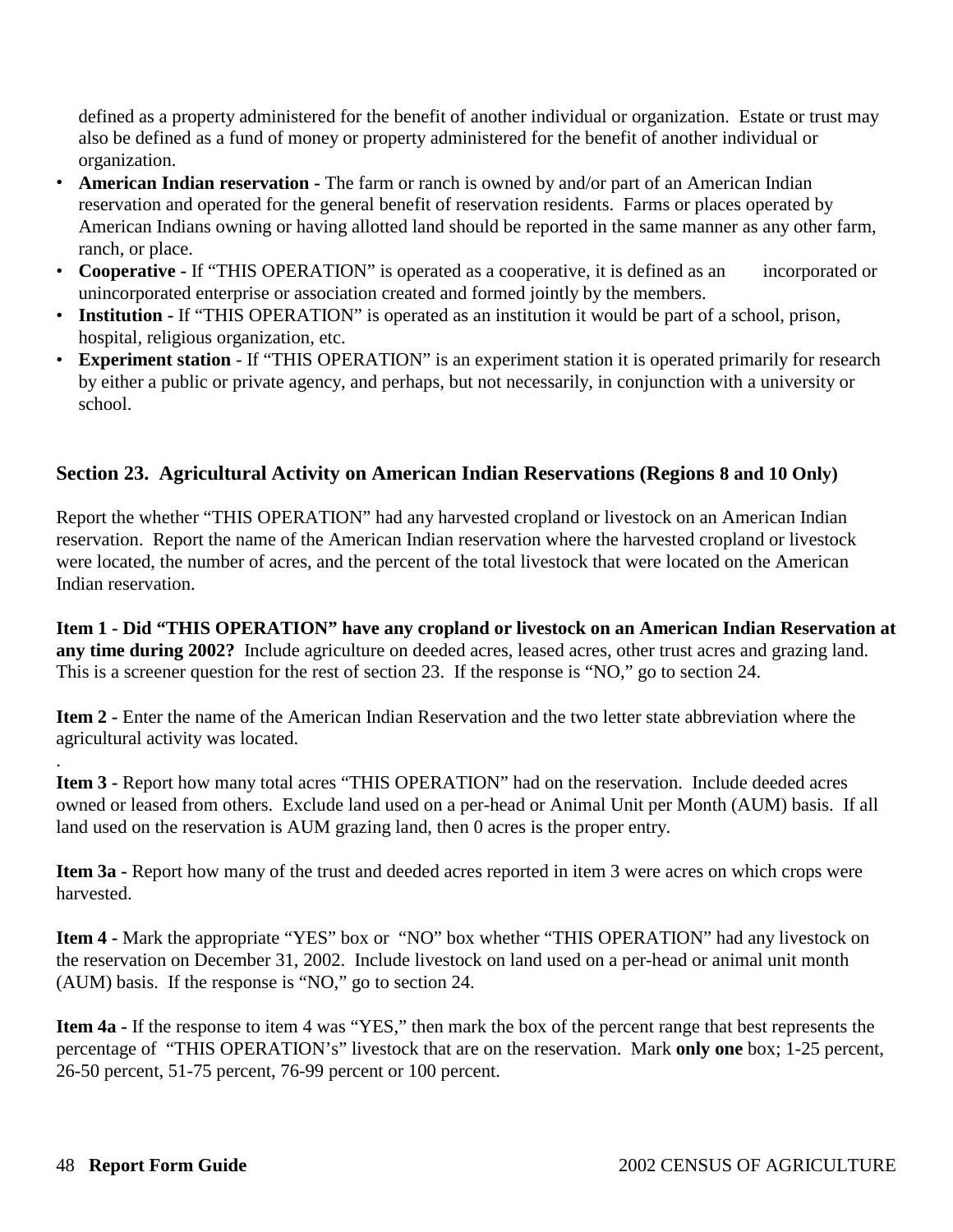### **Section 24. Operator Characteristics**

The operators are those persons responsible for the day-to-day management decisions for "THIS OPERATION," including hired managers. In the event there is more than one person involved in the day-to-day decisions, three columns have been provided to record their names and characteristics. The name of the principal operator will be listed first. Often this is the senior person that lives on the operation or the designated spokesperson for "THIS OPERATION."

**Item 1 -** Report how many individuals were involved in the day-to-day decisions for "THIS OPERATION." Enter the number of operator(s), including the operator listed on the front of this form. Identify the operator(s) in the column(s) provided and respond to each item for each operator.

Exclude hired workers unless they are a hired manager or family member.

**Item 2 - Report how many of the operator(s) in item 1 are women.** 

**Item 3 - Name -** Print the name(s) of the operator(s) in the response area.

**Item 4 - Sex of operator -** Please indicate if the operator, listed at the top of the column is male or female.

**Item 5a and Item 5b - Principal occupation of operator -** If the operator or person in charge of "THIS OPERATION" spent the majority (50 percent or more) of his/her work time in farming or ranching operations in 2002, mark the "Farm or ranch operator" box. The "Other" box should be marked for operators spending less than 50 percent of their work time in farming or ranching operations.

**Item 6 -** Mark whether the operator(s) lived on "THIS OPERATION" at any time during the last 12 months.

**Item 7 - Off-farm work** - Report how many days the operator(s) worked at least 4 hours per day **off** "THIS OPERATION" for pay in 2002. Include time spent working on someone else's farm. Mark the appropriate box.

**Item 8 - Report the first year the operator(s) began to operate any part of "THIS OPERATION" on a continuous** basis. If the operator returned to a place previously operated, report the year operations were resumed.

**Item 9 -** Report the age of the operator(s) on December 31, 2002.

**Item 10 -** Mark the appropriate box as to whether the operator(s) is of Spanish, Hispanic, or Latino origin or background, such as Mexican, Cuban, or Puerto Rican, regardless of race.

**Item 11 -** Mark one or more races to indicate what the operator(s) considers himself/herself to be. This item is needed to provide factual information about minority participation in agricultural production activities.

**Item 12 - Indicate whether the operator(s) lived on an American Indian reservation in 2002.** 

**Item 13 - Report the number of persons living in the operator's household(s). Count each person and operator** only once in this item.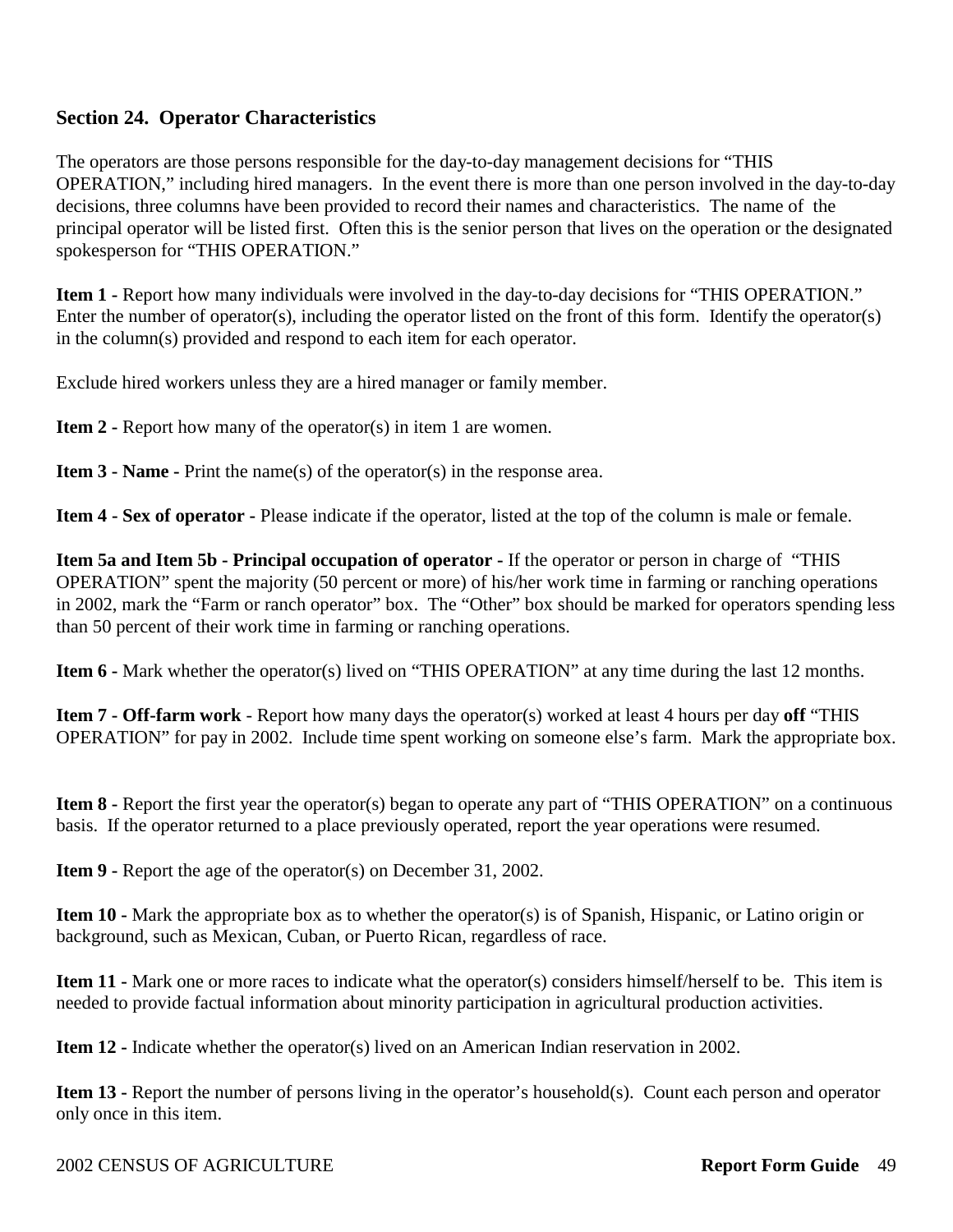**Item 14 -** Indicate whether the operator(s) of "THIS OPERATION" used a computer for the farm business at any time during 2002.

**Item 15 -** Indicate whether operator(s) of "THIS OPERATION" had Internet access at any time during 2002. If this access was limited to an off site or non-residence location such as a library or internet café, mark "NO."

**Item 16 -** Indicate whether the principal operator is a hired manager for "THIS OPERATION."

**Item 17 -** Report how many households share in the net farm income of "THIS OPERATION."

**Item 18 -** Report what percent of the principal operator's total household income came from "THIS OPERATION."

### **Section 25. Conclusion**

**Item 1 -** Indicate whether "THIS OPERATION" intends to produce, raise, or grow for sale agricultural products or receive Federal farm program payments in the future. If it is uncertain if this operation will produce commodities in the future, but the operator(s) think they might, mark "YES."

**Item 2 - Possible duplication -** It is important that we avoid duplication on our list of farms and ranches. Indicate if it is possible that the information on this form for "THIS OPERATION" would be reported by another operation or under another name or address. If yes, provide the name, address, city, state, and zip code.

**Item 3 - Additional Farm or Ranch** - Indicate whether the principal operator (the individual named on the label) makes any day-to-day decisions for another farm or ranch. If yes, indicate whether a report form was received for this additional farm or ranch. If a form was not received for this farm or ranch, provide the farm or ranch name, telephone number where the respondent can be reached, and the state the additional operation is located.

**Item 4 - Thank You For Your Cooperation -** PRINT your name and enter the phone number (including the area code) and date the form was completed in the response area. If there are any questions about this form, please call 1-888-424-7828. A wide variety of agricultural statistics are available from the National Agricultural Statistics Service (NASS) on the Internet at **http://www.usda.gov/nass/**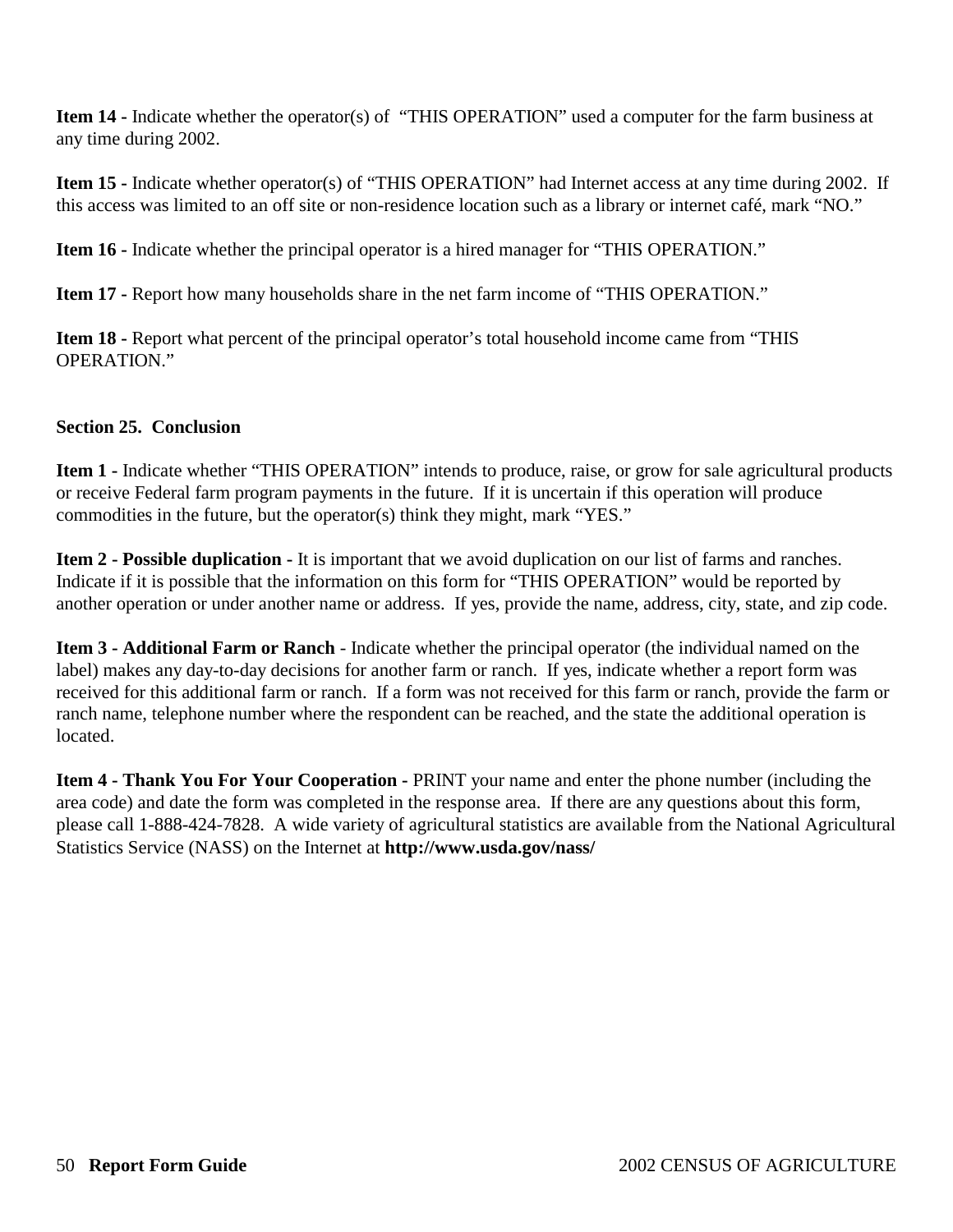# **INDEX**

### **A**

| Acres of cropland harvested 10, 17 |  |
|------------------------------------|--|
|                                    |  |
|                                    |  |
|                                    |  |
|                                    |  |
|                                    |  |

### **B**

### **C**

| CCC loans $\ldots \ldots \ldots \ldots \ldots \ldots \ldots \ldots \ldots$ 40,43   |
|------------------------------------------------------------------------------------|
|                                                                                    |
|                                                                                    |
| Census date $\ldots \ldots \ldots \ldots \ldots \ldots \ldots \ldots \ldots$ 7,9   |
|                                                                                    |
|                                                                                    |
|                                                                                    |
|                                                                                    |
|                                                                                    |
|                                                                                    |
|                                                                                    |
|                                                                                    |
|                                                                                    |
| Cooperatives $\ldots \ldots \ldots \ldots \ldots \ldots \ldots \ldots$ 37,41       |
|                                                                                    |
|                                                                                    |
|                                                                                    |
|                                                                                    |
|                                                                                    |
| Cover crops $\ldots \ldots \ldots \ldots \ldots \ldots \ldots \ldots \ldots 17,19$ |
|                                                                                    |
| Crop failed $\ldots \ldots \ldots \ldots \ldots \ldots \ldots \ldots \ldots 17,20$ |
|                                                                                    |
|                                                                                    |

### **INDEX** Cropland idle . . . . . . . . . . . . . . . . . . . . . . . . . . . . . 17 Cropland used only for pasture . . . . . . . . . . . . . . . 17 Cropland abandoned . . . . . . . . . . . . . . . . . . . . . . . 17 Crops raised under production contract . . . . . . . . . 35 Crops harvested . . . . . . . . . . . . . . . . . . . . . . . . 20,21 Crops hogged-off or grazed . . . . . . . . . . . . . 17,23,24 Customwork . . . . . . . . . . . . . . . . . . . . . . . . . . . . . . 43 Customwork expense . . . . . . . . . . . . . . . . . . . . . . . 41

### **D**

| Data reported $\ldots \ldots \ldots \ldots \ldots \ldots \ldots \ldots \ldots$   |
|----------------------------------------------------------------------------------|
|                                                                                  |
|                                                                                  |
|                                                                                  |
|                                                                                  |
| Dry lima beans $\dots \dots \dots \dots \dots \dots \dots \dots \dots \dots 24$  |
| Dry edible peas $\dots \dots \dots \dots \dots \dots \dots \dots \dots \dots 24$ |
|                                                                                  |
|                                                                                  |
|                                                                                  |
| Durum wheat $\ldots \ldots \ldots \ldots \ldots \ldots \ldots \ldots \ldots 23$  |
|                                                                                  |

### **E**

| Expenses by landlords $\dots \dots \dots \dots \dots \dots \dots$ 44 |  |  |
|----------------------------------------------------------------------|--|--|

### **F**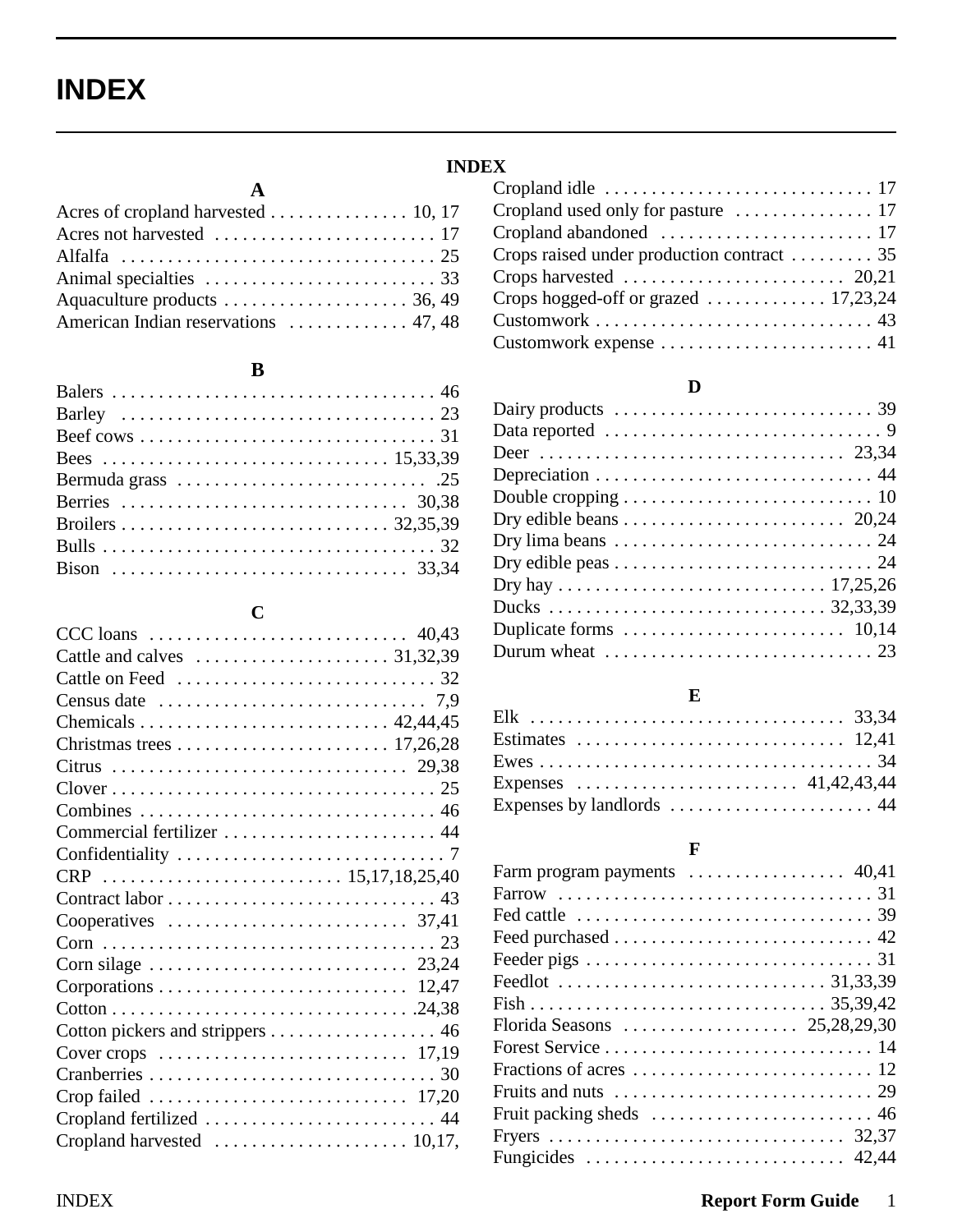| Forage Crops $\ldots \ldots \ldots \ldots \ldots \ldots 17,23,25,26,27$ |  |
|-------------------------------------------------------------------------|--|
|                                                                         |  |

**G**

| Grass silage $\ldots \ldots \ldots \ldots \ldots \ldots \ldots \ldots 25,26,38$ |
|---------------------------------------------------------------------------------|
|                                                                                 |
|                                                                                 |
|                                                                                 |
|                                                                                 |
|                                                                                 |

## **H**

| Hay Haylage 17, 19, 23, 24, 25, 26, 39 |  |
|----------------------------------------|--|
|                                        |  |
|                                        |  |
|                                        |  |
|                                        |  |

# **I**

# **L**

| Land owned $\ldots \ldots \ldots \ldots \ldots \ldots \ldots \ldots \ldots 14$              |
|---------------------------------------------------------------------------------------------|
| Land rented or leased from others $\dots \dots \dots 10,14,19$                              |
| Land rented or leased to others $\dots \dots \dots$ 9,14,19                                 |
| Land use $\dots \dots \dots \dots \dots \dots \dots \dots \dots \dots \dots \dots \dots 17$ |
|                                                                                             |
|                                                                                             |
|                                                                                             |
| Livestock purchased  44                                                                     |

# **M**

| Maple sap and syrup $\dots \dots \dots \dots \dots \dots \dots 15,26,39$ |
|--------------------------------------------------------------------------|
| Market Value Land & Bldg  46                                             |
|                                                                          |
|                                                                          |
|                                                                          |
|                                                                          |

| Multiple contracts $\dots \dots \dots \dots \dots \dots 11,22,35$       |  |
|-------------------------------------------------------------------------|--|
| Multiple cuttings of hay $\dots \dots \dots \dots \dots \dots \dots$ 26 |  |
| Multiple farming operations $\dots \dots \dots \dots \dots \dots$ 10    |  |
|                                                                         |  |

# **N**

| Nematodes $\ldots \ldots \ldots \ldots \ldots \ldots \ldots \ldots \ldots$ 45 |
|-------------------------------------------------------------------------------|
| Nematicides  44                                                               |
| Nonsample report forms $\dots \dots \dots \dots \dots \dots$ 5,9              |
|                                                                               |
|                                                                               |
|                                                                               |

# **O**

| Occupation of operator $\dots \dots \dots \dots \dots \dots \dots$ 49 |  |
|-----------------------------------------------------------------------|--|
| Off-farm work $\ldots \ldots \ldots \ldots \ldots \ldots 6,9,10,11$   |  |
|                                                                       |  |
|                                                                       |  |

# **P**

| Partnerships $\ldots \ldots \ldots \ldots \ldots \ldots \ldots \ldots 10,14,37$ |
|---------------------------------------------------------------------------------|
|                                                                                 |
|                                                                                 |
|                                                                                 |
|                                                                                 |
|                                                                                 |
| Pesticides  42,44                                                               |
|                                                                                 |
|                                                                                 |
|                                                                                 |
|                                                                                 |
|                                                                                 |
|                                                                                 |
|                                                                                 |
| Production expenses $\dots \dots \dots \dots \dots \dots \dots$ 41,44           |
|                                                                                 |
|                                                                                 |

# **R**

| Reporting problems $\ldots \ldots \ldots \ldots \ldots \ldots \ldots$           |
|---------------------------------------------------------------------------------|
|                                                                                 |
| Respondent $\ldots \ldots \ldots \ldots \ldots \ldots \ldots \ldots \ldots$ 7,9 |
|                                                                                 |
|                                                                                 |

# **S**

# 2 **Report Form Guide** INDEX